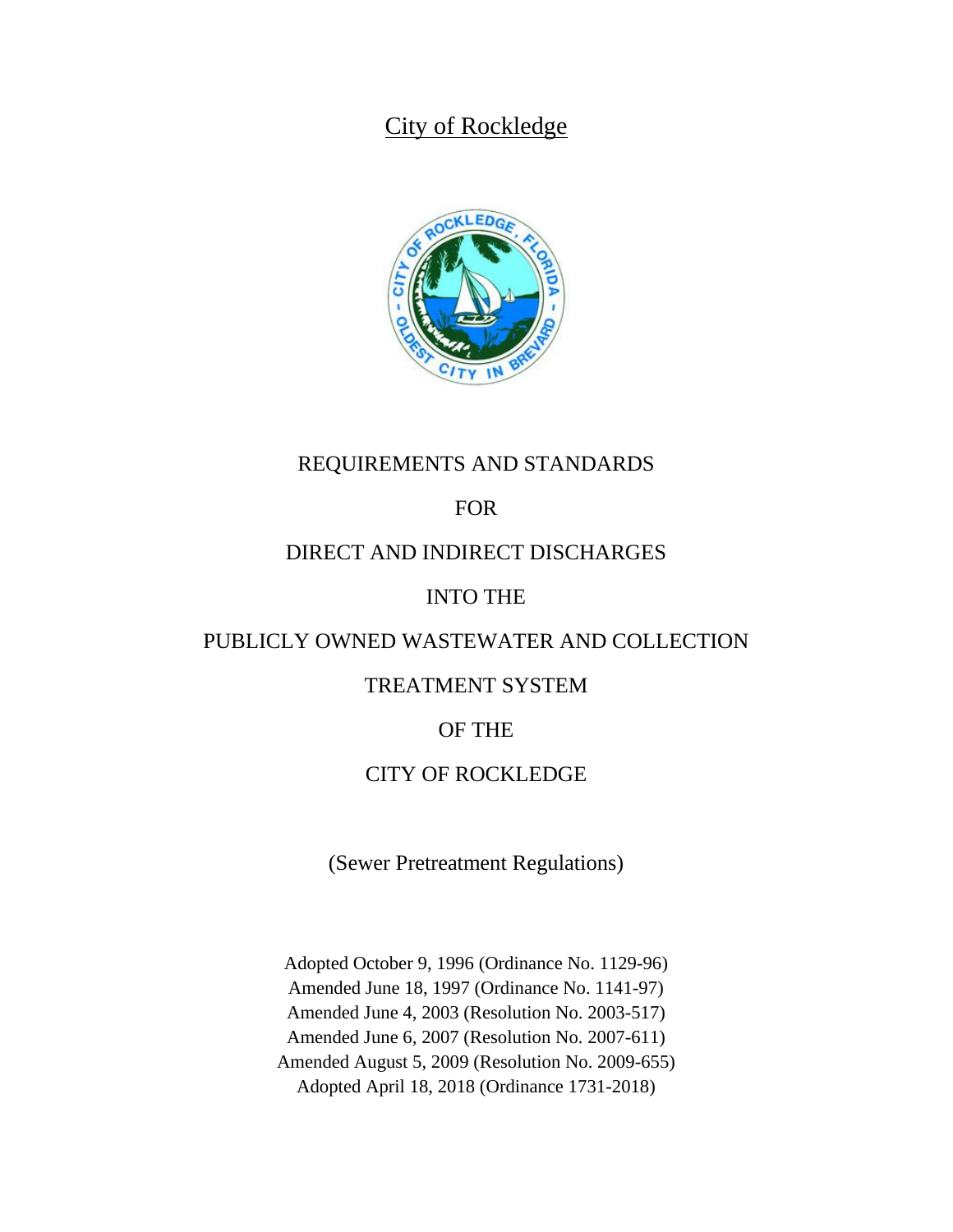#### ORDINANCE NO. 1731 - 2018

AN ORDINANCE OF THE CITY OF ROCKLEDGE, BREVARD COUNTY, FLORIDA, DELETING SECTION 57.79 OF THE ROCKLEDGE LAND DEVELOPMENT REGULATIONS AND REPLACING IT WITH A NEW SECTION 57.79 "REQUIREMENTS AND STANDARDS FOR DIRECT AND INDIRECT DISCHARGE INTO THE WASTEWATER AND COLLECTION TREATMENT SYSTEM OF THE CITY OF ROCKLEDGE"; DECLARING THAT INVALIDITY OF ANY PORTION HEREOF SHALL NOT AFFECT THE REMAINING PORTIONS OF THIS ORDINANCE; PROVIDING FOR THE EFFECTIVE DATE HEREOF AND FOR OTHER PURPOSES.

**WHEREAS**, The City of Rockledge is required by the Clean Water Act (33 United States Code [U.S.C.] Section 1251 et seg.) and the general pretreatment regulations (Title 40 of the Code of Federal Regulations [CFR] Part 403) and Chapter 62.625 Florida Administrative Code (F.A.C.) to establish necessary regulations to govern its wastewater system; and

**WHEREAS**, The Wastewater Treatment and Water Reclamation Department has drafted appropriate regulations for this purpose and has had them reviewed by the Florida Department of Environmental Protection (FDEP), which has made comments; and

**WHEREAS**, The changes recommended by FDEP have been incorporated into the new §57.79 of the Rockledge Land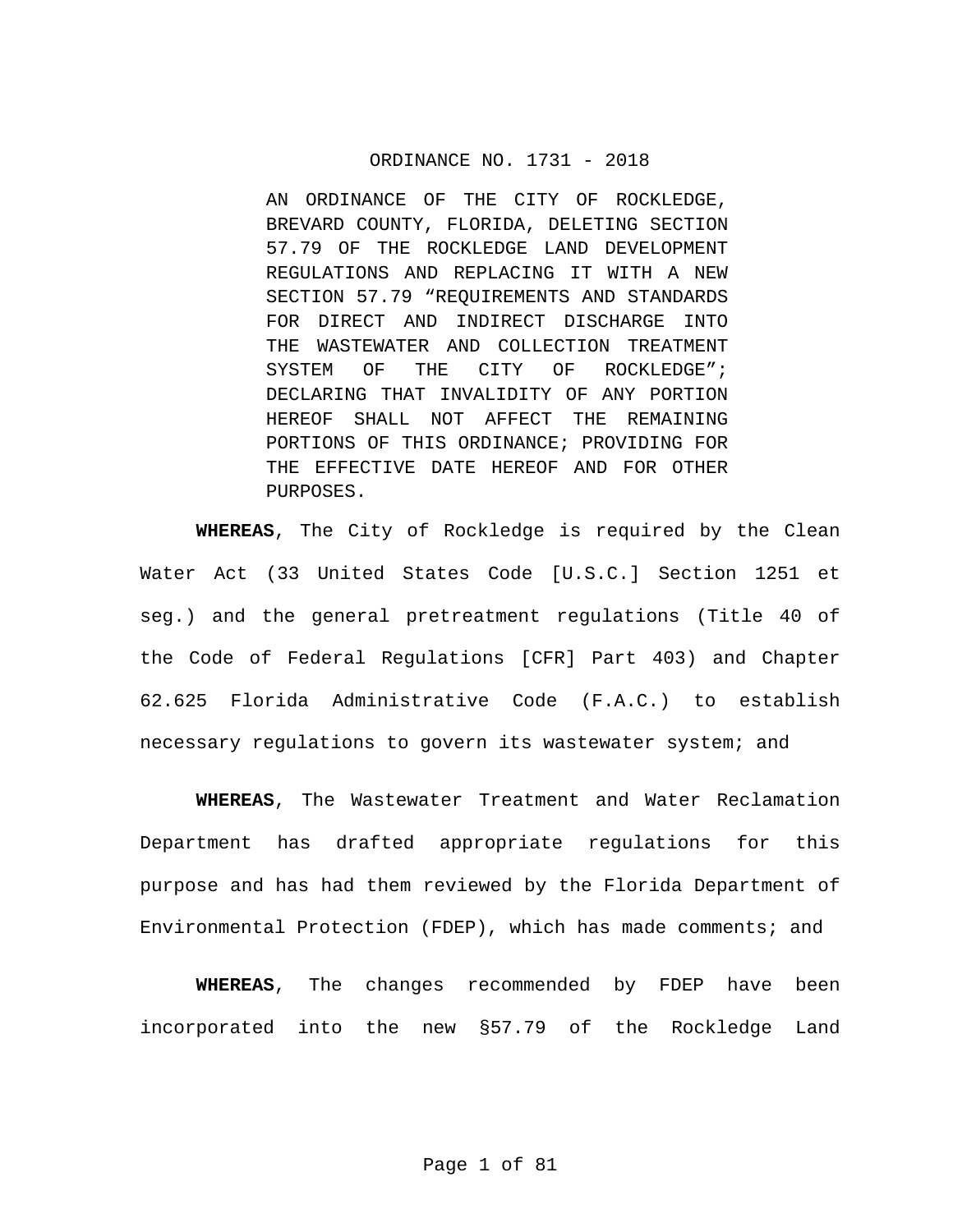Development Regulations, which have received preliminary approval by the FDEP, and are ready for enactment.

**NOW, THEREFORE, BE IT ORDAINED BY THE CITY COUNCIL OF THE CITY OF ROCKLEDGE, FLORIDA, AS FOLLOWS:**

**SECTION 1.** Section 57.79 of the Rockledge Land Development Regulations is deleted in its entirety and replaced with a new Section 57.79 of Rockledge Land Development Regulations, attached hereto as Exhibit "A" to this Ordinance.

**SECTION 2.** The provisions of this Ordinance are severable, and if any section, sentence, clause, or phrase hereof is for any reason held to be unconstitutional, invalid, or ineffective, such holding shall not affect the validity of the remaining portions of this Ordinance, it being expressly declared to be the City Council's intent that it would have passed the valid portions of this Ordinance without the inclusion therein of any invalid portion or portions.

**SECTION 3.** This Ordinance shall become effective ten (10) days following its adoption and signed by the Chairman of the City Council.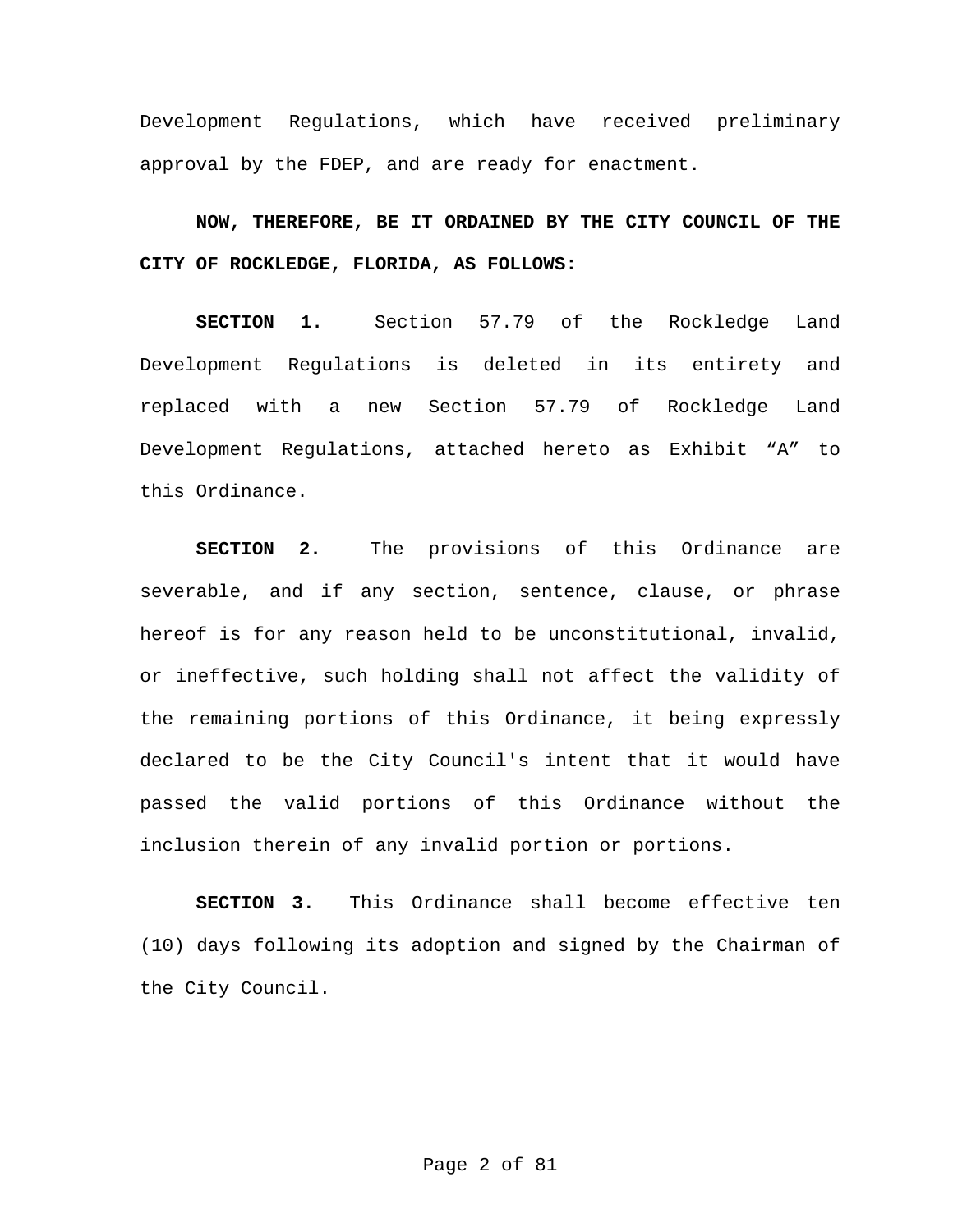**ADOPTED** at a regular meeting of the City Council of the City of Rockledge, Florida, this 18th day of April, 2018.

> /s/ Thomas J. Price\_\_\_\_\_\_\_\_\_\_\_\_\_ Chairman, City Council of the City of Rockledge, Florida

ATTEST:

/s/ Lisa C. Nicholas \_\_ City Clerk

1st Reading: 04/04/2018\_\_\_\_\_\_\_

2<sup>nd</sup> Reading: 04/18/2018\_\_\_\_\_\_\_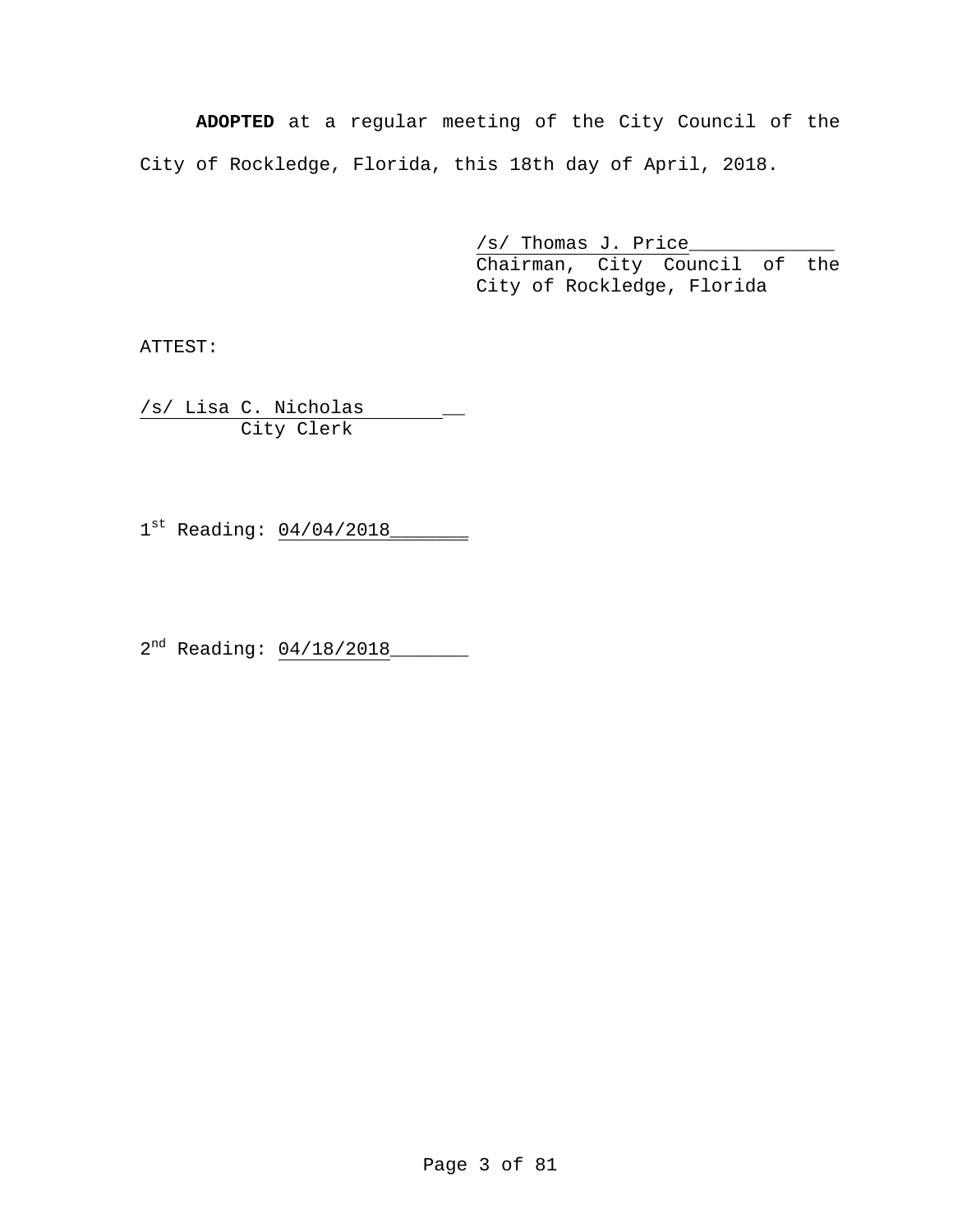#### EXHIBIT "A"

- 57.79 Requirements and standards for direct and indirect discharges into the wastewater and collection treatment system of the City of Rockledge
	- *(a) General Provisions*
		- (1) Purpose and Policy

This Ordinance sets forth uniform requirements for industrial users of the wastewater facility for the City of Rockledge, and enables the City to comply with all applicable State and Federal laws, including the Clean Water Act (33 United States Code [U.S.C.] section 1251 et seq.), the general pretreatment regulations (Title 40 of the Code of Federal Regulations [CFR] Part 403), and Chapter 62-625, Florida Administrative Code (F.A.C.). The objectives of this Ordinance are:

- a. To prevent the introduction of pollutants into Publicly Owned Treatment Works which will interfere with the operation of a Publicly Owned Treatment Works, including interference with its use or disposal of municipal sludge; [40 CF. 403.2(a)]
- b. To prevent the introduction of pollutants into Publicly Owned Treatment Works which will pass through the treatment works or otherwise be incompatible with such works; [40 CFR 403.2(b)]
- c. To protect both wastewater facility personnel who may be affected by wastewater and sludge in the course of their employment and the general public;
- d. To improve opportunities to recycle and reclaim municipal and industrial wastewaters and sludges; [40 CFR 403.2(c)]
- e. To provide for fees for the equitable distribution of the cost of operation, maintenance, and improvement of the wastewater facility; and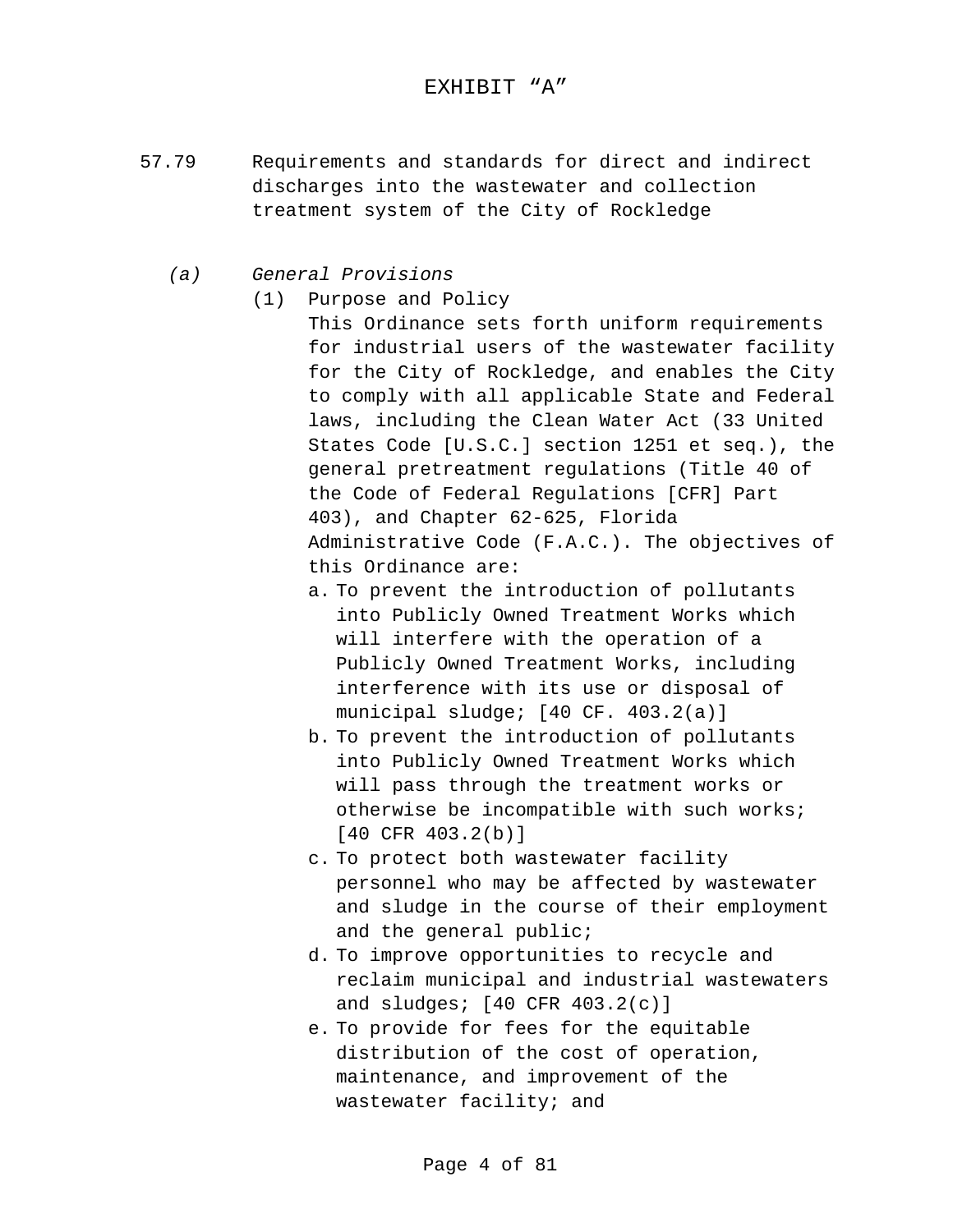f. To enable the City to comply with its National Pollutant Discharge Elimination System permit conditions, sludge use and disposal requirements, and any other Federal or State laws to which the wastewater facility is subject.

This Ordinance shall apply to all industrial users of the wastewater facility. The Ordinance authorizes the issuance of individual wastewater discharge permits [or general permits]; provides for monitoring, compliance, and enforcement activities; establishes administrative review procedures; requires industrial user reporting; and provides for the setting of fees for the equitable distribution of costs resulting from the program established herein.

(2) Administration

Except as otherwise provided herein, the Director shall administer, implement, and enforce the provisions of this Ordinance. Any powers granted to or duties imposed upon the Director may be delegated by the Director to a duly authorized City of Rockledge employee.

#### (3) Abbreviations

The following abbreviations, when used in this Ordinance, shall have the designated meanings:

- BMP Best Management Practices
- BMR Baseline Monitoring Report
- BOD Biochemical Oxygen Demand (5 days @ 20º centigrade)
- CFR Code of Federal Regulations
- CIU Categorical Industrial User
- COD Chemical Oxygen Demand
- EPA United States Environmental Protection Agency
- FAC Florida Administrative Code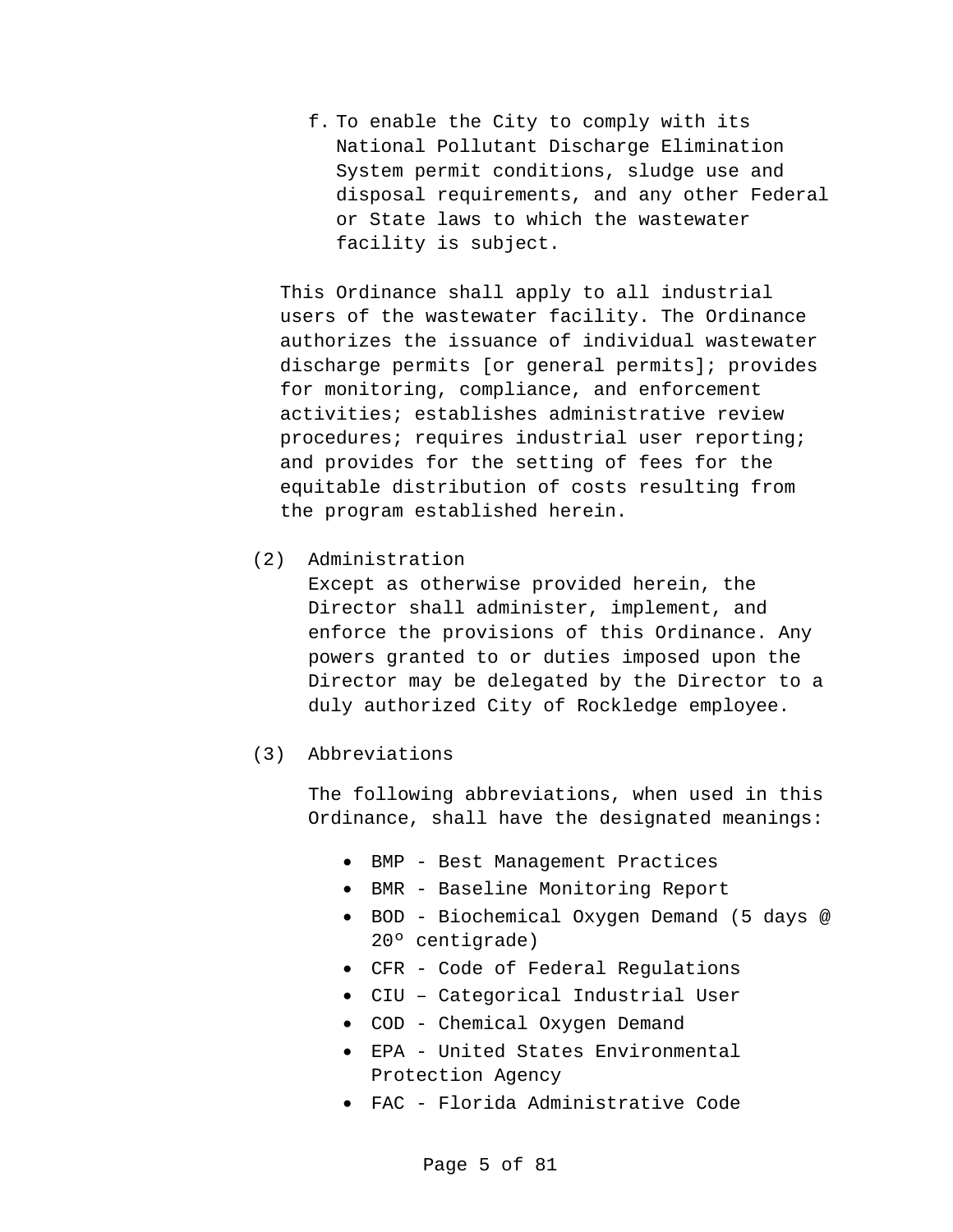- FDEP Florida Department of Environmental Protection
- FS Florida Statutes
- gpd Gallons Per Day
- IU Industrial User
- mg/l Milligrams Per Liter
- NOV Notice of Violation
- NPDES National Pollutant Discharge Elimination System
- PLS Private Lift Station
- POTW Publicly Owned Treatment Works
- RCRA Resource Conservation and Recovery Act
- SIC Standard Industrial Classification
- SIU Significant Industrial User
- SM Standard Methods for the Examination of Wastes and Wastewater, ed. Clesceri, Greenberg and Trussell, (most recent edition)
- SNC Significant Noncompliance
- SSO Sanitary Sewer Overflow
- SWDA Solid Waste Disposal Act, 42 USC 6901 et. seq.
- TSS Total Suspended Solids
- USC United States Code
- WWF Wastewater Facility
- *(b) Definitions:*

Unless the content specifically states otherwise, the following terms and phrases, as used in this Ordinance, shall have the meanings hereinafter designated.

- (1) Act or "the Act." The Federal Water Pollution Control Act, also known as the Clean Water Act, as amended, 33 U.S.C. § 1251 et seq.
- (2) Approval Authority. The Florida Department of Environmental Protection or FDEP is designated as the Approval Authority.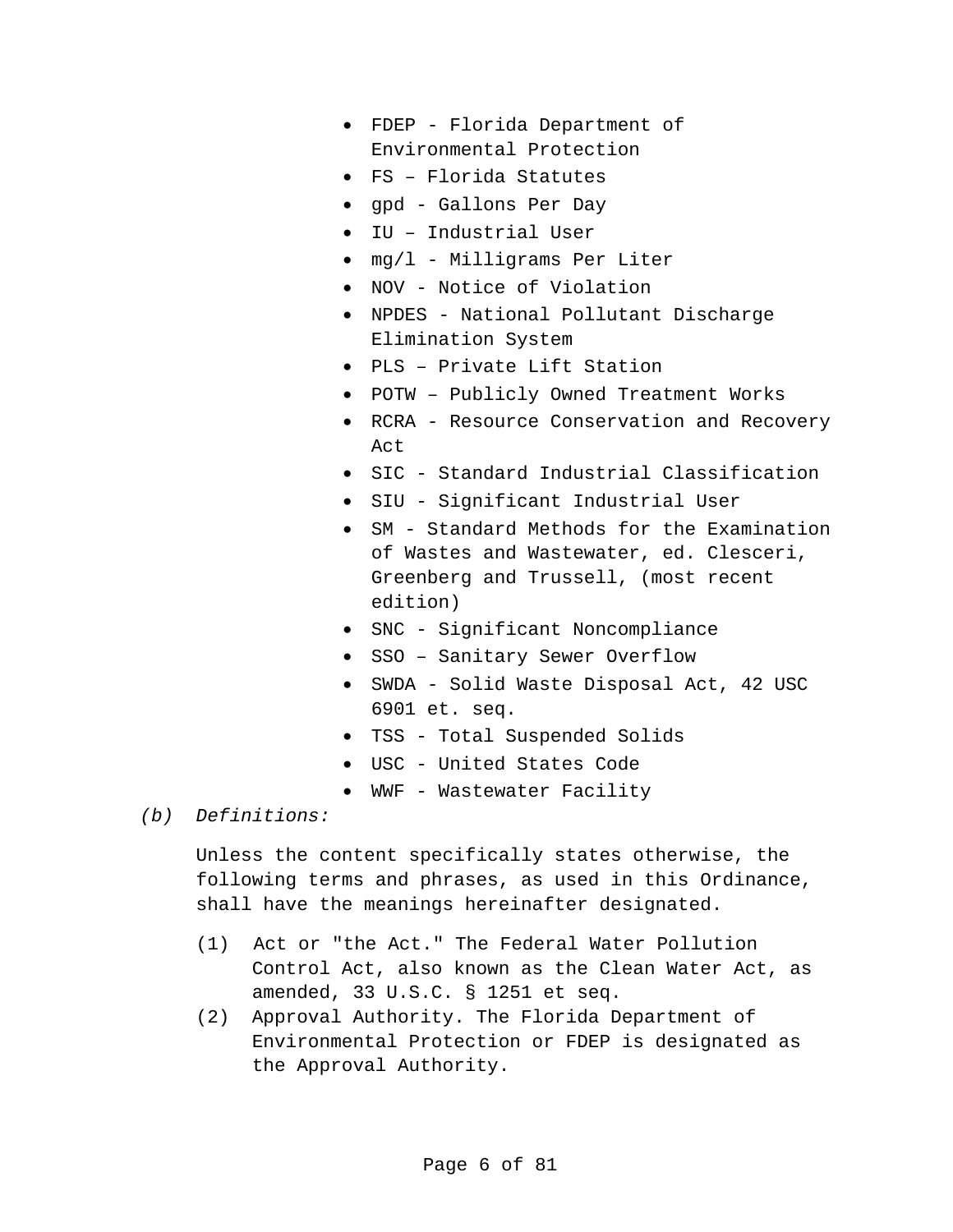- (3) Authorized Representative of the Industrial User, also Responsible Corporate Officer.
	- (a) If the user is a corporation:
		- 1. The president, secretary, treasurer, or a vice-president of the corporation in charge of a principal business function, or any other person who performs similar policy or decision-making functions for the corporation; or
			- 2. The manager of one or more manufacturing, production, or operation facilities, provided the manager is authorized to make management decisions that govern the operation of the regulated facility including having the explicit or implicit duty of making major capital investment recommendations, and initiate and direct other comprehensive measures to assure longterm environmental compliance with environmental laws and regulations; can ensure that the necessary systems are established or actions taken together complete and accurate information for individual wastewater discharge permit or general permit requirements; and where authority to sign documents has been assigned or delegated to the manager in accordance with corporate procedures.
	- (b) If the user is a partnership or sole proprietorship: a general partner or proprietor, respectively.
	- (c) If the user is a Federal, State, or local governmental facility: a director or highest official appointed or designated to oversee the operation and performance of the activities of the government facility, or his or her designee.
	- (d) The individuals described in paragraphs (1) through (3), above, may designate another authorized representative if the authorization is in writing, the authorization specifies the individual or position responsible for the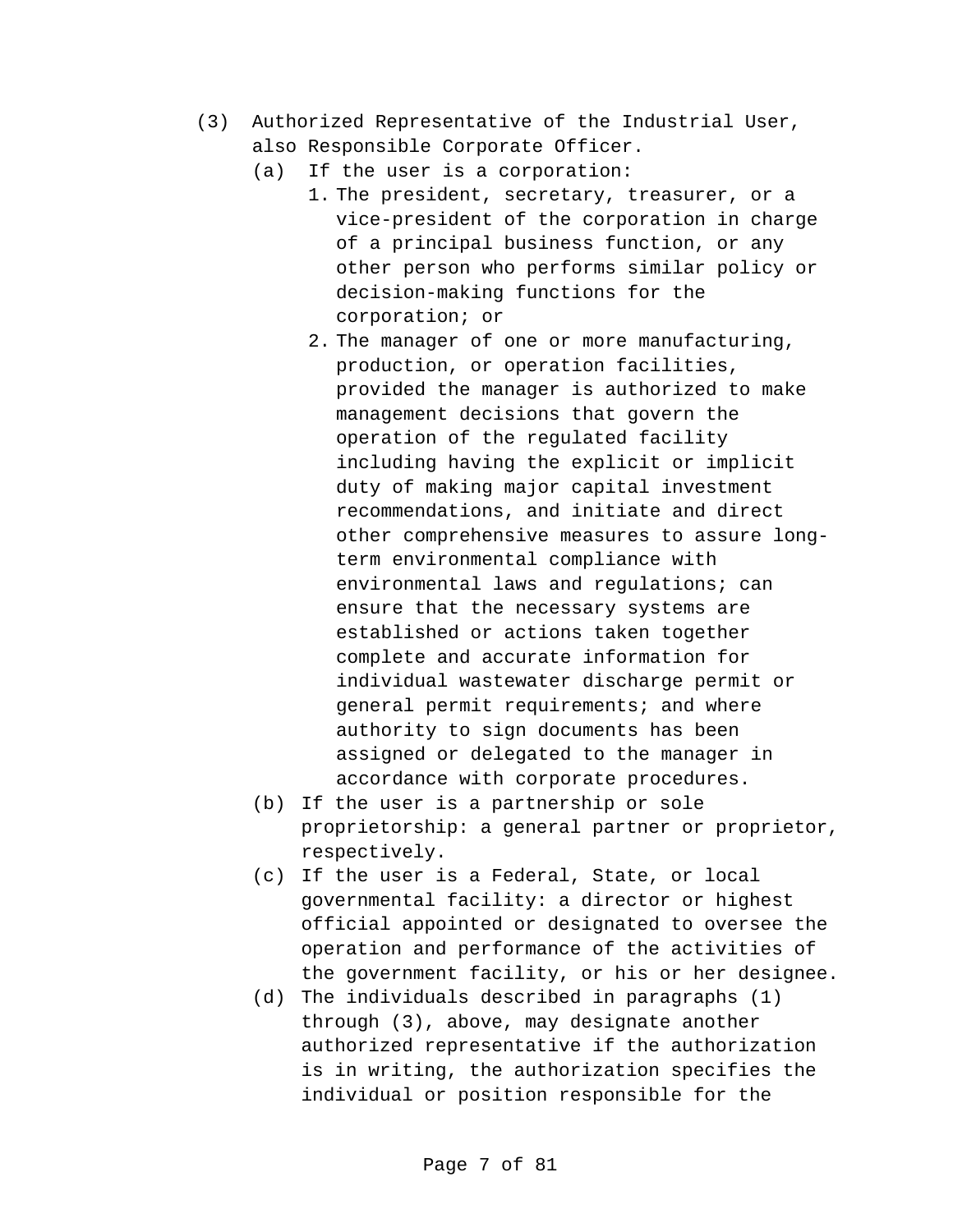overall operation of the facility from which the discharge originates or having overall responsibility for environmental matters for the company, and the written authorization is submitted to the City.

- (4) Best Management Practices (BMP). Schedules of activities, prohibitions of practices, maintenance procedures, and other management practices to implement the prohibitions listed in Section 57.79(c)(1), [40 CFR 403.5(a)(1) and (b)]. BMPs include treatment requirements, operating procedures, and practices to control plant site runoff, spillage or leaks, sludge or waste disposal, or drainage from raw materials storage. Note: BMPs also include alternative means (i.e. management plans) of complying with, or in place of certain established categorical Pretreatment Standards and effluent limits.
- (5) Biochemical Oxygen Demand (BOD). The quantity of oxygen utilized in the biochemical oxidation of organic matter under standard laboratory procedures for five (5) days at 20º centigrade, usually expressed as a concentration (e.g., mg/l). Also Carbonaceous Biochemical Oxygen Demand (CBOD).
- (6) Categorical Industrial User (CIU). An Industrial User subject to a categorical Pretreatment Standard under Rule 62-625.410, FAC, including 40 CFR Chapter I, Subchapter N, Parts 405-471; or categorical Standard. CIU are required to maintain an approved wastewater discharge permit. This also applies to non-discharging CIU.
- (7) Categorical Pretreatment Standard or Categorical Standard. Any regulation containing pollutant discharge limits promulgated by EPA in accordance with Sections 307(b) and (c) of the Act (33 U.S.C. § 1317) which apply to a specific category of users and which appear in 40 CFR Chapter I, Subchapter N, Parts 405-471 and as listed in Appendix D.
- (8) Chemical Oxygen Demand (COD). A measure of the oxygen required to oxidize all compounds, both organic and inorganic, in water.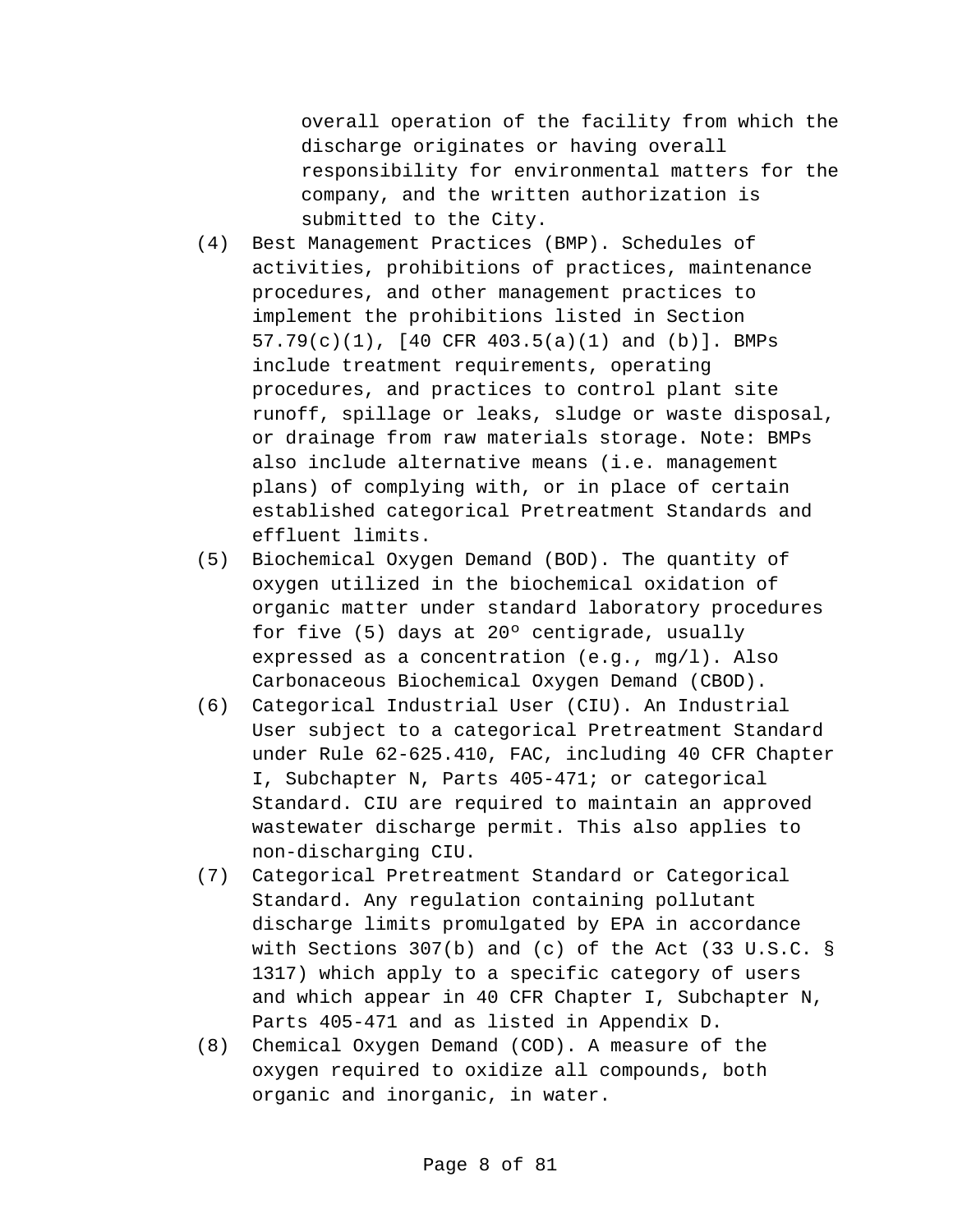- (9) City. The City of Rockledge or the City Council of Rockledge.
- (10) Control Authority. The City of Rockledge.
- (11) Daily Maximum. The arithmetic average of all effluent samples for a pollutant collected during a calendar day.
- (12) Day. The 24 hour period beginning at 12:01 am. This includes weekends and holidays.
- (13) Discharge. The introduction of pollutants in to the City's wastewater treatment system by any user. Any material that is discharged into the City's wastewater treatment system.
- (14) Daily Maximum Limit. The maximum allowable discharge limit of a pollutant during a calendar day. Where daily maximum limits are expressed in units of mass, the daily discharge is the total mass discharged over the course of the day. Where daily maximum limits are expressed in terms of a concentration, the daily discharge is the arithmetic average measurement of the pollutant concentration derived from all measurements taken that day.
- (15) Director. The Director of the Wastewater Treatment and Water Reclamation Department, or a duly authorized agent, who supervises the operation of the City Wastewater Collection and Treatment System and is charged with certain duties and responsibilities by this Ordinance.
- (16) Domestic Discharge. Wastewater discharged from bathroom sinks, showers, sanitary facilities and drinking fountains.
- (17) Environmental Protection Agency or EPA. The U.S. Environmental Protection Agency or, where appropriate, the Regional Water Management Division Director, or other duly authorized official of said agency.
- (18) Existing Source. Any source of discharge that is not a "New Source."
- (19) Fats, Oils and Grease (FOG). Organic polar compounds derived from animal and/or plant sources that contain multiple carbon chain triglyceride molecules. These substances are detectable and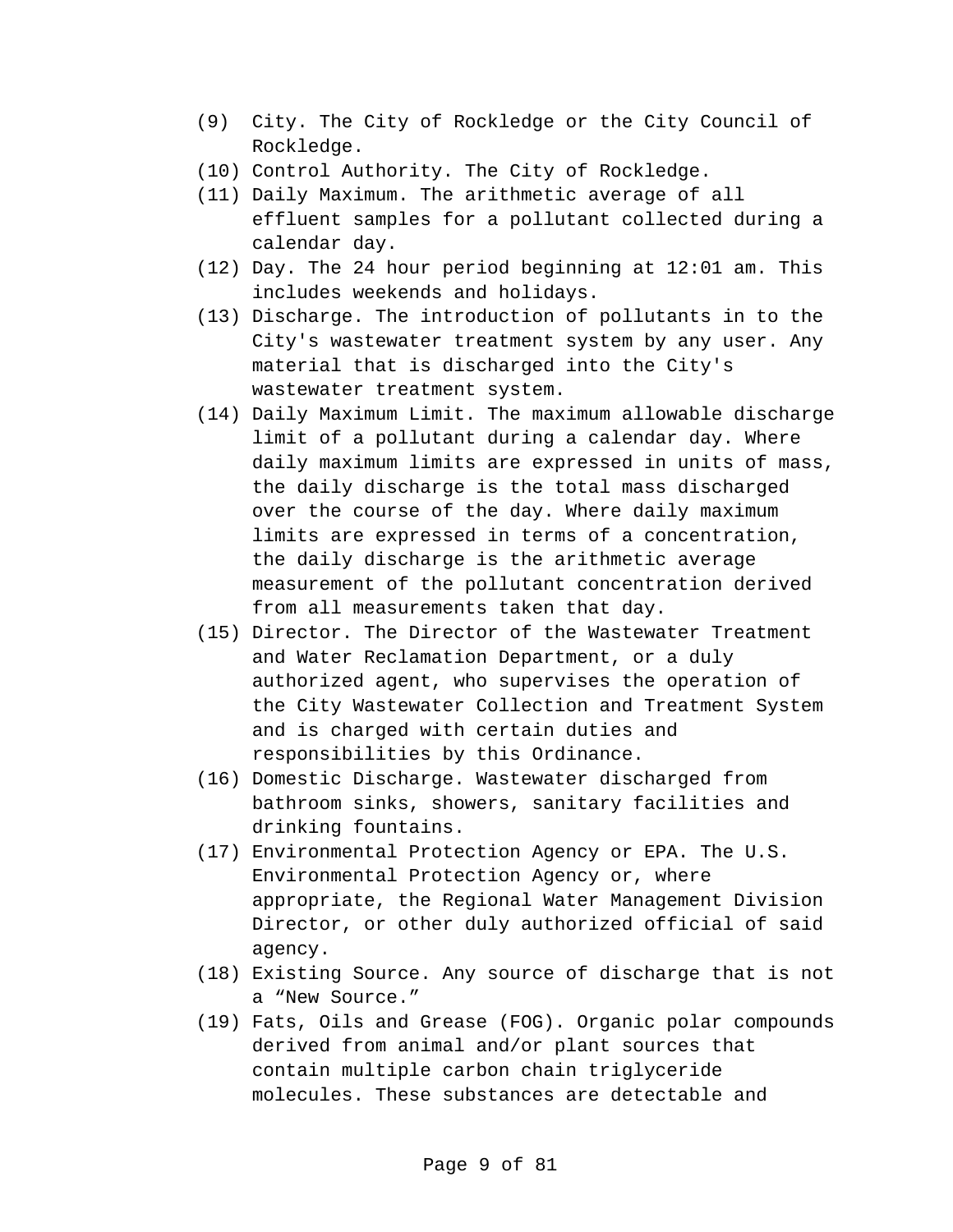measurable using analytical test procedures established in 40 CFR 136, as may be amended from time to time. All such compounds are sometimes referred to herein as "grease".

- (20) Food Service Establishment (FSE). Establishments which prepare and/or package food or beverages for sale or consumption, on or off-site, with the exception of private residences. Food service establishments shall include, but are not limited to: food manufacturers, food packagers, restaurants, grocery stores, bakeries, lounges, hospitals, nursing homes, churches, schools and all other food service establishments not listed above.
- (21) Grab Sample. A sample which is taken from a wastestream without regard to wastestream flow and over a period of time not to exceed fifteen (15) minutes.
- (22) Grease Interceptor, Grease Trap or Grease Removal Device (GRD). Any device, unit, or installation for separating and retaining waterborne fats, oils and greases or grease complexes; as well as settleable solids prior to the discharge of wastewaters to the sanitary sewer collection and treatment system. All such installations, whether subsurface or above ground, regardless of size, are referred to herein as "Grease Interceptors", "interceptors", "Grease Traps", or "Grease Removal Devices".
	- a. A grease interceptor shall mean a large separator/containment box with a rated flow of more than 50 gallons per minute (gpm) and a minimum capacity of 1,000 gallons, normally installed underground, outside of the food service establishments.
	- b. A grease trap is a smaller separator/containment box with a rated flow of 50 (gpm) or less located inside or outside the food service establishments. These are sometimes called undersink interceptors.
- (23) Indirect Discharge. The introduction of pollutants into the City wastewater collection and treatment system from any non-domestic source regulated under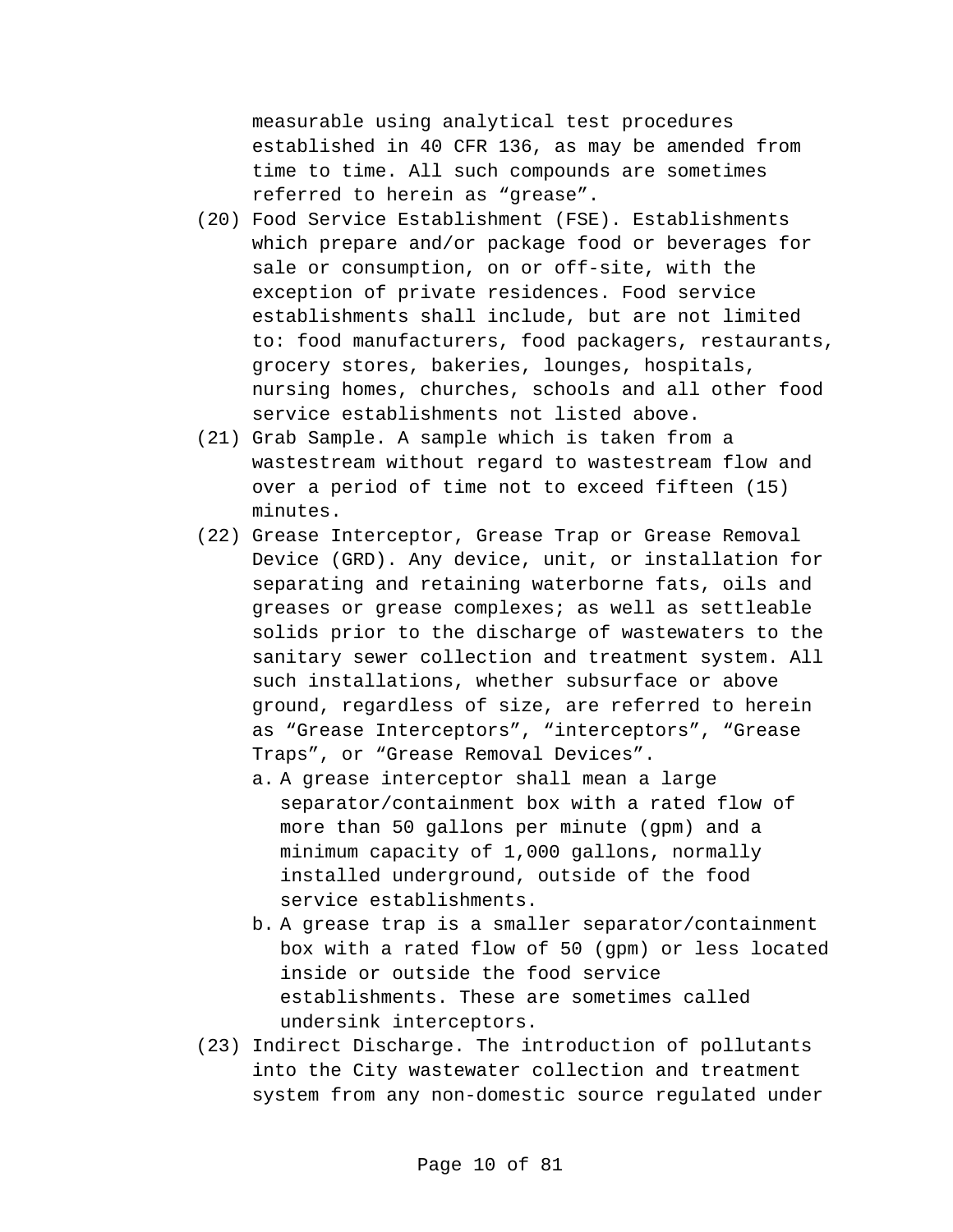Section 307(b), (c), or (d) of the Act (including holding tank wastewater discharged into the wastewater treatment system).

- (24) Instantaneous Maximum Allowable Discharge Limit. The maximum concentration of a pollutant allowed to be discharged at any time, determined from the analysis of any discrete or composited sample collected, independent of the industrial flow rate and the duration of the sampling event.
- (25) Interference. A discharge, which alone or in conjunction with a discharge or discharges from other sources, contributes to the inhibition or disruption of the wastewater treatment system, its treatment processes or operations or its sludge processes, use or disposal; and therefore, is a cause of a violation of the City's NPDES permit or of the prevention of sewage sludge use or disposal in compliance with any of the following statutory/regulatory provisions or permits issued there under, or any more stringent State or local regulations: Section 405 of the Act; the Solid Waste Disposal Act, including Title II commonly referred to as the Resource Conservation and Recovery Act (RCRA); any State regulations contained in any State sludge management plan prepared pursuant to Subtitle D of the Solid Waste Disposal Act; the Clean Air Act; the Toxic Substances Control Act; and the Marine Protection, Research, and Sanctuaries Act.
- (26) Local Limit. Specific discharge limits developed and enforced by the City upon industrial or commercial facilities to implement the general and specific discharge prohibitions listed in 40 CFR 403.5(a)(1) and (b).
- (27) Medical Waste. Isolation wastes, infectious agents, human blood and blood products, pathological wastes, sharps, body parts, contaminated bedding, surgical wastes, potentially contaminated laboratory wastes, and dialysis wastes.
- (28) Minor Industrial User. Any industrial user not defined as a Significant Industrial User, or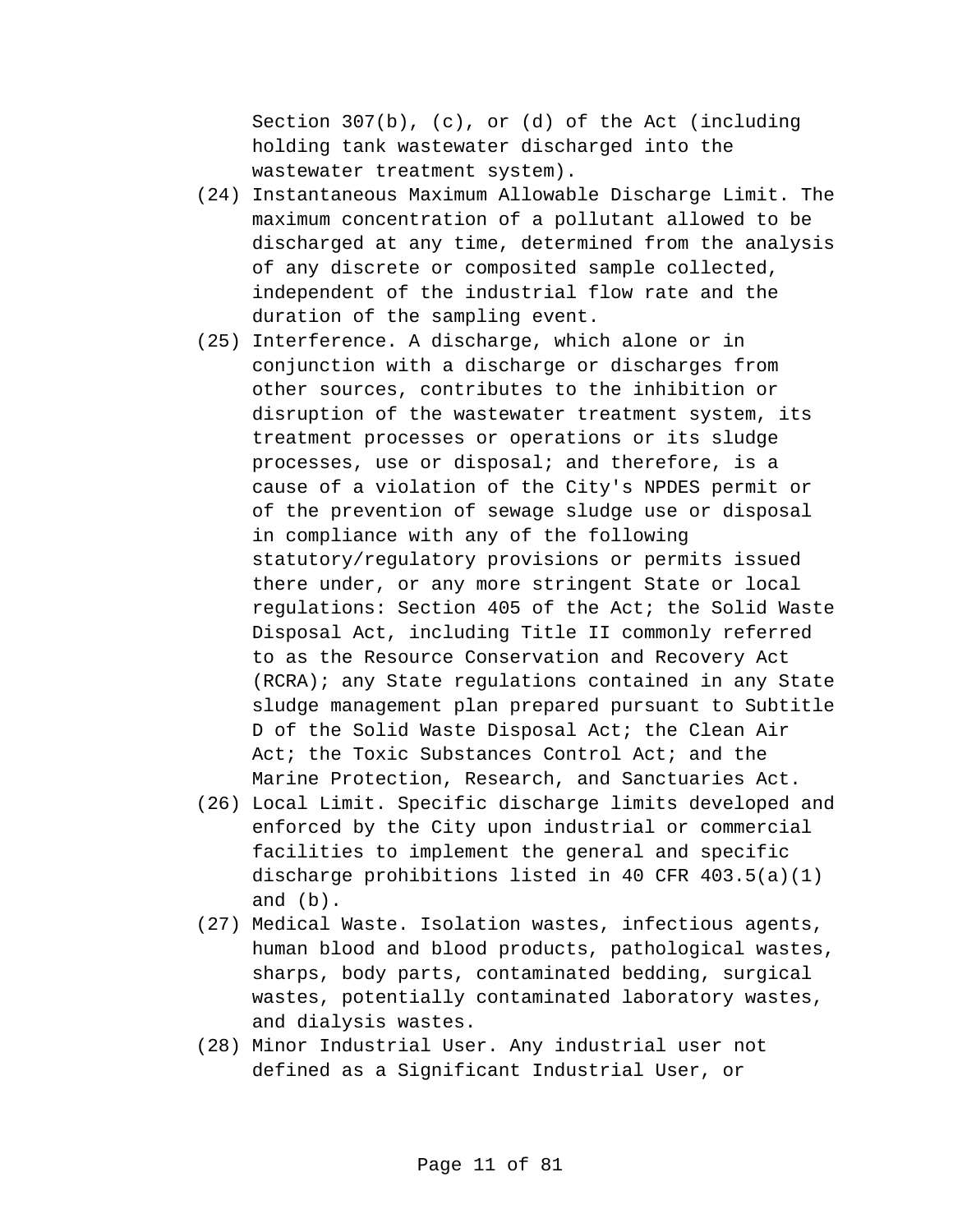Categorical Industrial User, that the control authority wishes to regulate.

- (29) Monthly Average. The sum of all "daily discharges" measured during a calendar month divided by the number of "daily discharges" measured during that month.
- (30) New Source.
	- (a) Any building, structure, facility, or installation from which there is or may be a discharge of pollutants, the construction of which commenced after the publication of proposed Pretreatment Standards under Section 307(c) of the Act that will be applicable to such source if such standards are thereafter promulgated in accordance with that section, provided that:
		- (1) The building, structure, facility, or installation is constructed at a site at which no other source is located;
		- (2) The building, structure, facility, or installation totally replaces the process or production equipment that causes the discharge of pollutants at an Existing Source; or
		- (3) The production or wastewater generating processes of the building, structure, facility, or installation are substantially independent of an Existing Source at the same site. In determining whether these are substantially independent, factors such as the extent to which the new facility is integrated with the existing plant and the extent to which the new facility is engaged in the same general type of activity as the existing source, should be considered.
	- (b) Construction at an existing source results in a modification rather than a new source if the construction does not create a new building, structure, facility, or installation meeting the criteria of Section (a)2 or (a)3 above but otherwise alters, replaces, or adds to existing process or production equipment.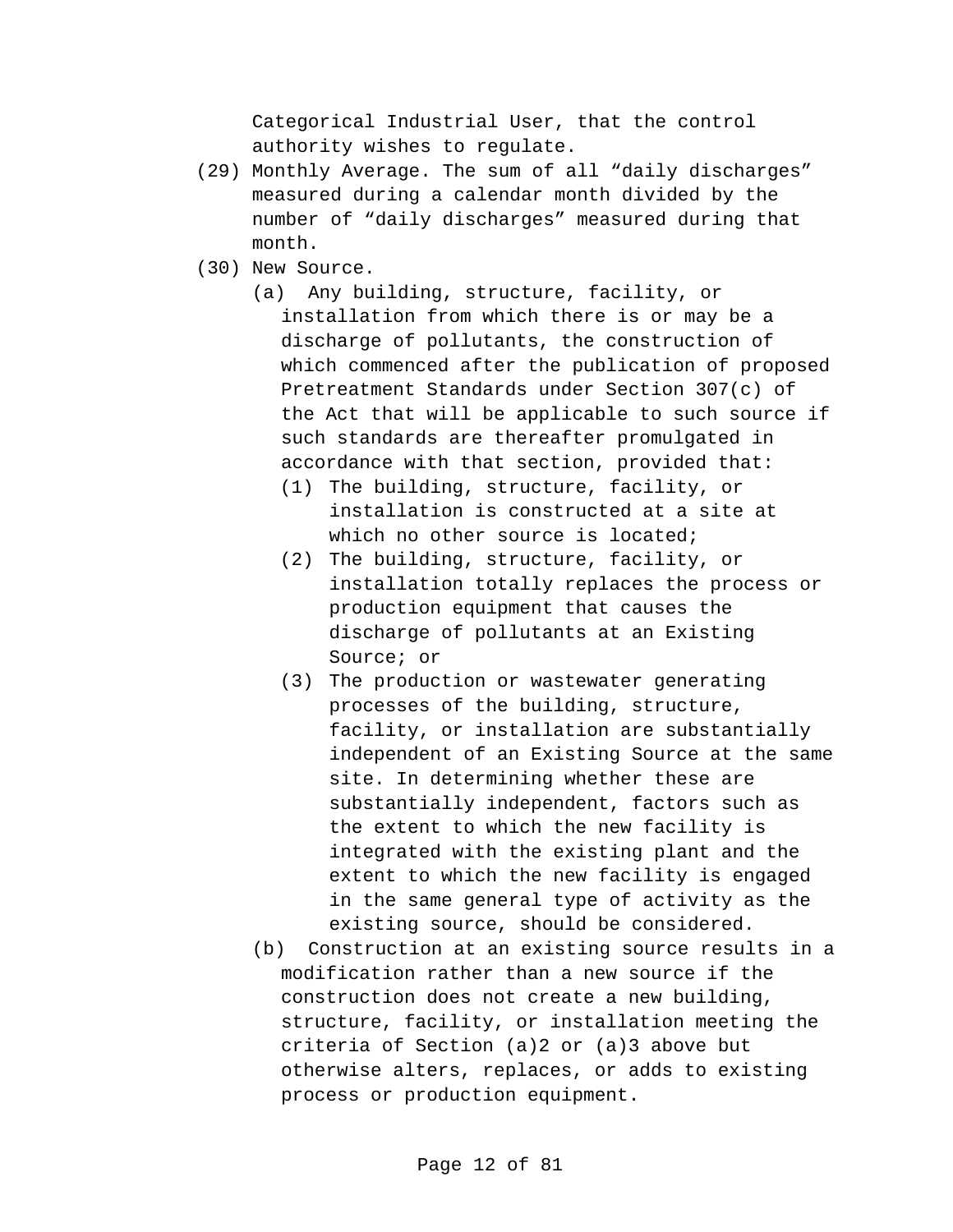- (c) Construction of a new source as defined under this paragraph has commenced if the owner or operator has:
	- (1) Begun, or caused to begin, as part of a continuous onsite construction program
		- (i) any placement, assembly, or installation of facilities or equipment; or
		- (ii) significant site preparation work including clearing, excavation, or removal of existing buildings, structures, or facilities which is necessary for the placement, assembly, or installation of new source facilities or equipment; or
	- (2) Entered into a binding contractual obligation for the purchase of facilities or equipment which are intended to be used in its operation within a reasonable time. Options to purchase or contracts which can be terminated or modified without substantial loss, and contracts for feasibility, engineering, and design studies do not constitute a contractual obligation under this paragraph.
- (31) Non-Contact Cooling Water. Water used for cooling which does not come into direct contact with any raw material, intermediate product, waste product, or finished product.
- (32) Pass Through. A discharge which exits the City's wastewater collection and treatment system in the effluent or the sludge in quantities or concentrations which, alone or in conjunction with a discharge or discharges from other sources, is a cause of a violation of any requirement of the City's NPDES permit, including an increase in the magnitude or duration of a violation.
- (33) Person. Any individual, partnership, co-partnership, firm, company, corporation, association, joint stock company, trust, estate, governmental entity, or any other legal entity; or their legal representatives, agents, or assigns. This definition includes all Federal, State, and local governmental entities.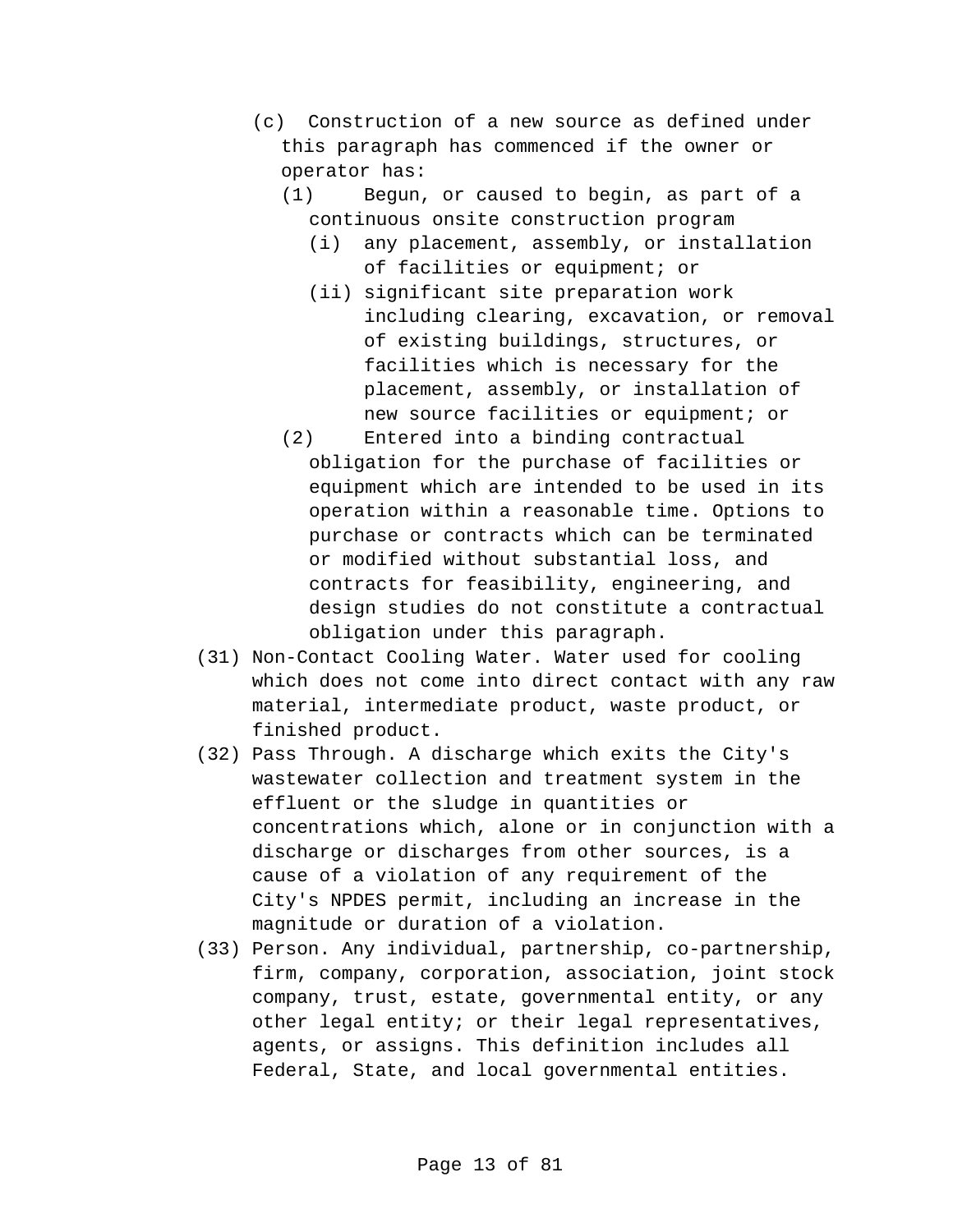- (34) pH. A measure of the acidity or alkalinity of a solution, expressed in standard units.
- (35) Pollutant. Any component of a discharge, including but not limited to dredged spoil, solid waste, incinerator residue, filter backwash, sewage, garbage, sewage sludge, munitions, medical wastes, chemical wastes, biological materials, radioactive materials, heat, wrecked or discarded equipment, rock, sand, cellar dirt, municipal, agricultural and industrial wastes, and certain characteristics of wastewater (e.g., pH, temperature, TSS, turbidity, color, BOD, COD, toxicity, or odor).
- (36) Pretreatment. The reduction of the amount of pollutants, the elimination of pollutants, or the alteration of the nature of pollutant properties in wastewater prior to, or in lieu of, introducing such pollutants into the wastewater collection and treatment facility. This reduction or alteration can be obtained by physical, chemical, or biological processes; by process changes; or by other means, except by diluting the concentration of the pollutants unless allowed by an applicable pretreatment standard.
- (37) Pretreatment Requirements. Any substantive or procedural requirement related to pretreatment imposed on a user, including Federal Categorical Pretreatment Standards and prohibitive discharge standards required for users by this Ordinance.
- (38) Pretreatment Standards or Standards. Any regulation containing pollutant discharge limits promulgated by the EPA under sections 307(b) and (c) of the Act or the FDEP under Chapter 403, F.S., which applies to IUs. This term includes local limits.
- (39) Private Lift Station (PLS). A wastewater pump station connected to the City POTW via private forcemain; located on private property; owned, operated, and financed by the private property owner, manager, or other entity; not including the City.
- (40) Prohibited Discharge Standards or Prohibited Discharges. Absolute prohibitions against the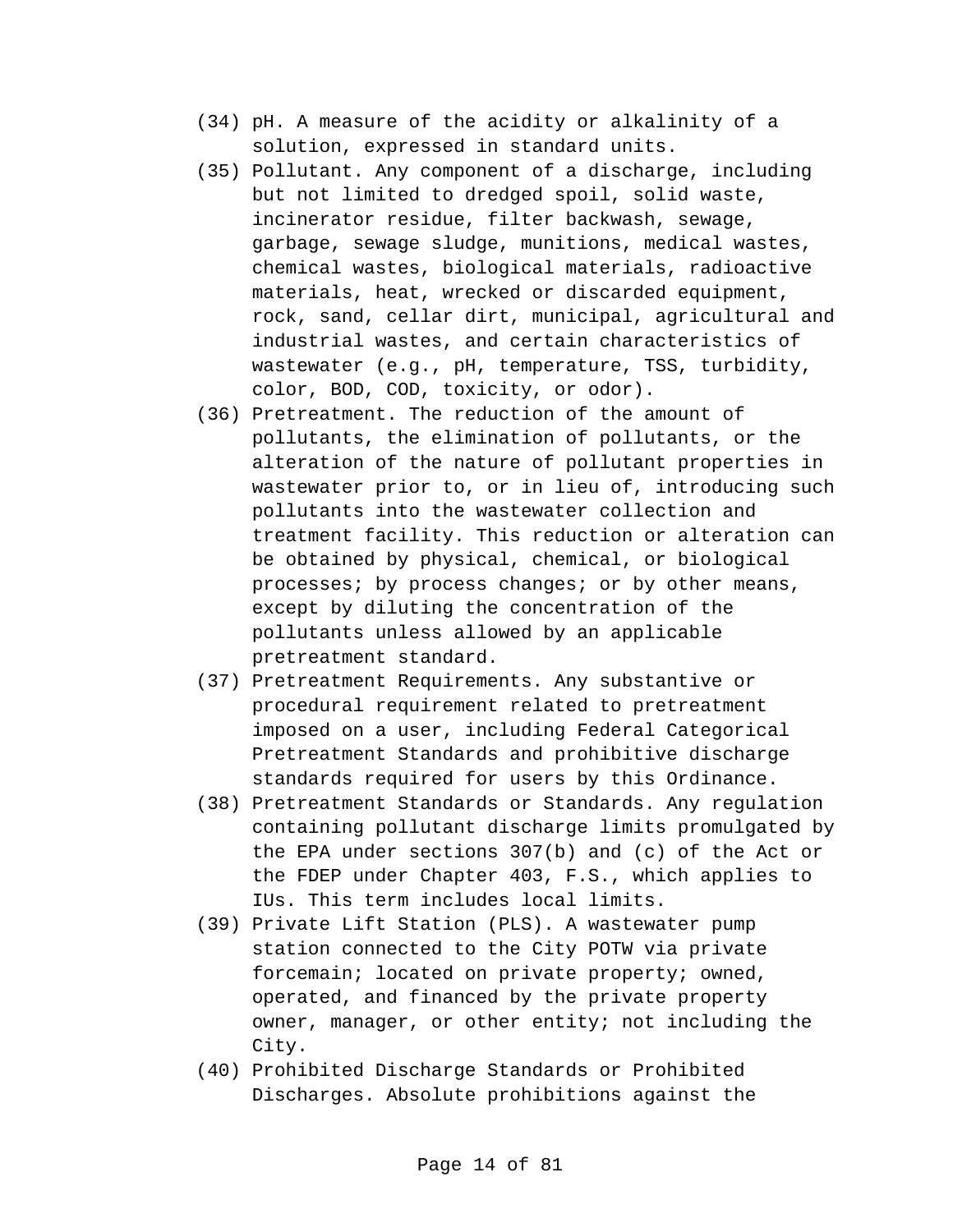discharge of certain substances; these prohibitions appear in Section (c)(1) of this Ordinance.

- (41) Sanitary Sewer Overflow (SSO). An occasional unintentional discharge of raw sewage from any sanitary sewer.
- (42) Septic Tank Waste/Septage. Any sewage from holding tanks such as vessels, chemical toilets, campers, trailers, and septic tanks.
- (43) Severe Property Damage. Substantial physical damage to property, damage to an IU's treatment facilities which causes them to become inoperable, or substantial and permanent loss of natural resources which can reasonably be expected to occur in the absence of a bypass. Severe property damage does not mean economic loss caused by delays in production.
- (44) Sewage. Human excrement and gray water (household showers, dishwashing operations, etc.).
- (45) Significant Industrial User (SIU).
	- a. An industrial user subject to categorical pretreatment standards (CIU); and
	- b. An industrial user that:
		- (1) Discharges an average of twenty-five thousand (25,000) gpd or more of process wastewater to the wastewater collection and treatment facility (excluding domestic discharge, non-contact cooling water, and boiler blowdown wastewater);
		- (2) Contributes a process wastestream which makes up five (5) percent or more of the average dry weather hydraulic or organic capacity of the City wastewater collection and treatment system; or
		- (3) Is designated as significant by the City on the basis that the industrial user has a reasonable potential for adversely affecting the wastewater collection and treatment facility's operation or for violating any pretreatment standard or requirement. Information obtained from Industrial User Surveys and sample analyses shall be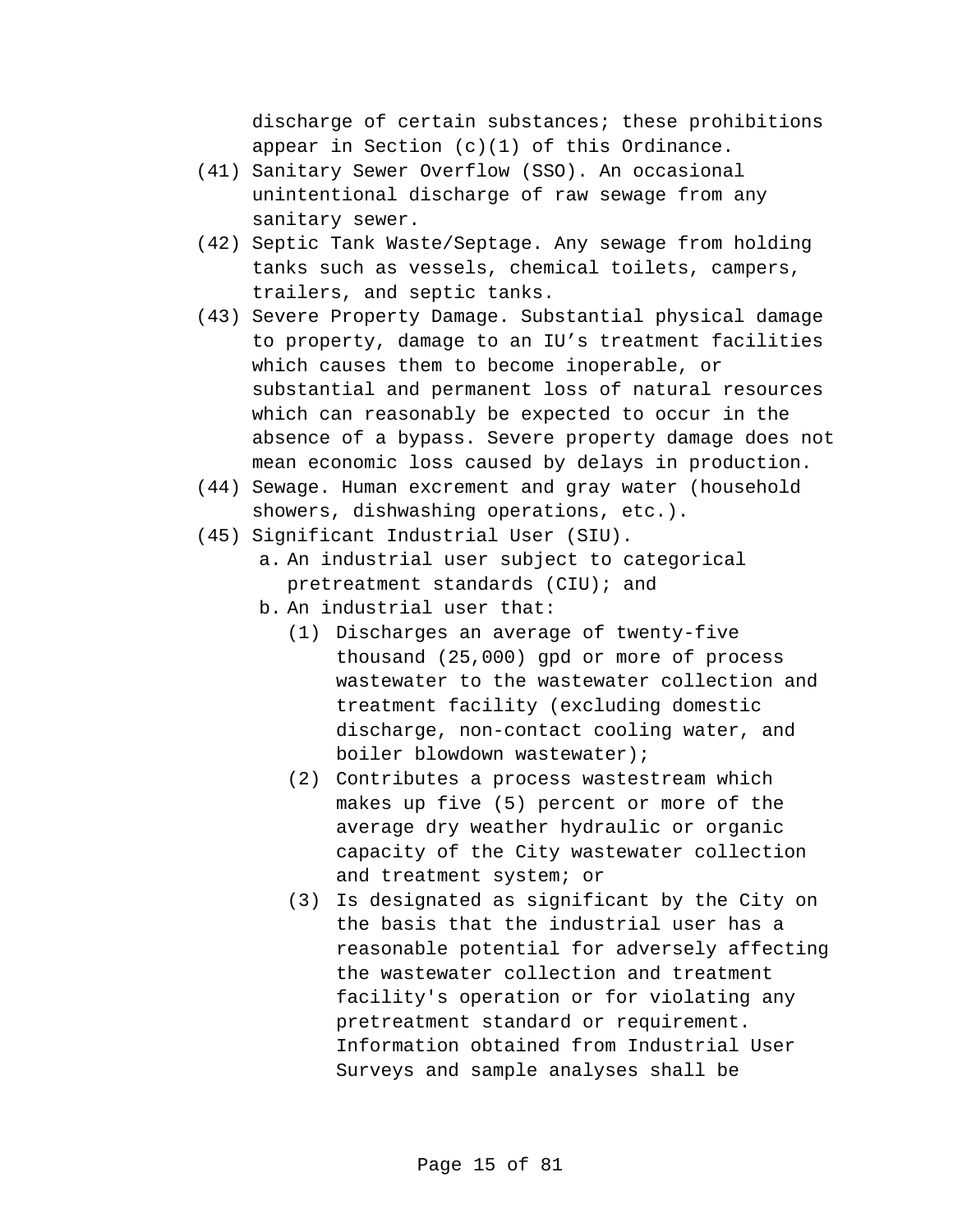considered for purposes of determining status.

- c. The City may determine that an Industrial User subject to categorical Pretreatment Standards is a Non-Significant Categorical Industrial User rather than a Significant Industrial User on a finding that the Industrial User never discharges more than 100 gallons per day (gpd) of total categorical wastewater (excluding sanitary noncontact cooling and boiler blowdown wastewater, unless specifically included in the Pretreatment Standard) and the following conditions are met:
	- (1) The Industrial User, prior to the City's finding, has consistently complied with all applicable categorical Pretreatment Standards and Requirements;
	- (2) The Industrial User annually submits the certification statement required in Section 57.79.(g).(13).b. [see 40 CFR 403.12(q)], together with any additional information necessary to support the certification statement; and
	- (3) The Industrial User never discharges any untreated concentrated wastewater.
- (d) Upon a finding that a user meeting the criteria in Subsection (2) has no reasonable potential for adversely affecting the wastewater collection and treatment facility's operation or for violating any pretreatment standard or requirement, the City may at any time, on its own initiative or in response to a petition received from a user, and in accordance with procedures in 40 CFR 403.8(f)(6) and Chapter 62-625.500(2)(e), FAC, determine that such industrial user should not be considered a significant user.

(e) Significant Industrial Users are required to maintain an approved wastewater discharge permit.

- (46) Significant Noncompliance (SNC).
	- a. Chronic violations of wastewater discharge limits, defined here as those in which sixty-six percent (66%) or more of all the wastewater measurements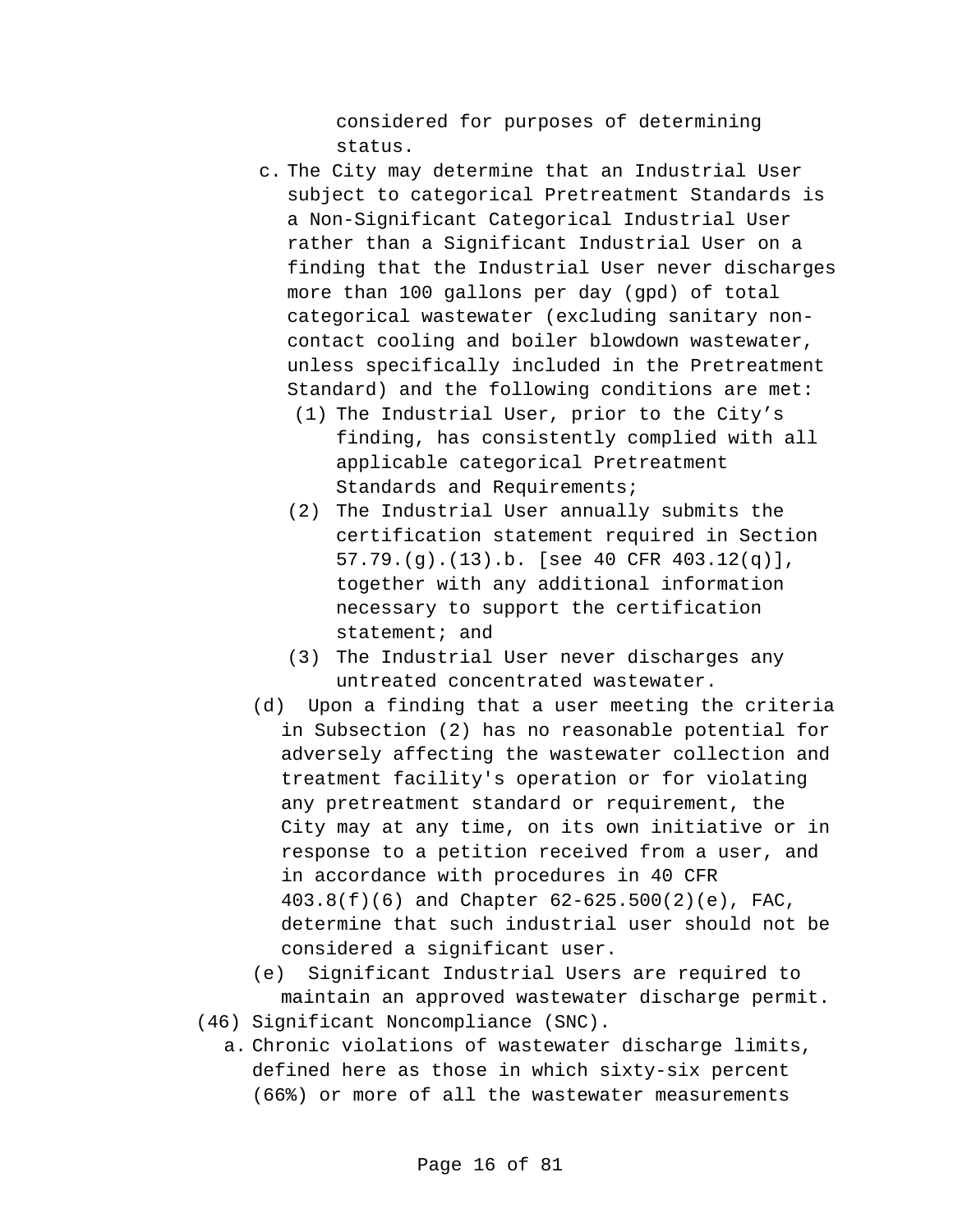taken during a six (6)month period exceed a numeric pretreatment standard or requirement, including instantaneous limits as defined in section 57.79.(b)(24), by any amount;

- b. Technical Review Criteria (TRC) violations, defined here as those in which thirty-three percent (33%) or more of wastewater measurements taken for each pollutant parameter during a six (6) month period equals or exceeds the product of the numeric pretreatment standard or requirement including instantaneous limits, as listed in section (c)(4), multiplied by the applicable criteria (1.4 for BOD, TSS, fats, oils and grease, and 1.2 for all other pollutants except pH);
- c. Any other violation of a Pretreatment Standard or Requirement as defined by Section 57.79(c) (Daily Maximum, long-term average, Instantaneous Limit, or narrative standard) that the City believes has caused, alone or in combination with other discharges, interference or pass through, including endangering the health of wastewater collection and treatment facility personnel or the general public;
- d. Any discharge of pollutants that has caused imminent endangerment to the public or to the environment, or has resulted in the Director's exercise of its emergency authority to halt or prevent such a discharge;
- e. Failure to meet, within ninety (90) days of the scheduled date, a compliance schedule milestone contained in a wastewater discharge permit or enforcement order for starting construction, completing construction, or attaining final compliance;
- f. Failure to provide within thirty (30) days after the due date, any required reports, including baseline monitoring reports, ninety (90) day compliance reports, reports on compliance with categorical pretreatment standard deadlines, periodic selfmonitoring reports, and reports on compliance with compliance schedules;
- g. Failure to accurately report non-compliance; or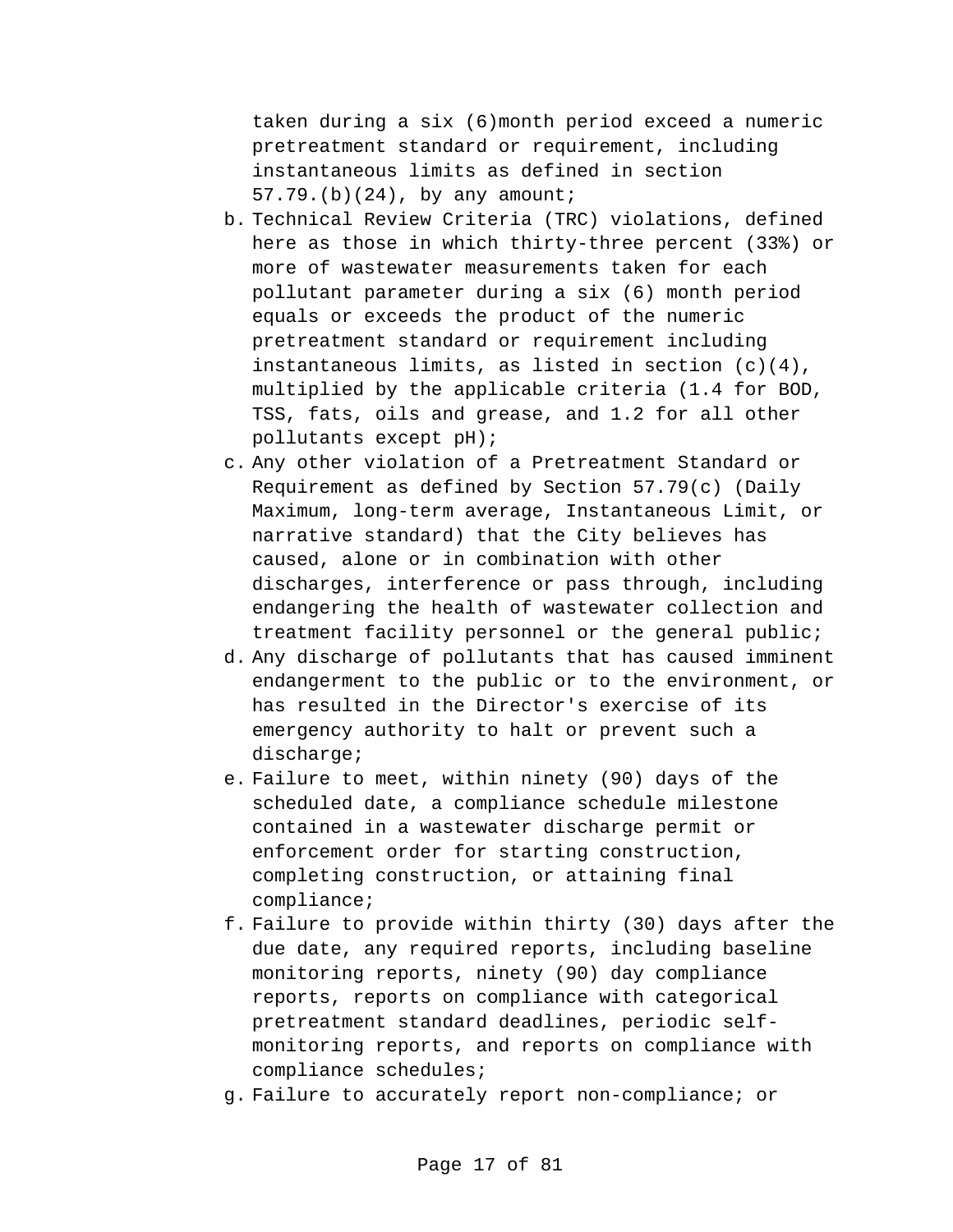- h. Any other violation(s) which the Director determines will adversely affect the operation or implementation of the local pretreatment program or has reason to believe is significant, specifically including, but not limited to, denial of access as specified under Section 57.79(h)(1).
- (47) Slug Load or Slug Discharge. Any discharge at a flow rate or concentration which could cause a violation of the prohibited discharge standards in Section (c)(1) of this Ordinance. A Slug Discharge is any Discharge of a non-routine, episodic nature, including but not limited to an accidental spill or a non-customary batch Discharge, which has a reasonable potential to cause Interference or Pass Through, or in any other way violate the POTW's regulations, Local Limits or Permit Conditions.
- (48) Standard Industrial Classification (SIC) Code. A classification pursuant to the Standard Industrial Classification Manual issued by the United States Office of Management and Budget.
- (49) Standard Methods. Standard Methods for the Examination of Wastes and Wastewater, ed. Clesceri, Greenberg and Trussell.
- (50) State. State of Florida.
- (51) Storm Water. Any flow occurring during or following any form of natural precipitation, and resulting therefrom.
- (52) Total Suspended Solids or Suspended Solids (TSS). The total suspended matter that floats on the surface of, or is suspended in, water, wastewater, or other liquid, and which is removable by laboratory filtering.
- (53) User or Industrial User (IU). A source of indirect discharge. Any person who contributes, causes or allows any discharge into the City's wastewater treatment system, including tenants under any rental or lease agreement and persons who contribute such wastes from mobile sources.
- (54) Wastewater. Liquid and water-carried industrial wastes and sewage from residential dwellings, commercial buildings, industrial and manufacturing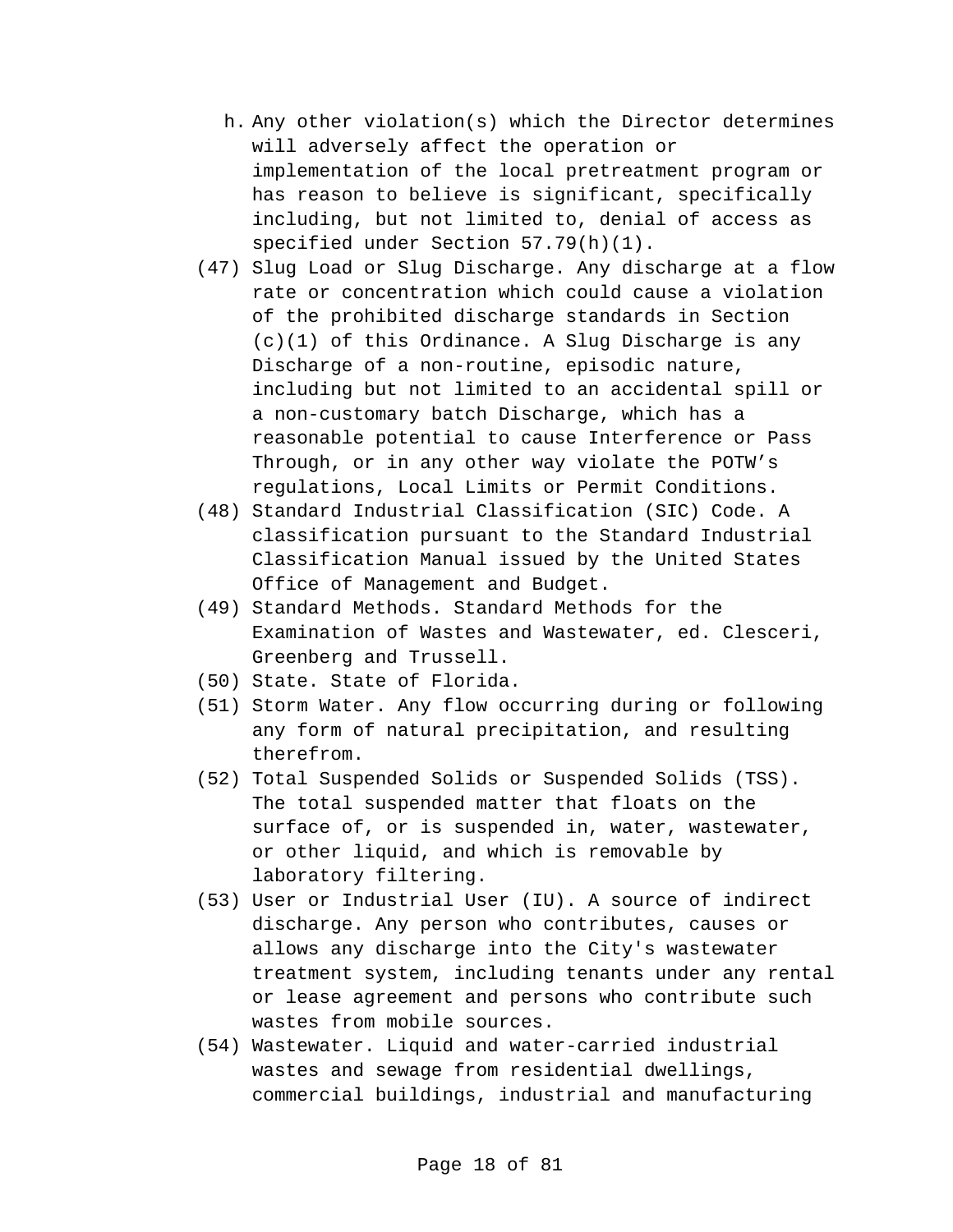facilities, and institutions, whether treated or untreated, which are contributed to the wastewater collection and treatment facility.

- (55) Wastewater Collection and Treatment System or treatment system or system. A "treatment system," as defined by Section 212 of the Act (33 U.S.C. §1292) which is owned by the City. This definition includes any devices or systems used in the collection, storage, treatment, recycling, and reclamation of sewage or industrial wastes of a liquid nature and any conveyances which channel wastewater to a treatment system. Also known as POTW, or Publicly Owned Treatment Works.
- (56) Wastewater Treatment Plant or Treatment Plant. That portion of the wastewater collection and treatment facility which is designed to provide treatment of municipal sewage and industrial waste, including the structures, processes, equipment and arrangements necessary to treat and discharge treated wastewaters.
- *(c) General System Use Requirements:*
	- (1) Prohibited Discharge Standards

No user shall introduce or cause to be introduced, directly or indirectly, into the wastewater collection and treatment facility any pollutant or wastewater which can be reasonably expected to cause pass through or interference. This applies to all users of the wastewater collection and treatment facility whether or not the user is subject to categorical pretreatment standards or any other National, State, or local pretreatment standards or requirements. Furthermore, no user may contribute the following substances to the system:

(a) Liquids, solids or gases which by reason of their nature or quantity are or may be sufficient, either alone or by interaction with other substances, to cause a fire or explosive hazard in or to be injurious in any other way to the wastewater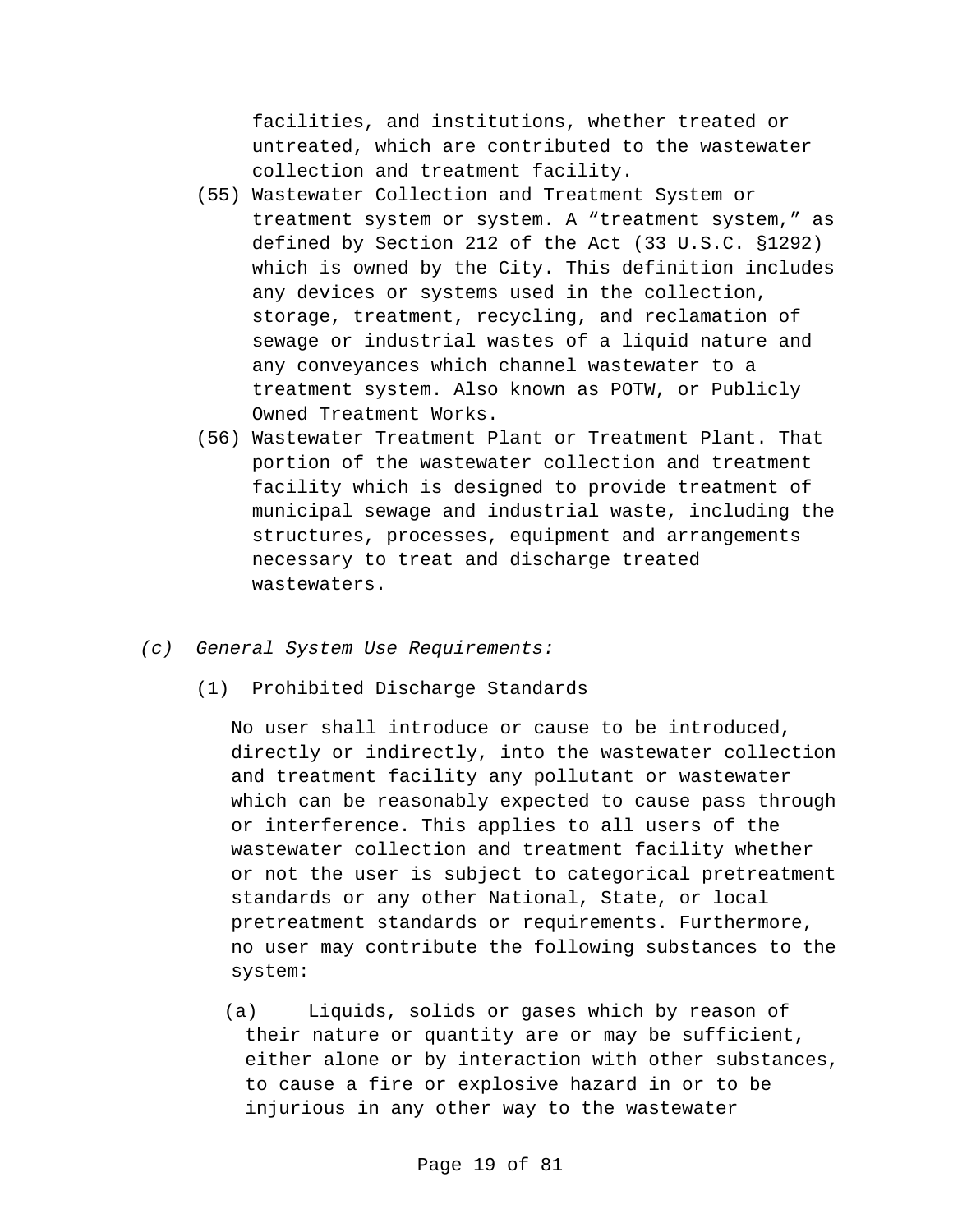collection and treatment facility, including, but not limited to, gasoline, naphtha, benzene, fuel oil or other wastestreams with a closed-cup flashpoint of less than 140ºF (60ºC) using the test methods specified in 40 CFR 261.21. At no time shall two successive readings on an explosion hazard meter at the point of discharge into the system or at any point in the system be more than 5percent nor any single reading over 10percent of the lower explosive limit (LEL) of the meter.

- (b) Wastewater having a pH less than 6.0 or more than 10.0, or otherwise causing corrosive structural damage to the wastewater collection and treatment facility or equipment;
- (c) Solid or viscous substances in amounts which may be reasonably expected to impair or cause obstruction of the flow in the wastewater collection and treatment system resulting in interference with the operation of the system including but not limited to sand, grease, inadequately shredded garbage or other material from the preparation, cooking and dispensing of food, animal guts or tissues, paunch manure, bone, hair, cinders, shells, sand, spent lime, stone or marble dust, metal, glass, straw, shavings, grass clippings, rags, spent grains, spent hops, waste paper, wood, plastics, tar, asphalt residues, solid residues from refining, or processing of fuel or lubricating oil, mud or glass grinding or polishing wastes. Any and all substances which will not be carried freely under the flow conditions normally prevailing in public sewers; but in no case solids greater than 1 centimeter (1 cm) in any dimension;
- (d) Pollutants, including oxygen-demanding pollutants (BOD, etc.), of such character, released in a discharge at a flow rate and/or pollutant concentration which, either singly or by interaction with other pollutants, will cause interference with or otherwise require unusual attention or expense for handling at the wastewater collection and treatment facility.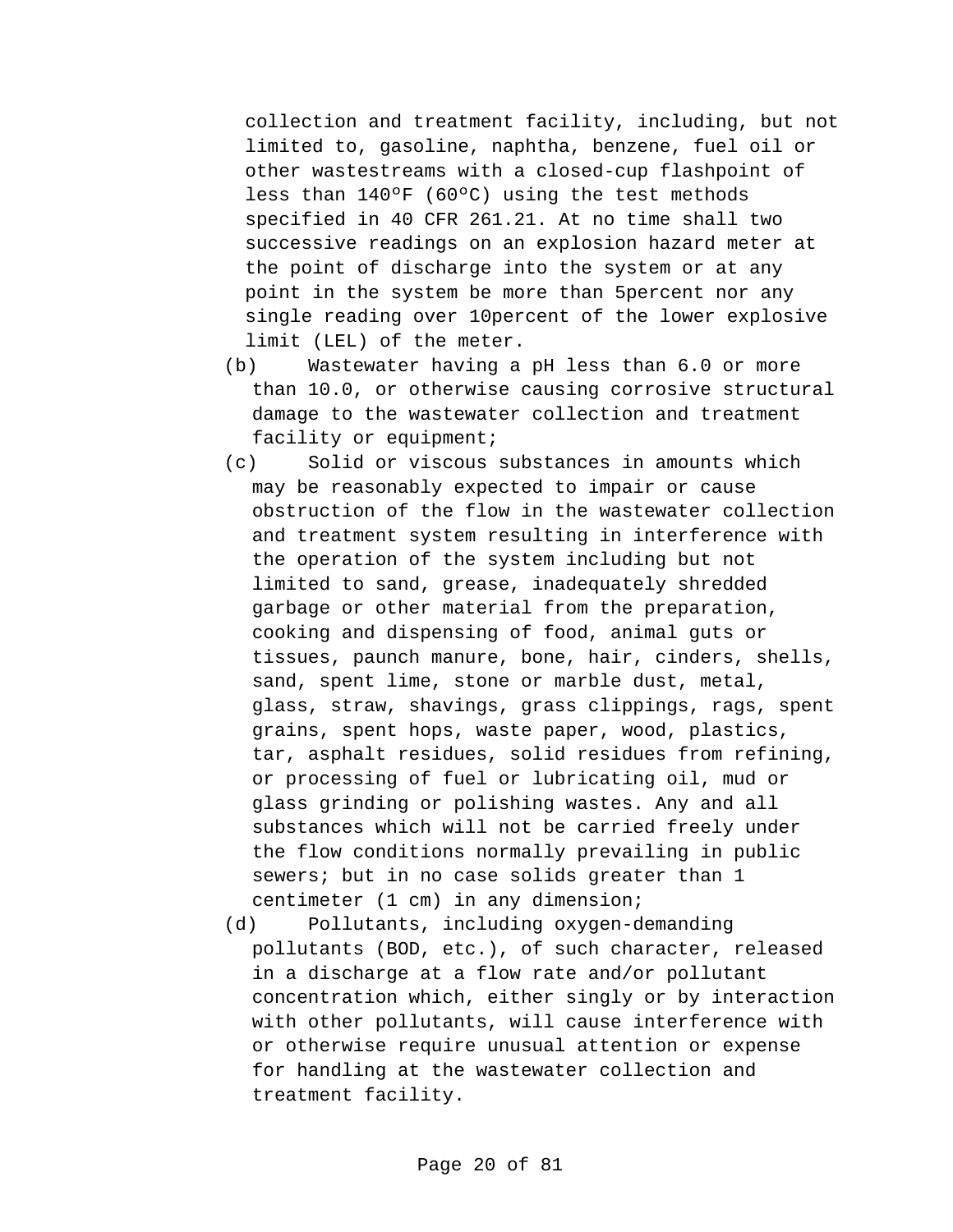- (e) Wastewater having a temperature greater than 150 degrees F (66 degrees C), or which will inhibit biological activity in the treatment plant resulting in Interference, but in no case wastewater which causes the temperature at the introduction into the treatment plant to exceed 104 degrees F (40 degrees  $C$ );
- (f) Petroleum oil, non-biodegradable cutting oil, or products of mineral oil origin, in amounts that will cause Interference of Pass Through;
- (g) Pollutants which result in the presence of toxic gasses, vapors or fumes within the treatment system in a quantity that may cause acute worker health and safety problems.
- (h) Trucked or hauled pollutants, except at discharge points designated by the Director in accordance with Section 57.79 (d)(8) of this Ordinance.
- (i) Noxious or malodorous liquids, gases, solids, or other wastewater which, either singly or by interaction with other wastes, are sufficient to create a public nuisance or a hazard to life, or to prevent entry into the sewers for maintenance or repair;
- (j) Wastewater which imparts color that cannot be removed by the treatment process, including but not limited to, dye wastes and vegetable tanning solutions, which consequently imparts color to the treatment system's effluent, thereby violating the City's NPDES permit;
- (k) Wastewater containing any radioactive wastes or isotopes except as specifically approved by the Director and in compliance with applicable State or Federal regulations;
- (l) Storm water, surface water, ground water, artesian well water, roof runoff, subsurface drainage, swimming pool drainage, condensate, deionized water, non-contact cooling water, and unpolluted wastewater, unless specifically authorized by the Director.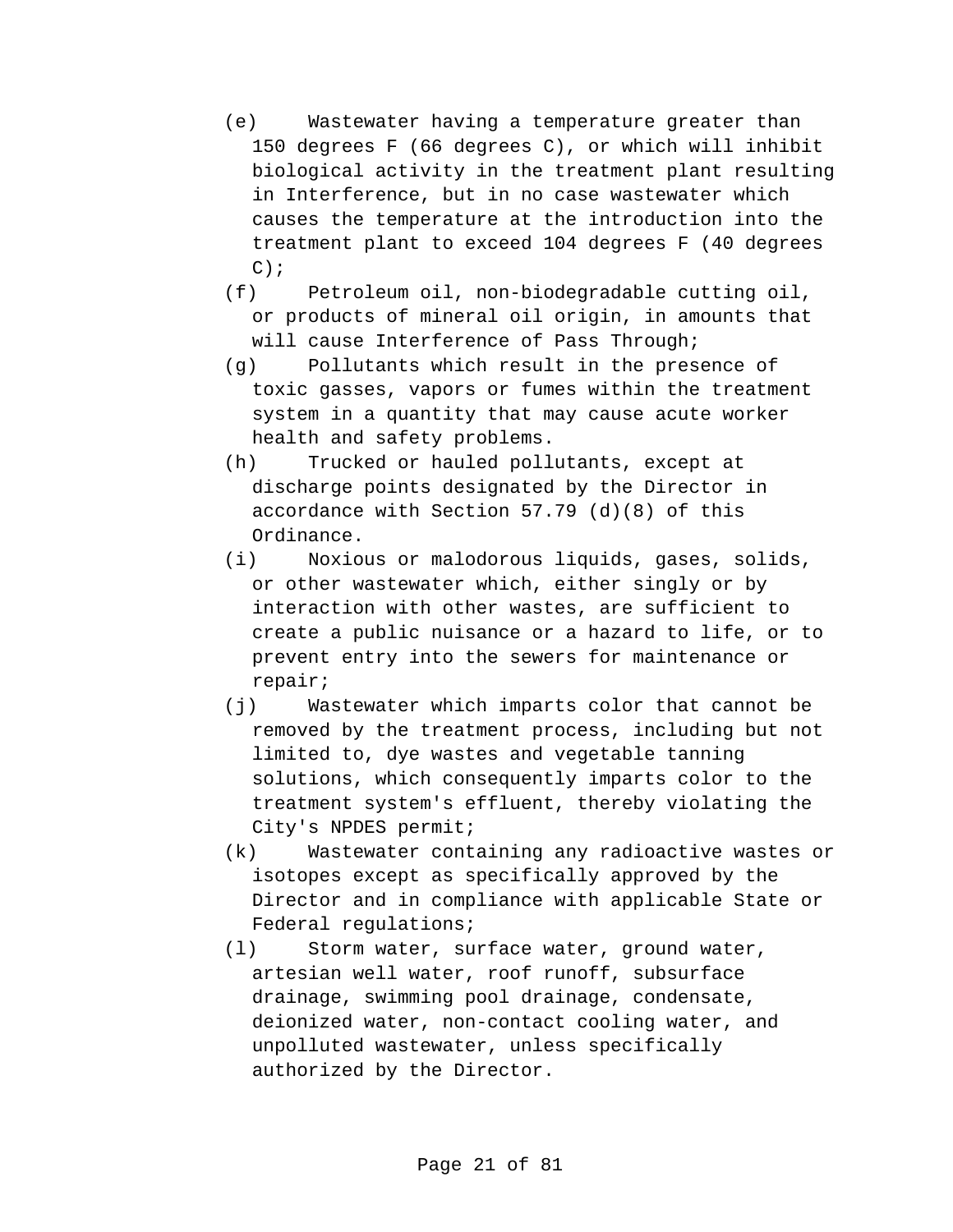- (m) Sludges, screenings, or other residues from the pretreatment of industrial wastes;
- (n) Medical wastes, except as specifically authorized by the Director in a wastewater discharge permit;
- (o) Any material identified as hazardous waste according to 40 CFR Part 261. Wastewater causing, alone or in conjunction with other sources, the treatment system's effluent to fail a toxicity test. Waters containing toxic or poisonous substances resulting in interference, pass through and/or which constitute a health hazard to humans or animals, or create any hazard in the wastewater treatment system;
- (p) Any waste containing detergents, surface-active agents, or other substances in quantities which may cause excessive foaming in the wastewater collection and treatment facility; or
- (q) Any discharge of PCBs, Dioxin, pesticides and other toxic pollutants addressed as "Regulated Pollutants" in 40 CFR Part 403, Appendix B- 65, "Toxic Pollutants". This list includes PCBs, DDT, DDE, DDD, and shall also include any and all other substances that are banned for sale or use in the United States, Florida, Brevard County or the City of Rockledge. This list may be amended by the Director in the form of a sewer use directive.
- (r) Any material containing ammonia, ammonia salts or other chelating agents which may produce metal compounds in sufficient quantities to cause interference with the treatment system.

Specific approval by the Director to discharge any substance which would otherwise be prohibited shall be limited to no greater than five (5) years.

Requests must be submitted on a form provided by the Director and signed and certified in accordance with Section 57.79(e)(7). Whenever possible, guidelines for the granting of specific approval shall be established by the Director in the form of a sewer use directive.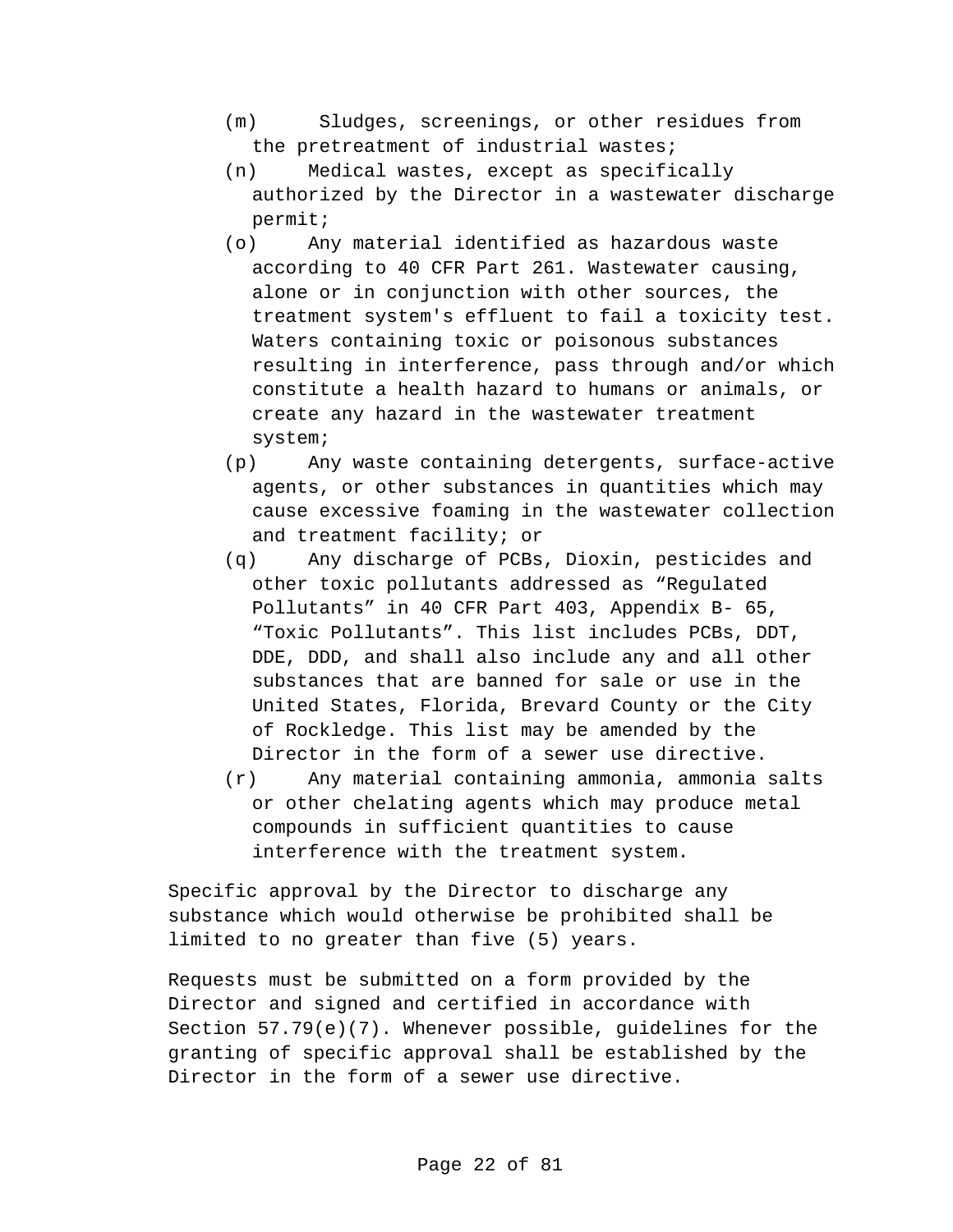No person shall maliciously, willfully or negligently break, damage, destroy, uncover, deface, tamper with or prevent access to any structure, appurtenance or equipment, or other part of the City's wastewater system.

Pollutants, substances, or wastewater prohibited by this section shall not be processed or stored in such a manner that they could be discharged to the wastewater collection and treatment facility. Floor drains located in process or materials storage areas must discharge to the user's pretreatment facility before connecting with the system.

(2) Categorical Pretreatment Standards

The categorical pretreatment standards found in 40 CFR Chapter I, Subchapter N, Parts 405-471, are hereby incorporated. The State of Florida version of these regulations is included in Chapter 62-625 FAC.

- a. Where a categorical pretreatment standard is expressed only in terms of either the mass or the concentration of a pollutant in wastewater, the Director may impose equivalent concentration or mass limits in accordance with 40 CFR 403.6(c) and Chapter 62-625.410(4), FAC.
- b. When wastewater subject to a categorical pretreatment standard is mixed with wastewater not regulated by the same standard, the Director shall impose an alternate limit using the combined wastestream formula in 40 CFR 403.6(e) and Chapter 62-625.410(6) FAC.
- c. A user may obtain a variance from a categorical pretreatment standard if the user can prove, pursuant to the procedural and substantive provisions in 40 CFR 403.13, that factors relating to its discharge are fundamentally different from the factors considered by EPA when developing the categorical pretreatment standard.
- d. A user may obtain a net gross adjustment to a categorical standard in accordance with 40 CFR 403.15 and Chapter 62-625.820, FAC.
- (3) Best Management Practices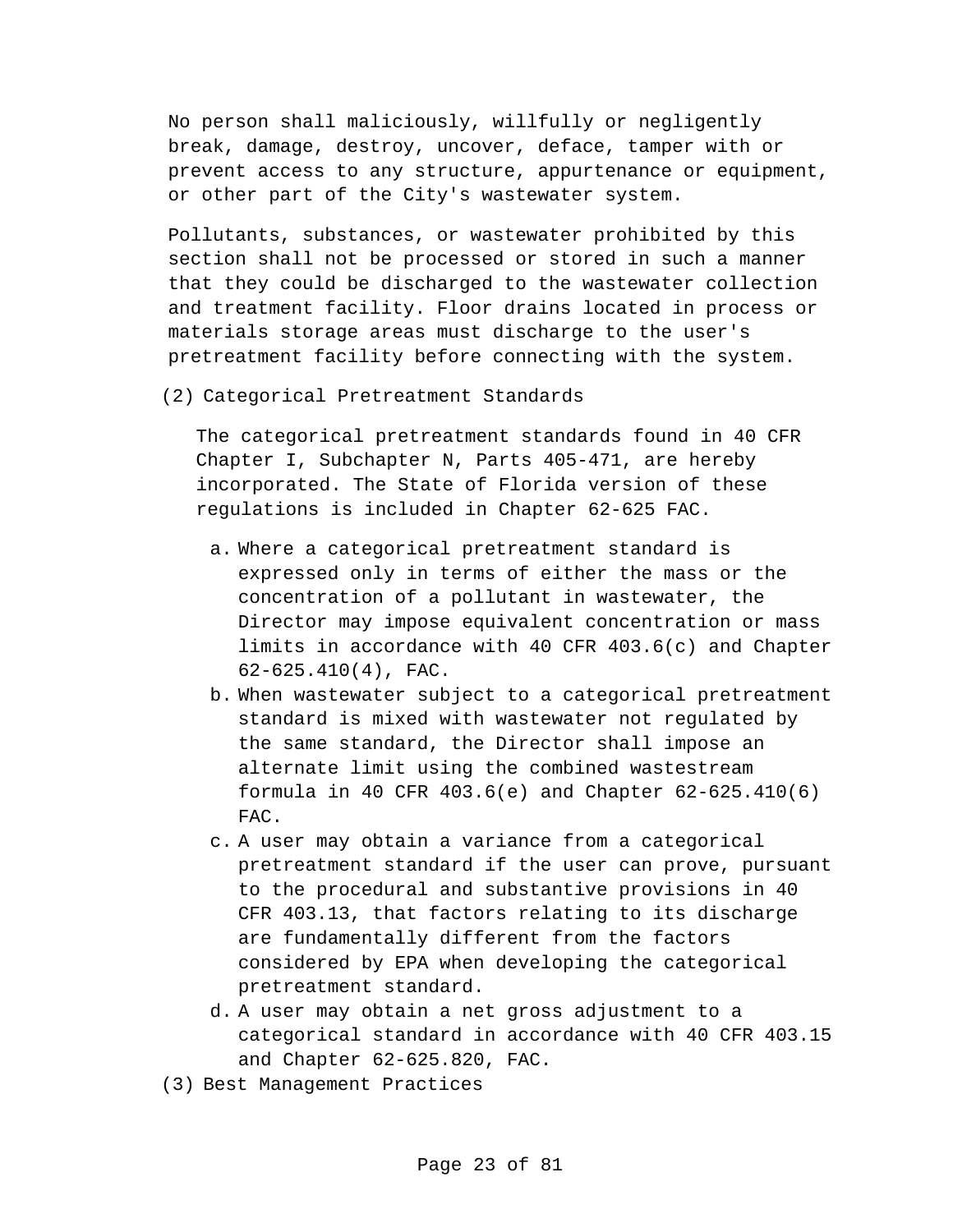The Director may develop Best Management Practices (BMPs), by Ordinance or in individual wastewater discharge permits, to implement Local Limits and the requirements of Section (c)(4).

(4) Specific Local Limits

The following pollutant limits are established to protect against pass through and interference. No person shall discharge wastewater containing in excess of the following maximum daily allowable discharge limits except as otherwise limited in Section (c)(1) (Prohibited Discharge) and Section (c)(7) below (Special Agreement):

Cadmium .................. 0.168 mg/L Chloride ................. 1,016 mg/L Chromium .................. 8.37 mg/L Copper ..................... 0.843 mg/L Cyanide ..................... 3.30 mg/L Lead ...................... 2.66 mg/L Molybdenum ............... 0.445 mg/L Nickel .................... 3.36 mg/L Oil and/or Grease ......... 100 mg/L (Polar or non-polar) Selenium ................. 0.689 mg/L Silver .................... 2.01 mg/L Sodium ................... 1,705 mg/L TDS ........................ 500 mg/L Zinc ...................... 1.80 mg/L

Concentration limits apply at the point where the wastewater is discharged to the wastewater collection and treatment facility. Concentrations for metallic substances are for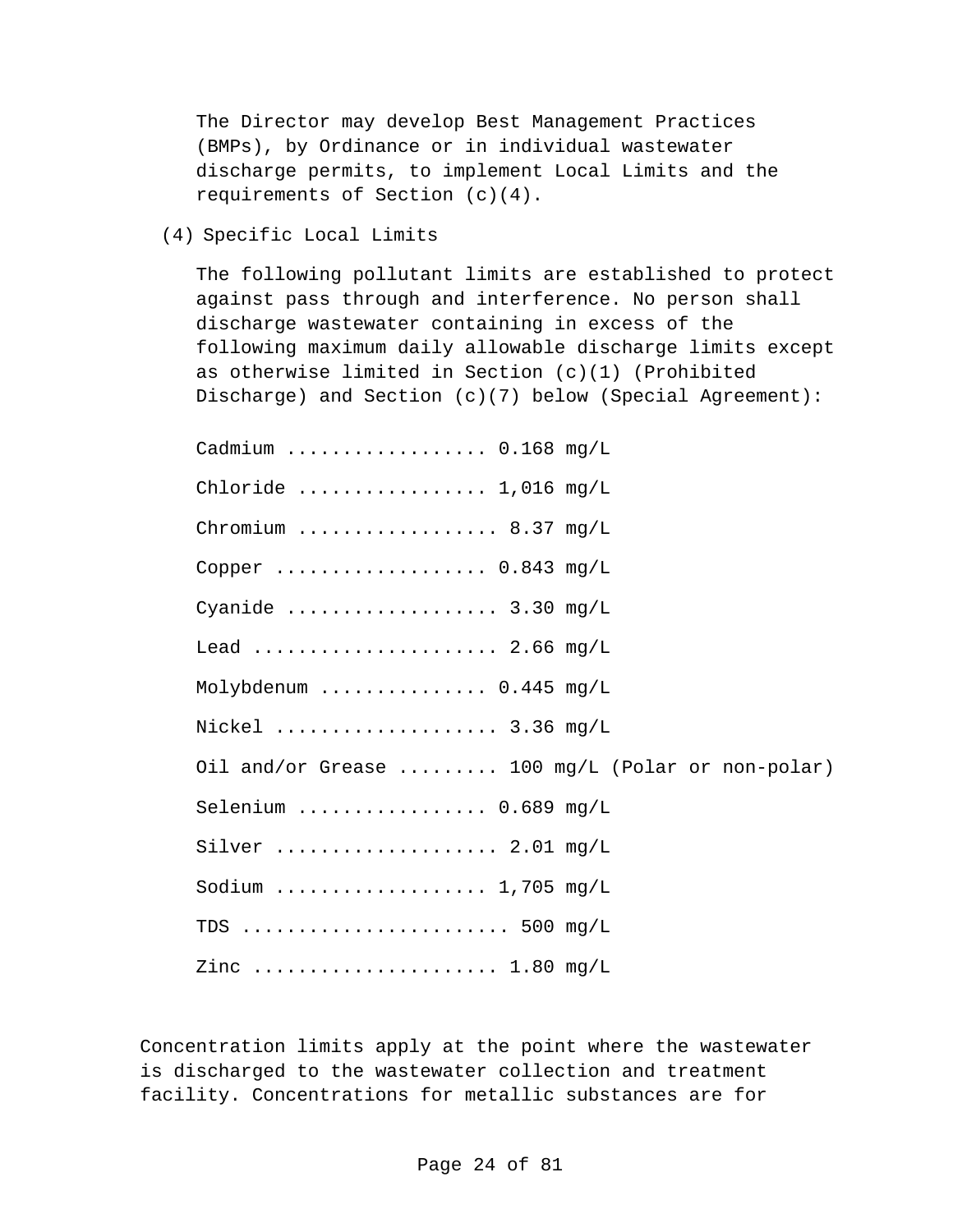"total" metal. At the discretion of the Director, mass limitations in addition to, or in place of, the concentration based limitations above may be imposed. Parameter compliance will normally be determined by composite sampling. At the discretion of the Director, either a time-composite and/or flow-proportional sample will be required. For time-composite and/or flow proportional sample collection, the allowable limit shall be the Concentration Limit, above. Exceeding the allowable limit for either collection method shall be a violation of this policy. Compliance sampling may be performed by City personnel.

(5) City's Right of Revision

The City reserves the right to establish, by Ordinance, by policy or in wastewater discharge permits, more stringent standards or requirements on discharges to the wastewater collection and treatment facility.

(6) Dilution

No user shall increase the use of process water, or in any way attempt to dilute a discharge, as a partial or complete substitute for adequate treatment to achieve compliance with a discharge limitation unless expressly authorized by an applicable pretreatment standard or requirement. The Director may impose mass limitations on users who are using dilution to meet applicable pretreatment standards or requirements, or in other cases when the imposition of mass limitations is appropriate.

(7) Special Agreement

a. The City reserves the right to enter into special agreements with users dictating terms under which the user may discharge to the system.

1. In no case will the Special Agreement permanently waive compliance with a pretreatment standard. The user may request a net gross adjustment to a categorical standard in accordance with 40 CFR 403.15 and Chapter 62-625.820, FAC. Users may also request a variance from the categorical pretreatment standard. Such a request will be approved only if the user can prove that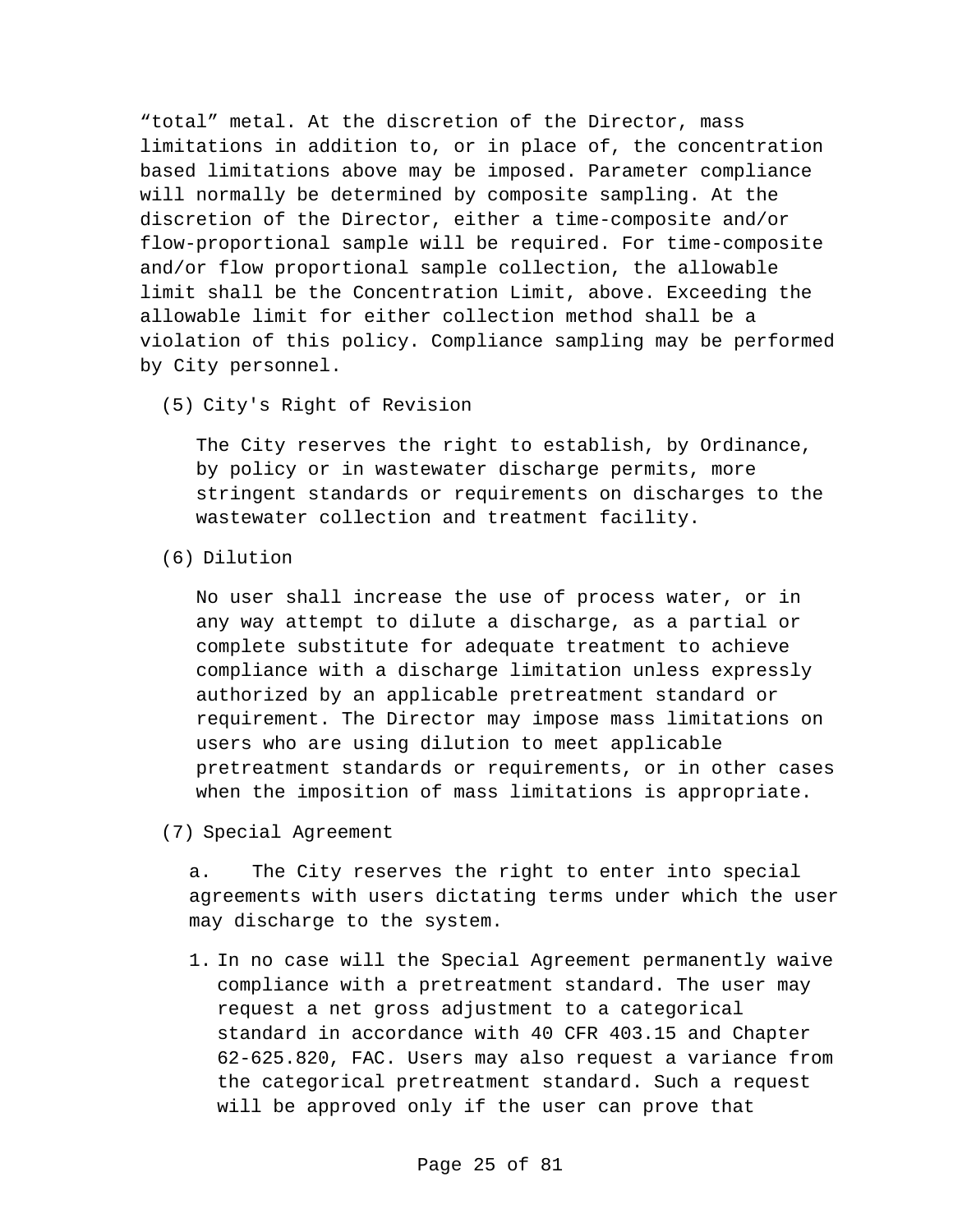factors relating to its discharge are fundamentally different from the factors considered by the EPA in its establishment of the standard. A user requesting a fundamentally different factor variance must comply with 40 CFR 403.13 and Chapter 62-625.700, FAC. If additional pretreatment or operation and maintenance (O&M) is required to meet the pretreatment standard, the completion date in the compliance schedule for such additional pretreatment or O&M shall not be later than the compliance date established for the applicable pretreatment standard. The compliance date for new sources is the date the discharge commences.

b. The City may, at its sole discretion, accept the temporary discharge of groundwater from the remediation of petroleum or petroleum product contaminated sites as defined in Rule 62-770, FAC. If discharge is proposed during the remedial action phase, a copy of the Remedial Action Plan must be submitted to the City for consideration during its preparation of the Special Agreement. A combustible gas detection meter per Section (c)(1)(a) shall be required to ensure that no potential explosive or fire hazard occur. The total Benzene + Toluene + Ethyl Benzene + Xylene (BTEX) concentration, measured using EPA Method 602, of the discharge may not exceed 10.0 mg/L. The total Naphthalene + 2 - Methylnaphthalene + 1 -Methylnaphthalene + Acenaphthylene + Acenaphthalene concentration, measured using EPA Method 610, may not exceed 100 mg/L.

c. The City reserves the right to immediately order the temporary or permanent interruption or reduction of discharge in the event that the discharge would cause or contribute to interference, pass through or hydraulic overload of the wastewater treatment system. Any user discharging under a Special Agreement shall be considered a Significant Industrial User and required to maintain a wastewater permit.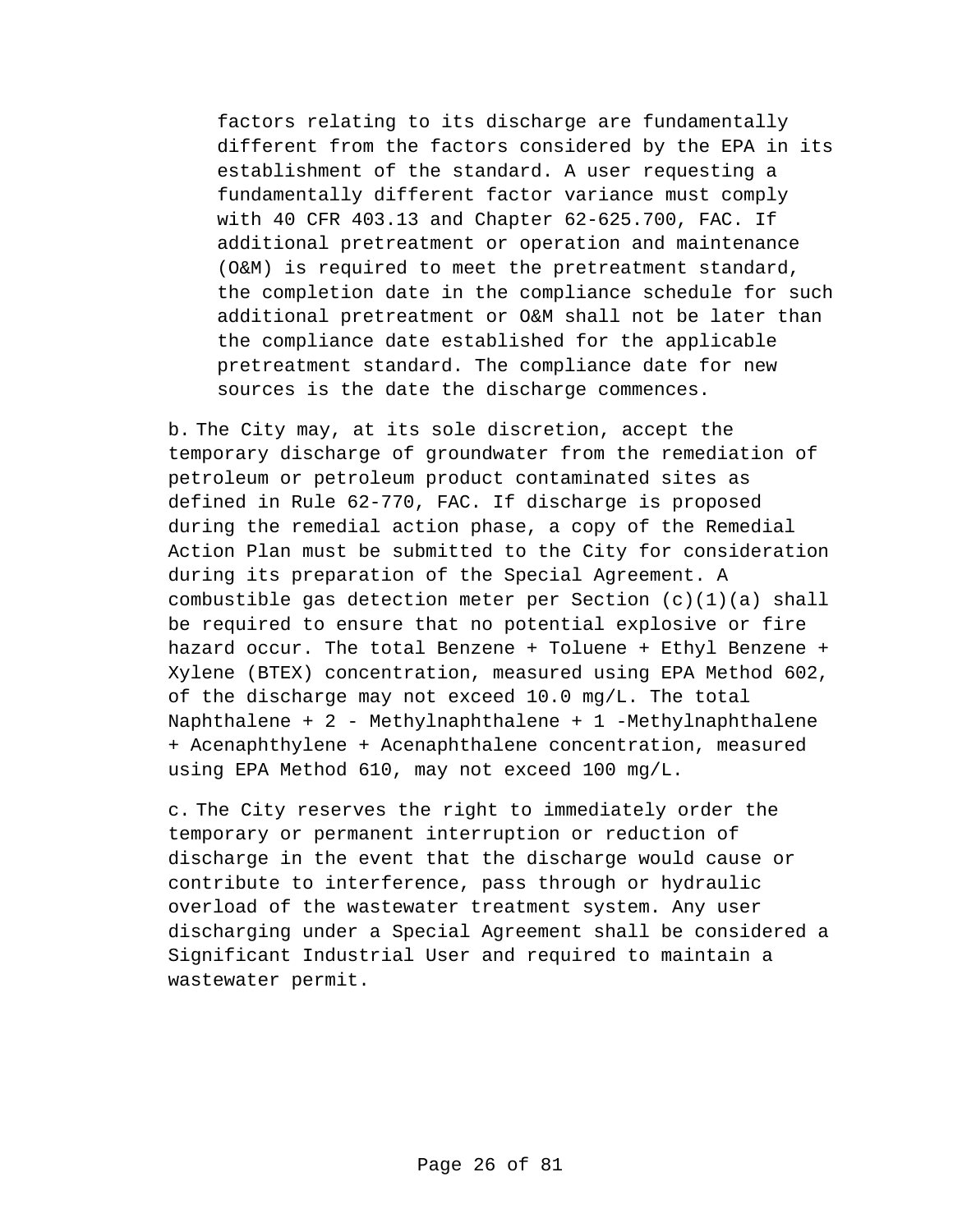#### *(d) Wastewater Pretreatment*

#### (1) Pretreatment Facilities

Users shall provide the necessary wastewater pretreatment to comply with this Ordinance and shall achieve compliance with all categorical pretreatment standards, local limits, and the prohibitions set out in Section (c)(1) of this Ordinance within the time limitations specified by EPA, the State, or the Director, whichever is more stringent. Any equipment or facility necessary for compliance shall be provided, operated, and maintained at the user's expense. Detailed plans describing such facilities and operating procedures shall be submitted to the Director for review, and shall be acceptable to the Director before such facilities are constructed. The review of such plans and operating procedures shall in no way relieve the user from the responsibility of modifying such facilities as necessary to produce a discharge acceptable to the City under the provisions of this Ordinance.

#### (2) Additional Pretreatment Measures

- a. Whenever deemed necessary, the Director may require users to restrict their discharge during peak or low flow periods, designate that certain wastewater be discharged only into specific sewers, relocate and/or consolidate points of discharge, separate sewage wastestreams from industrial wastestreams, and such other conditions as may be necessary to protect the wastewater collection and treatment facility and determine the user's compliance with the requirements of this Ordinance.
- b. Sand and lint interceptors shall be provided if required in the most recently adopted version of Chapter 10 of the Florida Building Code Plumbing, as adopted by the International Code Council or when, in the opinion of the Director, they are necessary for the proper handling of wastewater containing excessive amounts of sand or lint; except that such interceptors shall not be required for residential users. Interception units shall be of type and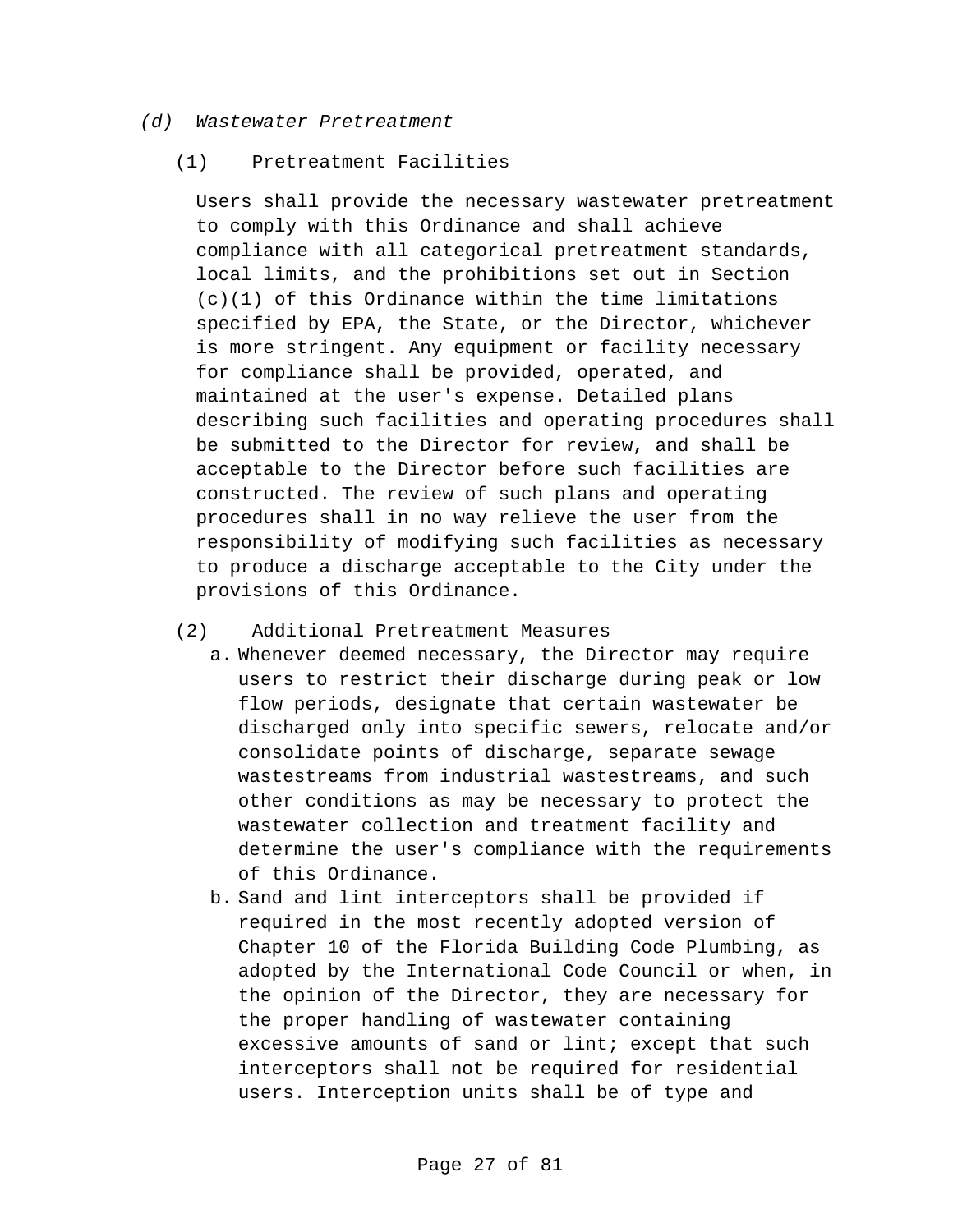capacity approved by the Director and shall be so located to be easily accessible for cleaning and inspection. Such interceptors shall be inspected, cleaned, and repaired regularly, as needed, by the user at its expense.

- c. Grease interceptors, or grease traps, are required for any Food Service Establishment, as defined in 57.79 (b)(20), City Code, and the most recently amended version of Chapter 10 of the Florida Building Code Plumbing, as adopted by the International Code Council; or when, in the opinion of the Director, they are necessary for the proper handling of wastewater containing excessive amounts of fats, oils and or greases; except that such interceptors shall not be required for residential users.
	- 1. Grease interceptors are required and installed at the User's expense when such User operates a Food Service Establishment that discharges process wastewater.
	- 2. No User discharging wastewater to the City's sewer system through a grease interceptor shall allow wastewater oil and grease concentrations to exceed 100 milligrams per liter of animal/vegetable-based grease or to exceed 25% of the grease interceptor's capacity.
	- 3. All grease interceptors shall be readily and easily accessible for maintenance and cleaning purposes in addition to ensuring accessibility for inspection by City personnel.
	- 4. Each food service facility shall be responsible for the costs of pumping, cleaning, and maintaining its grease interceptor. All such grease interceptors shall be serviced and have accumulated waste content removed as required and stipulated in this Ordinance.
	- 5. Grease interceptors shall be pumped at a frequency such as to maintain a grease layer of less than six inches on top of the interceptor and a solids layer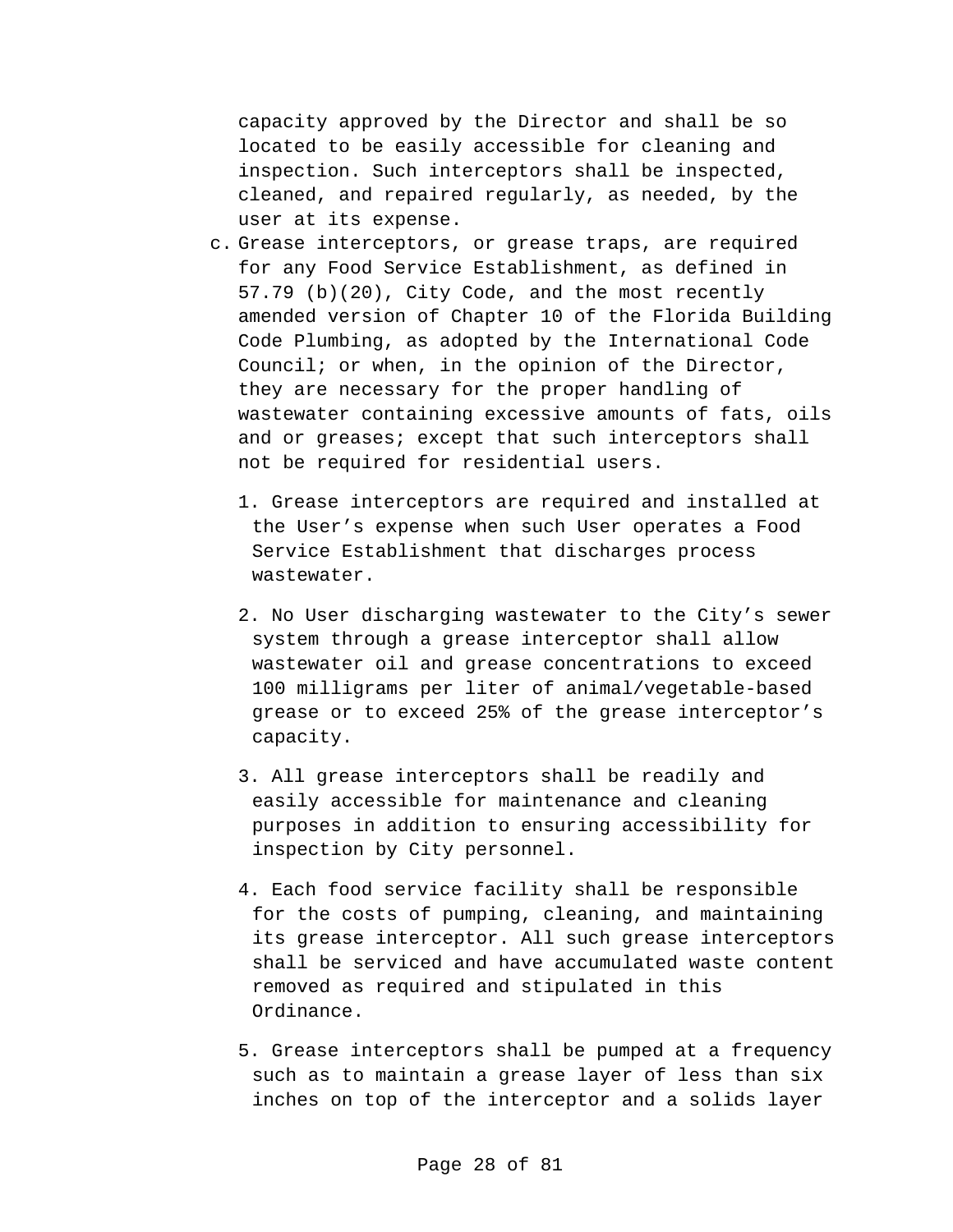of less than eight inches on bottom of the interceptor. The measurement point for determination of the grease and solids layer shall be adjacent to the outlet pipe. All grease interceptors shall be pumped at a minimum frequency of once for every 90 days, unless an alternate frequency is approved by the City. In no instance shall a variance exceed 180 days. An approved variance will be null and void if the variance pumping frequency is not adhered to, and shall revert to the 90 day frequency. More frequent pumping may be required to meet the article requirements above. The City may also mandate more frequent pumping based on inspection results and sewer system capacity. Pumping frequency variances are not transferable.

a. Grease interceptor cleaning and maintenance shall include pumping the interceptor until empty, and cleaning the side walls, baffle walls and crosspipes, and inlet and outlet pipes. Decanting, skimming, or backflushing is prohibited. A full pump-out is required. Pipes shall be immediately restored to their original design configuration should any damage occur. No emulsifiers, grease cutters or other chemicals which could cause grease to pass through the interceptor may be used in the maintenance of grease interceptors or drain lines.

- b. All Users are required to maintain and update interceptor maintenance records, including waste hauler manifests. All waste hauling manifests shall be retained by the User for a period of not less than three (3) years and made available for review or duplication upon request by the City.
- 6. Existing facilities. Food service facilities existing prior to this Ordinance shall be permitted to operate and maintain existing grease interceptors or traps provided their grease interceptors or traps are in good operating condition. The City may require an existing facility to install a new grease interceptor or trap that complies with the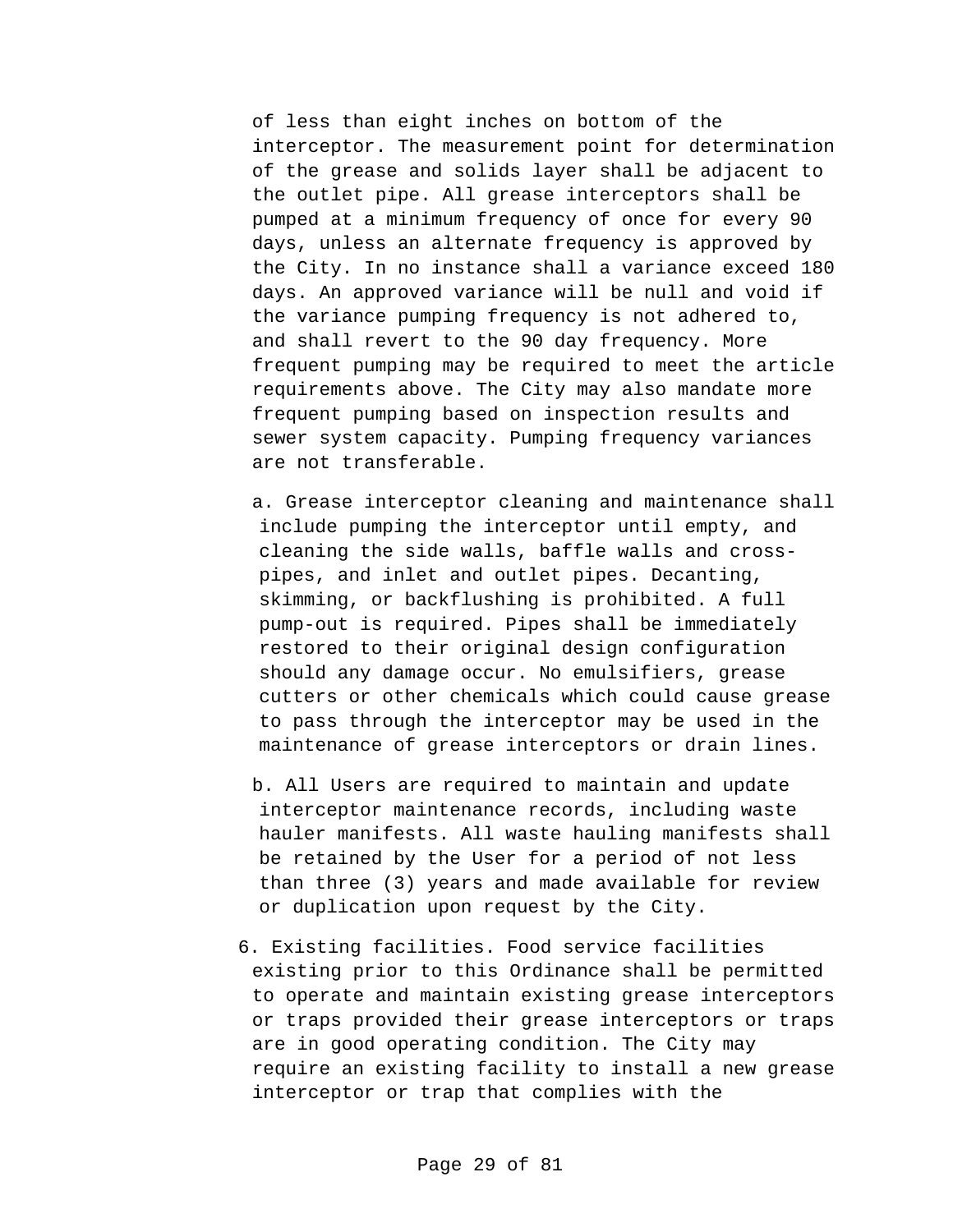requirements of the Florida Building Code - Plumbing, as amended (current edition) or to modify or repair any noncompliant plumbing or existing grease interceptor or trap when any one or more of the following conditions exist:

a. The facility is found to be contributing grease in quantities sufficient to cause line stoppages or necessitate increased maintenance on the wastewater collection system.

b. Grease concentrations exceed 100 mg/l on wastewater effluent as determined by sampling performed by the City.

c. The facility does not have a grease interceptor or trap.

d. The facility has an irreparable or defective grease interceptor or trap.

e. Remodeling of the food preparation or kitchen waste plumbing system is performed which requires a plumbing permit to be issued by the City.

f. The facility is sold or undergoes a change of ownership.

g. The facility does not have plumbing connections to a grease interceptor or trap in compliance with the requirements of this article.

h. The facility may request in writing, to have their existing system reevaluated.

d. Petroleum Oil/Water Separators. Where the installation and use of an oil/water separator is required by this Section, wastes containing residual (trace amounts) petroleum based oil and grease shall be directed to the oil/water separator.

1. Commercial users that have the potential to discharge wastes containing residual petroleum based oil and grease, such as commercial laundries, self-service laundries, car washes and automotive related facilities,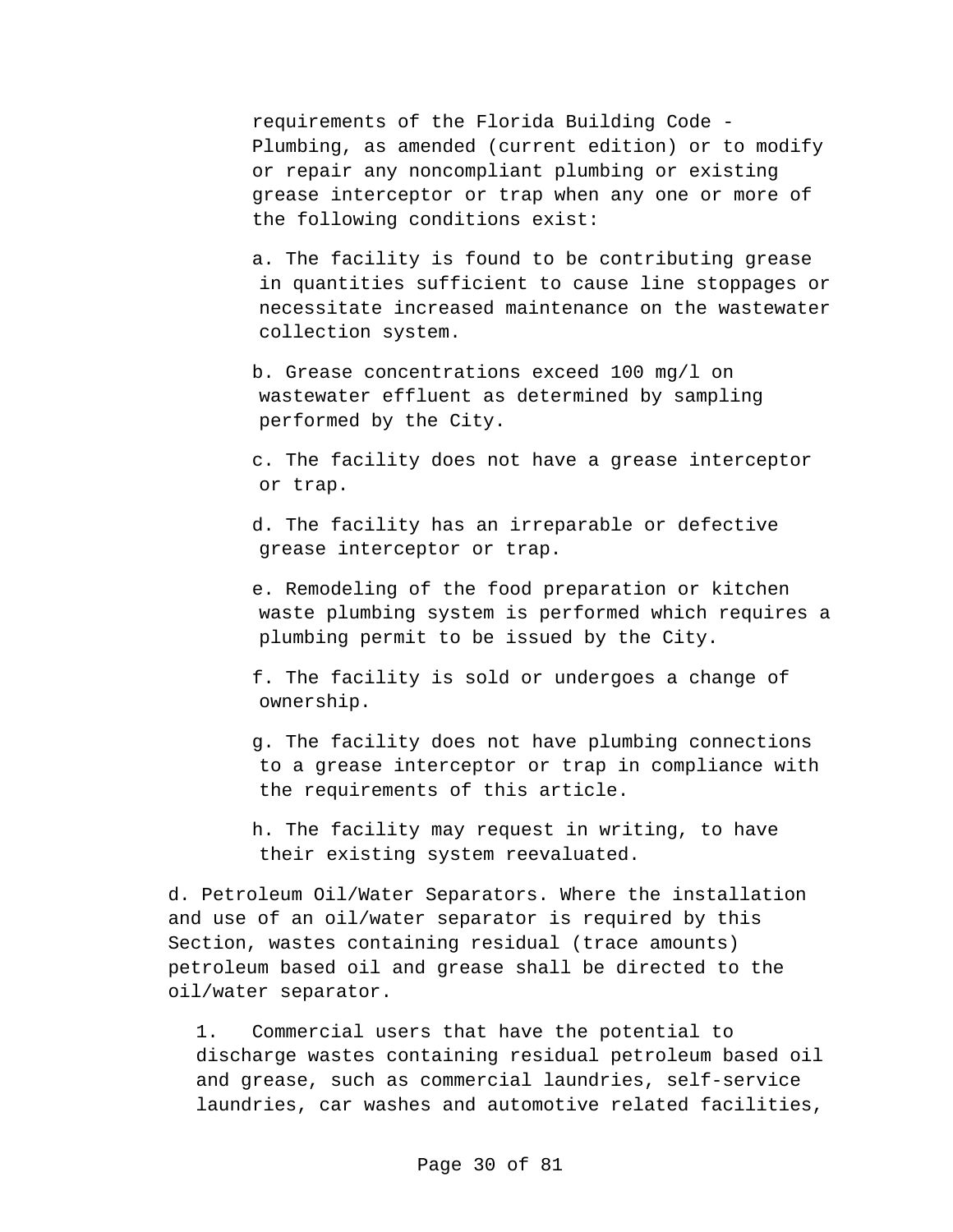shall have an approved oil/water separator. Other commercial users and owners of private wastewater collection systems may be required by the Director to install an approved oil and grease interceptor or an oil/water separator, as appropriate, for the proper handling of waste streams containing oil and grease for those facilities that have been found by the Director to be contributing oils and grease in quantities sufficient to cause line stoppages or necessitate increased maintenance on the City's wastewater system: or are contributing waste streams containing oil and grease in excess of one hundred (100) mg/I by weight.

2. Automotive related enterprises, commercial and selfservice laundries, and other commercial users, which contribute wastes containing petroleum (hydrocarbon) based oils and greases shall install an oil/water separator. Oil/water separators shall be sized on an individual case by case basis using established design guidelines approved by the Director. It shall be easily accessible for inspections, cleaning and maintenance.

3. The design of oil/water separators shall be based on peak flow and where applicable, capable of treating and removing emulsions. Oil/water separators shall be sized to allow efficient removal (retention) of the petroleumbased oils and grease from the commercial user's discharge to the POTW. Minimum removal efficiency for oil/water separators for trace petroleum based wastes shall be ninety (90%) percent.

4. Expansion, remodeling, repair, or renovation of an automotive related enterprise, commercial laundry, selfservice laundry, or other facilities of a commercial user that potentially may contribute wastes with petroleum based oils and greases where such expansion, remodeling, repair or renovation is subject to a building permit issued by the City.

5. Each facility shall be responsible for the costs of pumping, cleaning, and maintaining its oil-water separator. All such oil-water separators shall be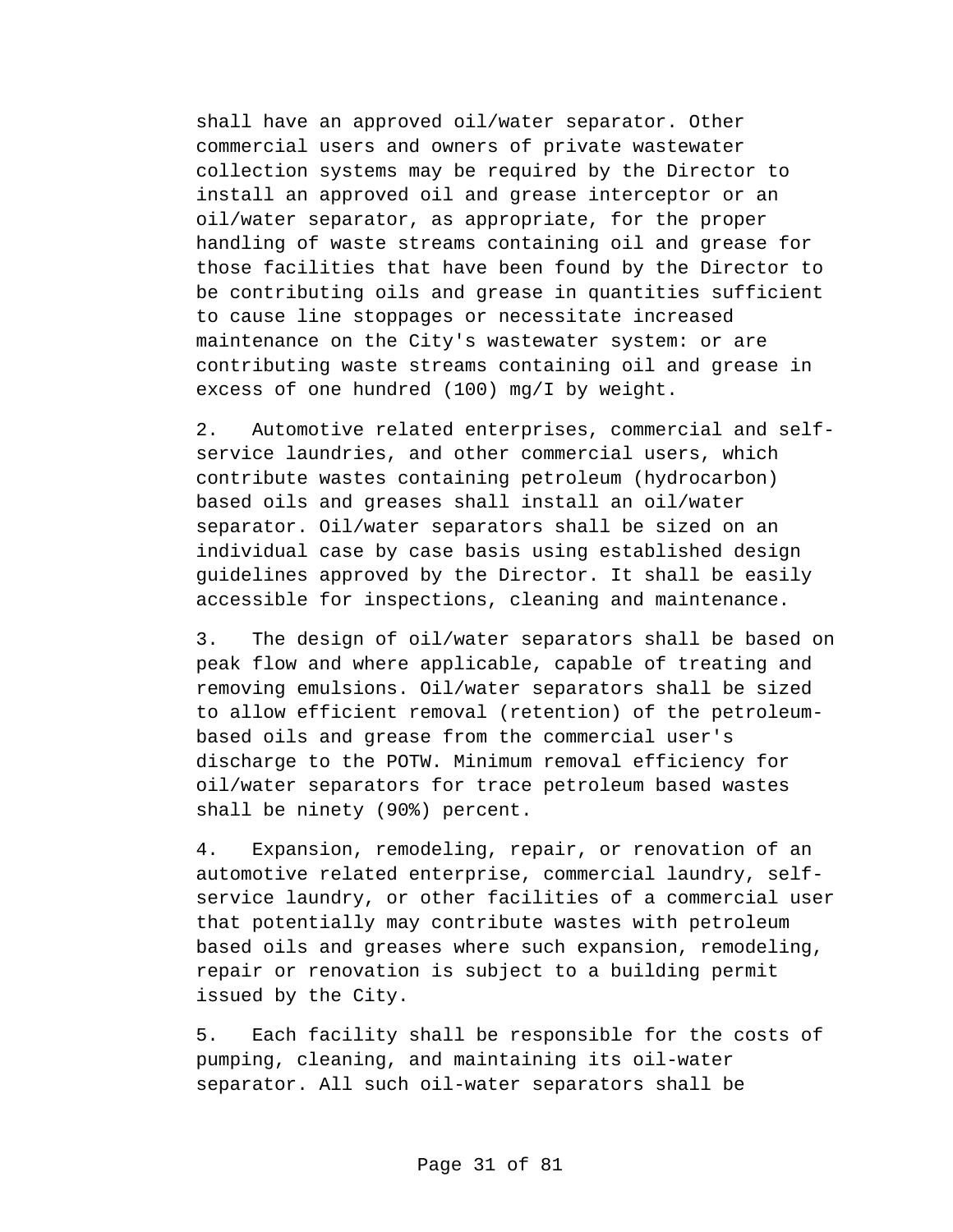serviced and have accumulated waste content removed as required and stipulated in this Ordinance.

6. All oil-water separators shall be pumped at a minimum frequency of once for every 180 days, unless an alternate frequency is approved by the City. In no instance shall a variance exceed 365 days. An approved variance will be null and void if the variance pumping frequency is not adhered to, and shall revert to the 180 day frequency. More frequent pumping may be required to meet the article requirements above. The City may also mandate more frequent pumping based on inspection results and sewer system capacity. Pumping frequency variances are not transferable.

7. Existing facilities. Commercial users with the potential to discharge petroleum based oils existing prior to this Ordinance shall be permitted to operate and maintain existing oil-water separators provided they are in good operating condition. The City may require an existing facility to modify or repair any noncompliant plumbing or existing oil/water separator when any one or more of the following conditions exist:

a. The facility is found to be contributing oil or grease in quantities sufficient to cause line stoppages or necessitate increased maintenance on the wastewater collection system.

b. Grease concentrations exceed 100 mg/l in wastewater effluent as determined by sampling performed by the City.

c. The facility has drains receiving oily waste and does not have an oil/water separator.

d. The facility has an irreparable or defective oil/water separator.

e. The facility is sold or undergoes a change of ownership.

f. The facility may request in writing, to have their existing system reevaluated.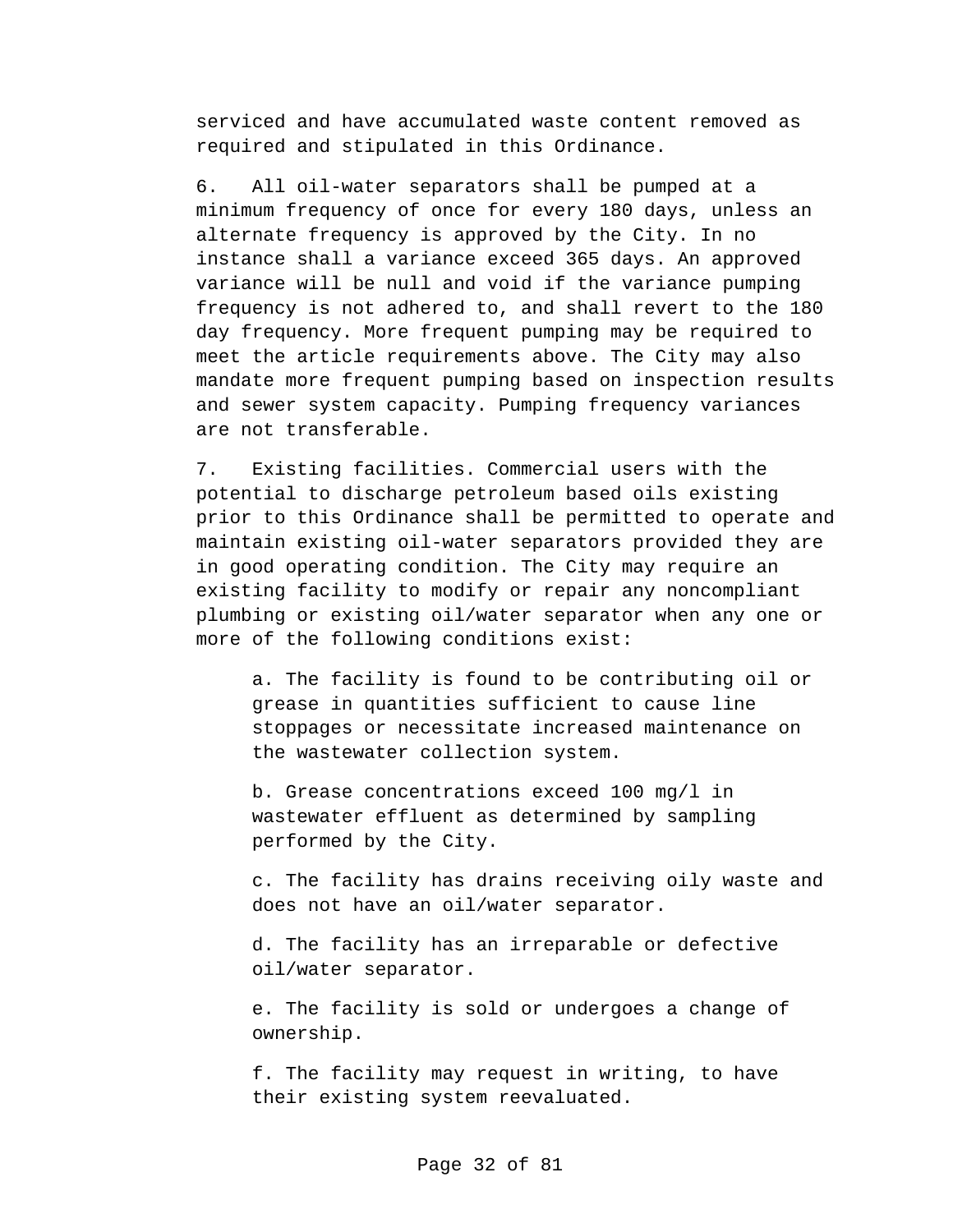(3) Users with the potential to discharge flammable substances may be required to install and maintain an approved combustible gas detection meter with alarm and/or mechanism for interrupting discharge.

(4) Any new source, discharging into the wastewater treatment system, greater than 100,000 gallons per day or greater than two percent (2%) of the average daily flow in the system, whichever is lesser, shall install and maintain, on his or her property and at his or her expense, a suitable storage and flow control facility to insure equalization of flow over a twenty-four (24) hour period. The facility shall have a capacity for at least fifty percent (50%) of the daily discharge volume and shall be equipped with alarms and a rate of discharge controller, the regulation of which shall be dictated by the Director. A wastewater permit may be issued solely for flow equalization.

(5) Separation of Domestic and Industrial Wastestreams

In order that representative sampling may occur, permitted industrial users must separate domestic wastestreams from industrial wastestreams. In such case where process effluent is mixed prior to treatment with wastewaters other than those generated by the regulated process, the City shall impose fixed alternative limits in accordance with subsection 62-625.410(6), F.A.C. [62-625.410(6),F.A.C.]

(6) Accidental Discharge/Slug Control Plans

Users shall provide protection from accidental discharge of materials which, if discharged, would violate Section (c) of this Ordinance. The Director shall evaluate, at least once every two years, whether each SIU needs an accidental discharge/slug discharge control plan or other action to control slug discharges. New SIUs must be evaluated within 1 year of being designated an SIU. The Director may require any industrial user to develop, submit for approval, and implement an accidental discharge/slug control (Spill Prevention) plan. A detailed accidental discharge/slug control plan shall address, at a minimum, description of discharge practices, including non-routine batch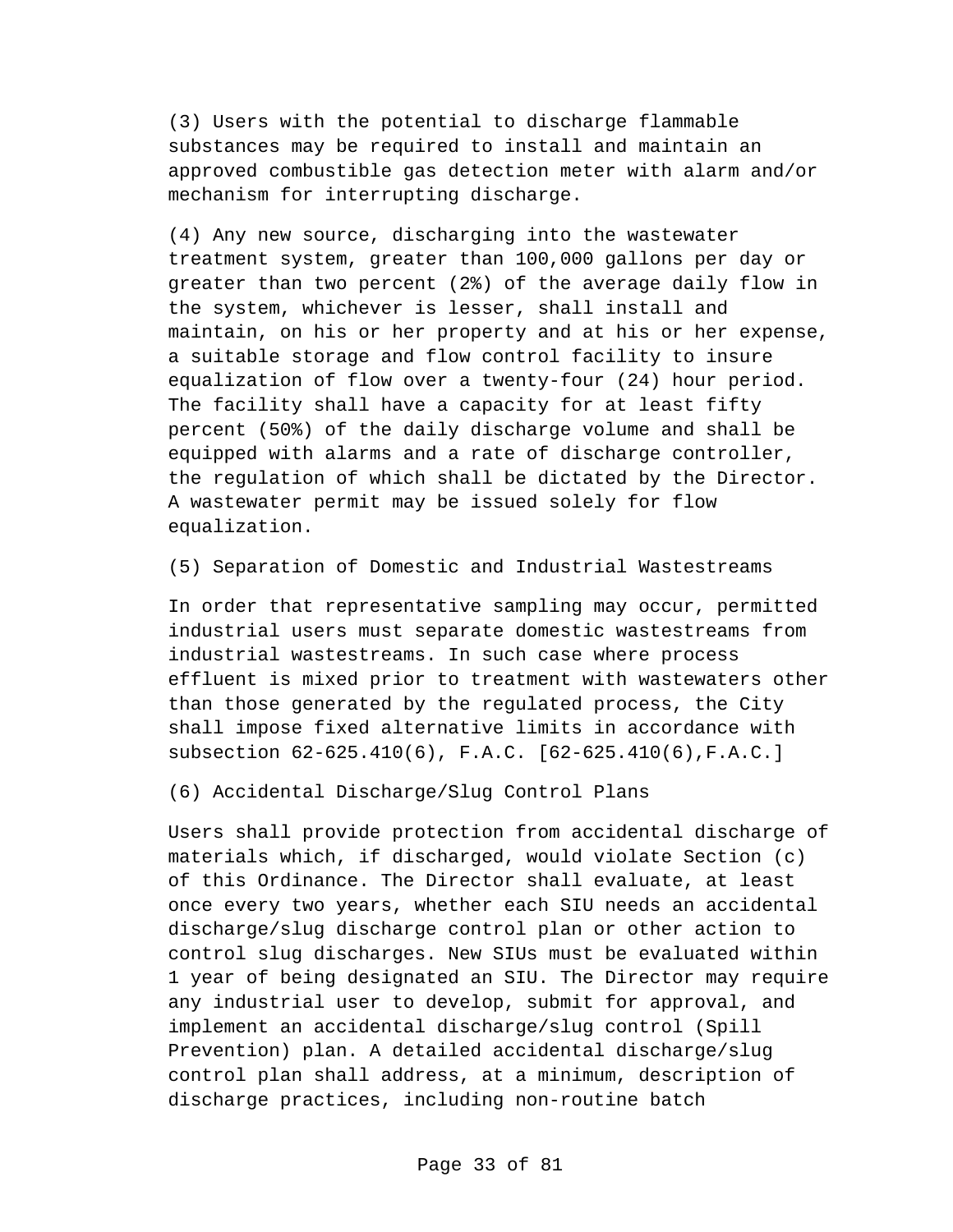discharges; description of stored chemicals; procedures for immediately notifying the Director of any accidental or slug discharge, as required by Section (g)(6) of this Ordinance; and procedures to prevent adverse impact from any accidental or slug discharge. Such procedures include, but are not limited to, inspection and maintenance of storage areas, handling and transfer of materials, loading and unloading operations, control of plant site runoff, worker training, building of containment structures or equipment, measures for containing toxic organic pollutants, including solvents, and/or measures and equipment for emergency response.

Review of such plans and operating procedures shall not relieve the user from the responsibility of to meet the requirements of this Ordinance. Required spill prevention plans, including operating procedures and worker training, shall be fully implemented within 180 days of notification of their requirement by the City.

Any spill that enters the wastewater treatment system must be reported in accordance with Section  $(g)(6)$  of this Ordinance.

The user shall be responsible for any expense caused by the accidental or intentional discharge of prohibited material. This shall include but not be limited to any expense incurred by the City for mitigation of damage, repair of facilities, damages to other customers and fines that may be levied on the City by State or Federal Regulatory Agencies.

- (7) Monitoring/Control Manhole
	- a. All permitted industrial users shall install a monitoring/control manhole, or manholes, downstream from any treatment, storage or other approval pretreatment works. The size, location and design of the monitoring/control manhole shall be as specified by the Director to facilitate observation, monitoring, measurement and/or sampling of the industrial discharge. The monitoring/control manhole shall contain at a minimum, instrumentation for continuous monitoring and recording of flow and pH.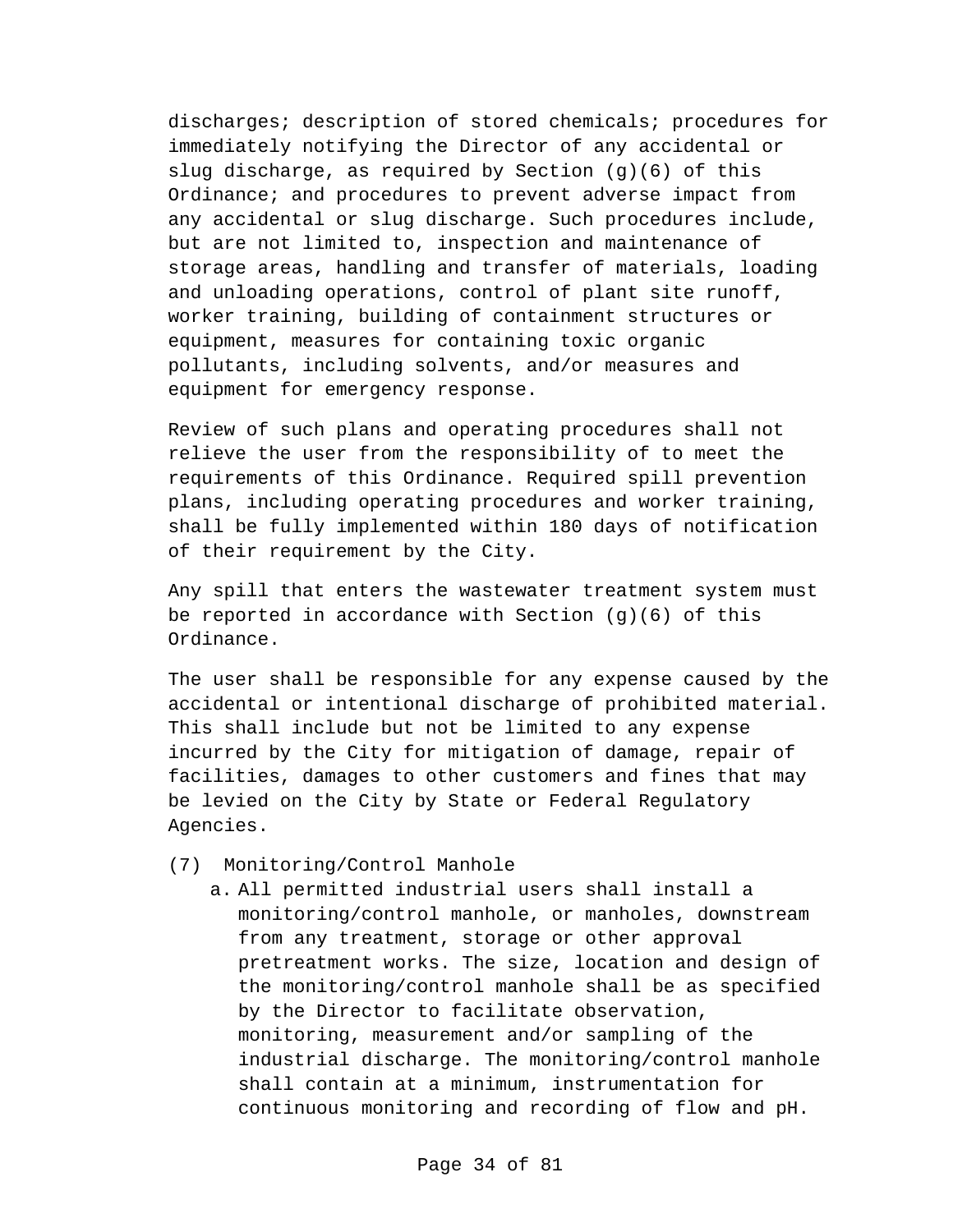It shall be continuously accessible to City personnel for sampling and provide such other instrumentation as necessary to determine permit compliance.

- b. The Director, at his or her discretion, may allow monitoring to be undertaken at a location other than a control/monitoring manhole, should the check point or location provide the requisite capability to adequately determine compliance through sampling, monitoring, observation, etc.
- c. Wastewater monitoring and flow measurement facilities shall be properly operated, kept clean, and maintained in good working order at all times. The failure of a user to keep its monitoring facility in good working order shall not be grounds for the user to claim that sample results are unrepresentative of its discharge.
- (8) Hauled Wastewater
	- A. a.Only septic tank waste (septage) or other approved non-industrial wastes will be accepted for disposal, in an emergency situation, with written approval from the Director.
- (9) Private Lift Station
	- a. When deemed necessary for connection to the POTW, a private lift station will be constructed to convey wastewater to the POTW via pumps and a private forcemain.
	- b. The property owner shall construct, operate and maintain the private lift station in a sanitary and effective manner at all times, at no expense to the City.
	- c. Private sewers shall be maintained so as to preclude the entrance of any infiltration and inflow. Should it be determined by the Director that infiltration/inflow are entering the public sewer from a private wastewater collection system, the property owner shall be responsible for determining the cause(s) and for making all necessary repairs to the system, to the Director's satisfaction.
	- d. All operation, maintenance, and repair of private lift stations and pumping facilities shall be done by a reputable person or firm (contractor)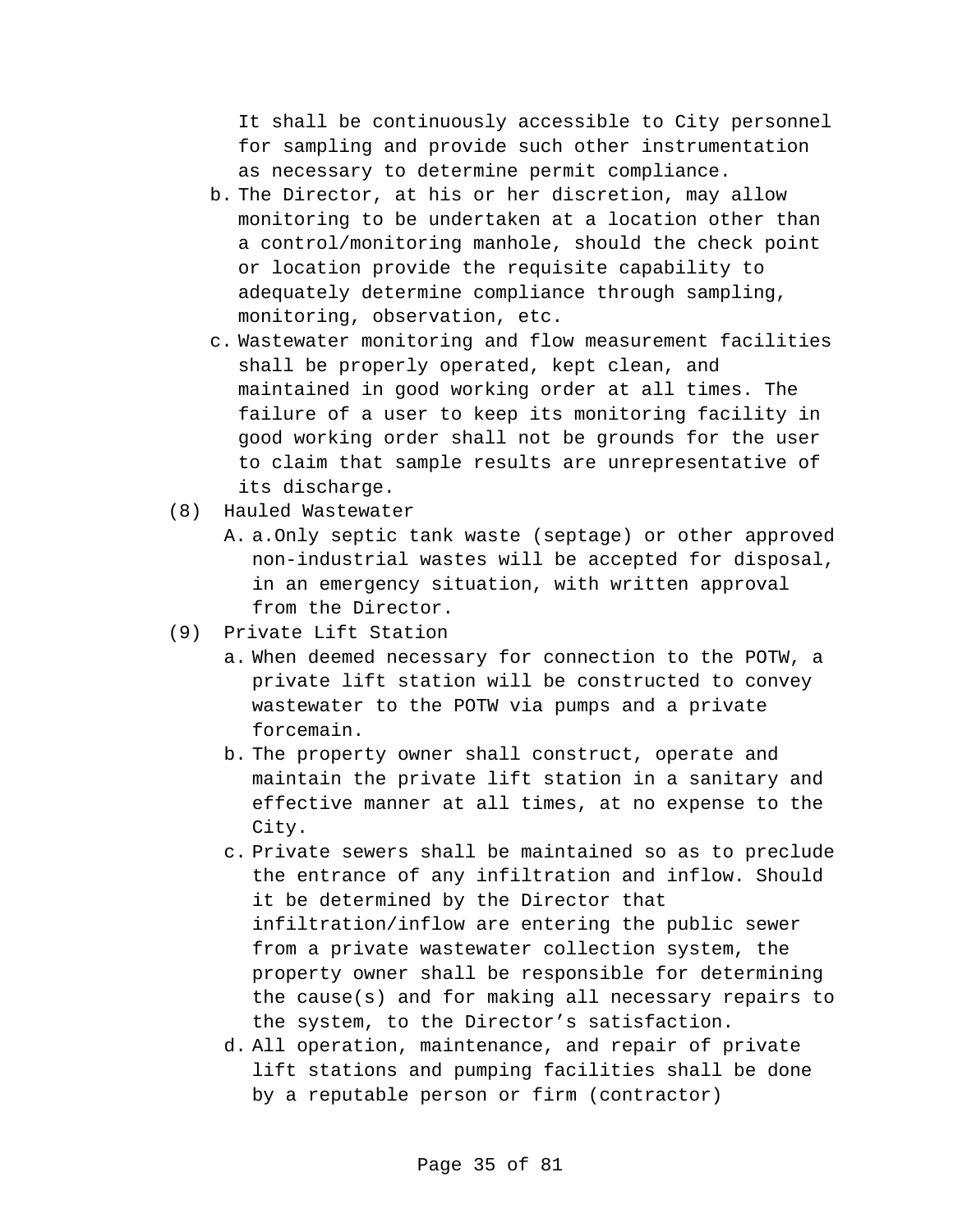experienced in the operation, maintenance and repair of such facilities

- 1. The contractor must be able to have a twenty four (24) hour, seven (7) days a week response time and
- 2. Be able to respond to site within two (2) hours after notification of failure, spill or overflow.
- e. The City shall have the right to inspect all private wastewater collection systems and appurtenances, and to cause discontinuance of sewer service if the private wastewater collection system is not maintained in a sanitary and effective operating condition or if the POTW may be harmed thereby.
- f. The owners of all private lift stations shall maintain a written maintenance record and shall make the same available to the CIty. These records shall be maintained for a period of three years.
- g. Maintenance

(1) Wet wells shall be pumped out and cleaned at least once a year, or more often if necessary, to prevent solids and grease build-up. Proof will be provided to the Director upon request. (2) Provide twenty–four (24) hour emergency

telephone numbers, enabling the City to notify the property owner and contractor of reported emergency. (3) A sign posted on the control panel or adjacent to the lift station site. The sign shall state the following information:

- (a) Private Sanitary Sewer Lift Station
- (b) Owner or Business Name and phone number
- (c) Contractor's name and phone number
- (10) Sanitary Sewer Overflows
	- a. The City shall bear responsibility for cleanup and reporting of Sanitary Sewer Overflow (SSO) events on public property or public Right-of-Way.
	- b. In such case a SSO occurs, due to the negligence or fault of a private entity, that entity shall bear the responsibility and cost of cleanup.
	- c. If or when the Director deems it necessary for the City to respond to a private SSO event, the private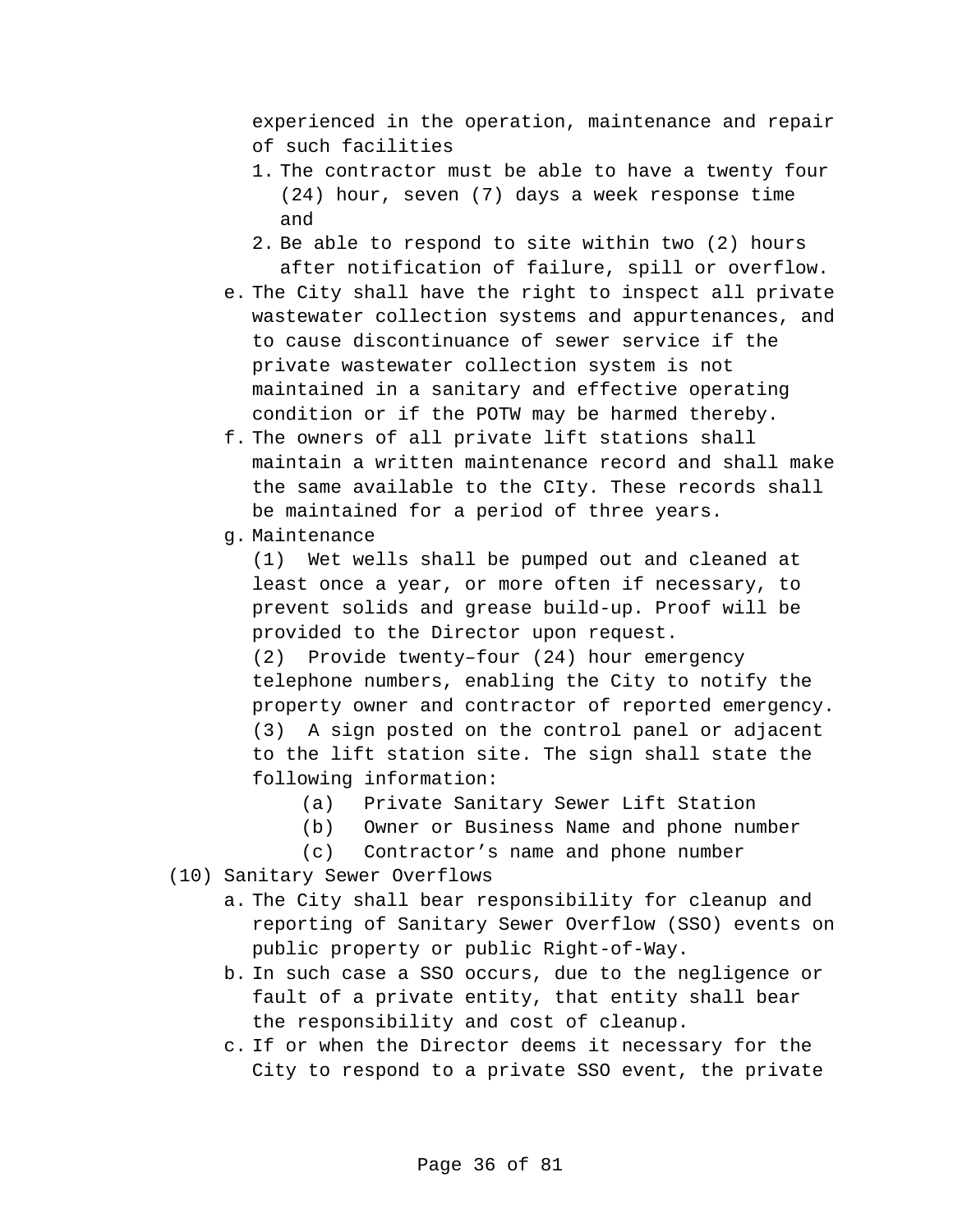entity found responsible will be charged the cost of cleanup at a rate determined by the Director

### *(e) Wastewater Discharge Permit Application*

(1) Industrial User Survey

When requested by the Director, any user or potential user must submit information regarding the nature and characteristics of their wastewater by completing a wastewater questionnaire. The questionnaire shall be completed and returned to the Director within ninety (90) days. The Director may periodically require existing users to complete or update the survey. Failure to complete this survey shall be reasonable grounds for terminating service to the user and shall be considered a violation of the Ordinance. The survey must be signed and certified in accordance with Section (e)(7).

## (2) Wastewater Analysis

When requested by the Director, a user must submit information on the nature and characteristics of its wastewater within ninety (90) days of the request. The Director is authorized to prepare a form for this purpose and may periodically require users to update this information.

- (3) Wastewater Discharge Permit Requirement
	- a. No Significant Industrial User shall discharge wastewater into the wastewater collection and treatment facility without first obtaining a wastewater discharge permit from the Director. However, a Significant Industrial User that has filed a timely application pursuant to Section (e) of this Ordinance may continue to discharge for the time period specified therein.
	- b. The Director may require other users to obtain wastewater discharge permits as necessary to carry out the purposes of this Ordinance. Such other permitted users shall be termed Minor Industrial Users.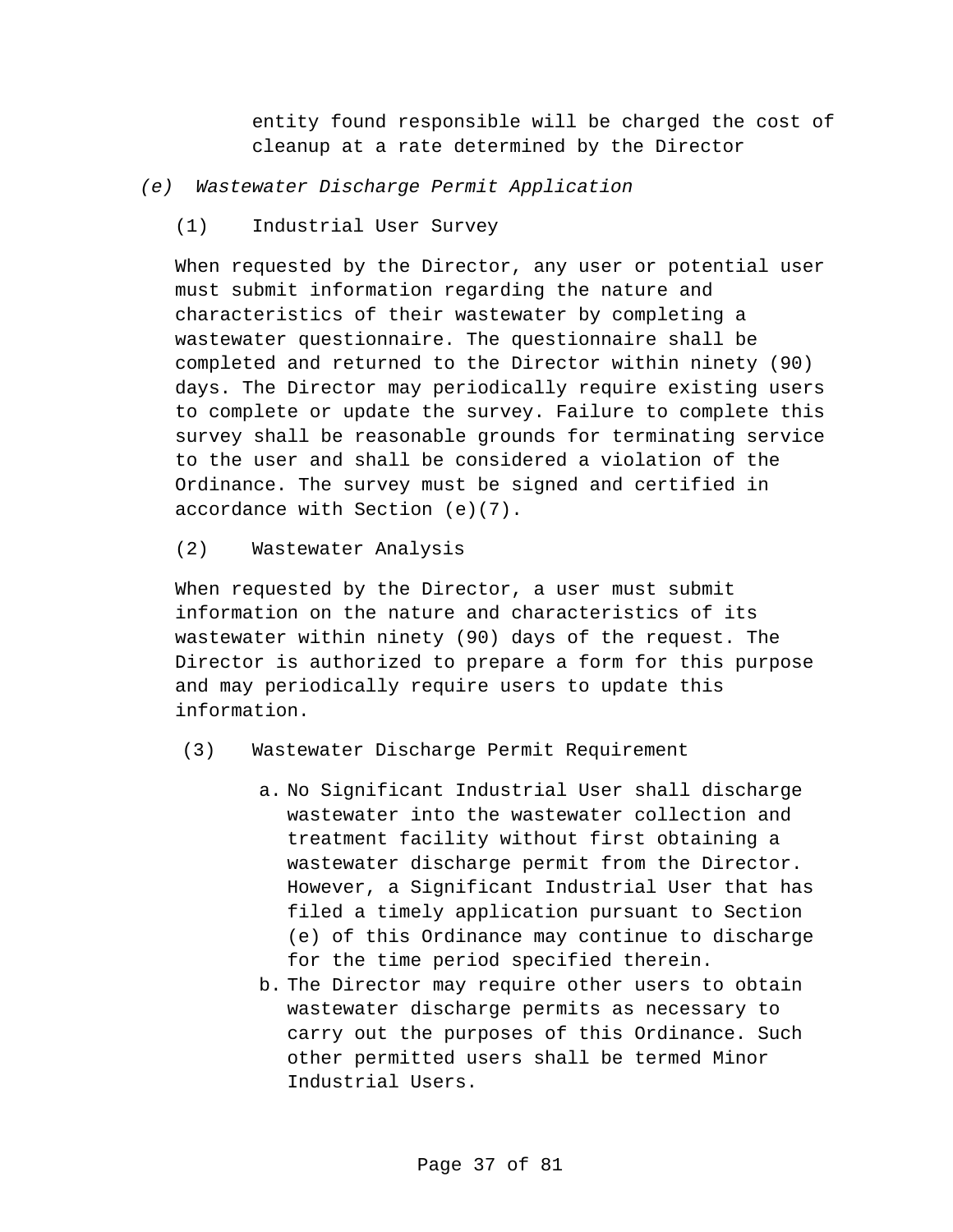c. Any violation of the terms and conditions of a wastewater discharge permit shall be deemed a violation of this Ordinance and subjects the wastewater discharge permittee to the sanctions set out in Sections 57.79(k) through (m) of this Ordinance. Obtaining a wastewater discharge permit does not relieve a permittee of its obligation to comply with all Federal and State pretreatment standards or requirements or with any other requirements of Federal, State, and local law.

#### (4) Wastewater Discharge Permitting: Existing Connections

Any Significant Industrial User or Minor Industrial User discharging into the wastewater treatment system prior to the effective date of this Ordinance and who wishes to continue discharging water into the wastewater treatment system, shall, within ninety (90) days after said effective date, apply to the Director for a wastewater discharge permit in accordance with Section 57.79(e) of this Ordinance, and shall not cause or allow discharges to the wastewater collection and treatment facility to continue after one hundred eighty (180) days of the effective date of this Ordinance except in accordance with a wastewater discharge permit issued by the Director.

## (5) Wastewater Discharge Permitting: New Connections

Any user required to obtain a wastewater discharge permit who proposes to begin or re-commence discharging into the wastewater collection and treatment facility must obtain such permit prior to the beginning or recommencing of such discharge. An application for this wastewater discharge permit, in accordance with Section 57.79(e) of this Ordinance, must be filed at least ninety (90) days prior to the date upon which any discharge will begin or recommence.

# (6) Wastewater Discharge Permit Application Contents

All users required to obtain a wastewater discharge permit must submit a permit application. The Director may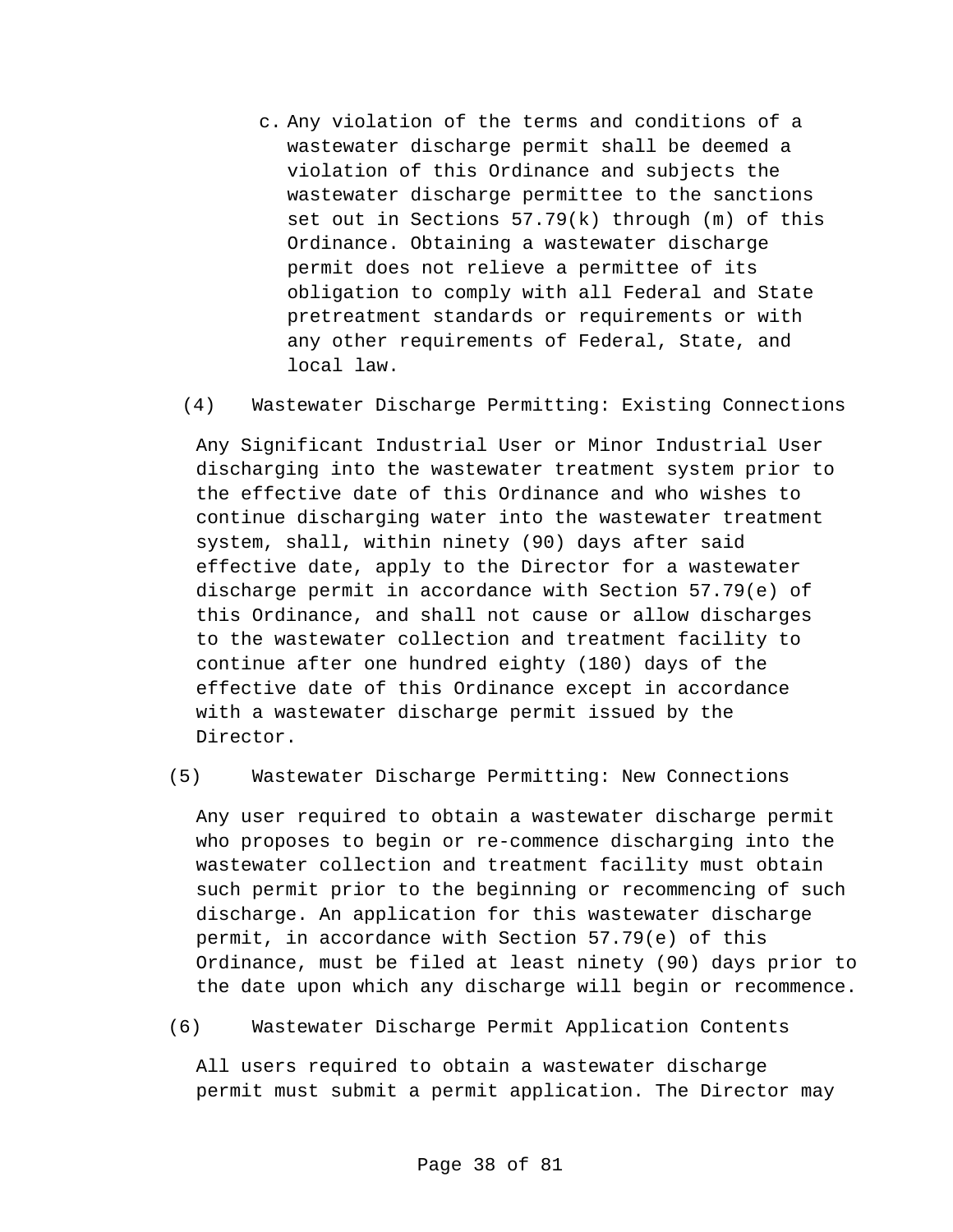require all users to submit as part of an application the following information:

a. All information required by Section  $(g)(1)$ . b of this Ordinance;

b. Physical address of the facility;

c. Standard Industrial Classification (SIC) code(s) by which the facility is identified;

d. Description of activities, facilities, and system processes on the premises, including a list of all raw materials and chemicals used or stored at the facility which are, or could accidentally or intentionally be, discharged to the wastewater collection and treatment facility;

e. Number and type of employees and proposed or actual hours of operation;

f. Each product produced by type, amount, process or processes, and rate of production;

g. Type and amount of raw materials processed (average and maximum per day);

h. Site plans, floor plans, mechanical and plumbing plans, and details to show all sewers, floor drains, and appurtenances by size, location, and elevation, and all points of discharge;

i. Time and duration of discharge;

j. Flow Measurement. The IU shall submit information showing the measured average daily and maximum daily flow (in gpd), to the POTW from each of the following:

- 1. Regulated process streams; and
- 2. Other streams as necessary to allow for use of the combined wastestream formula of subsection 62-625.410(6), F.A.C. Verifiable estimates of these flows are permitted, where justified by cost or feasibility considerations.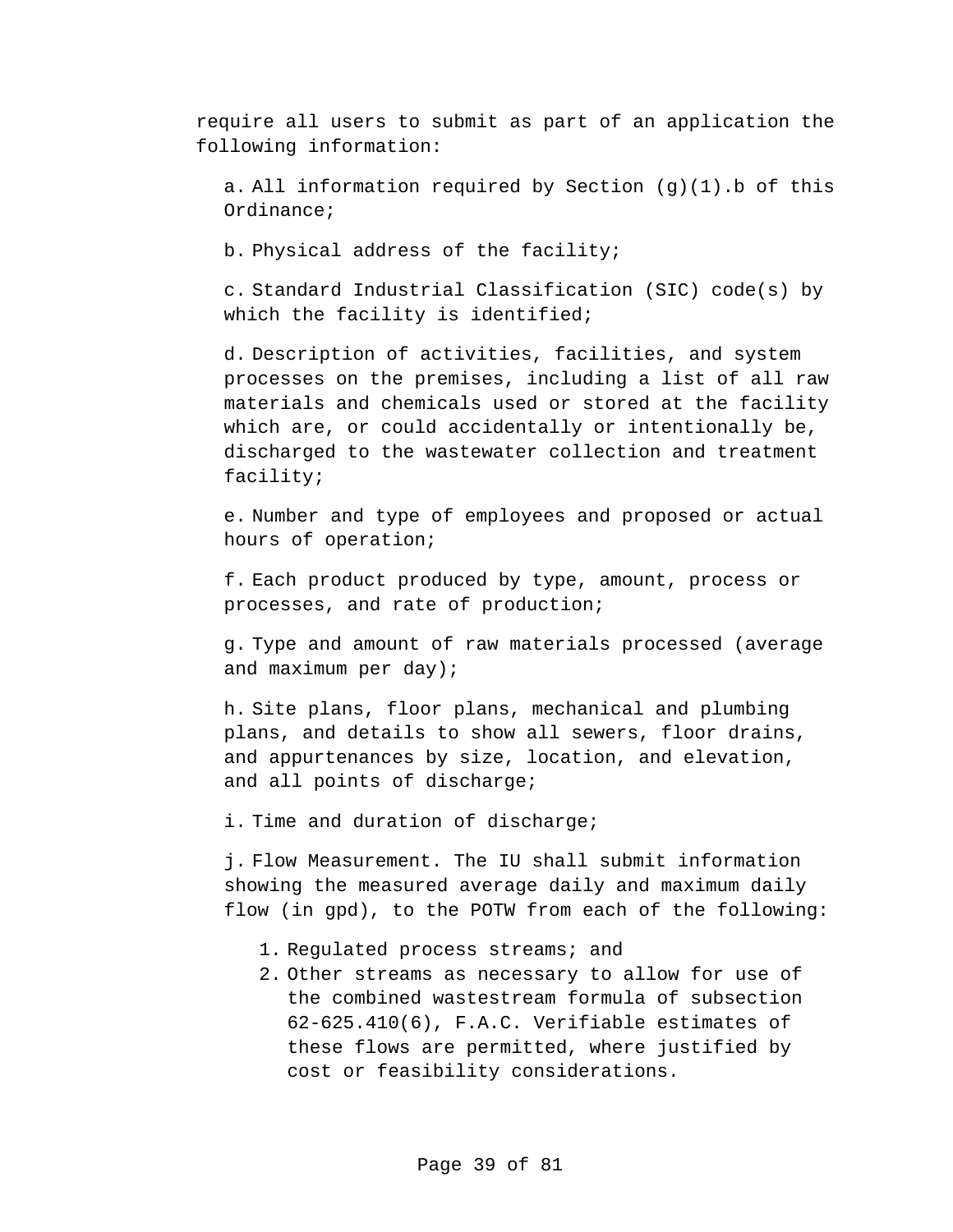k. Wastewater constituents and characteristics, including any pollutants in the discharge which are limited by any Federal, State or local standards, pretreatment standards applicable to each regulated process; and nature and concentration (or mass if pretreatment standard requires) of regulated pollutants in each regulated process (daily maximum and average concentration or mass as required by pretreatment standard). Sampling and analysis will be undertaken in accordance with 40 CFR Part 136, Chapter 62-160 FAC and EPA Standard Operating Procedures - Quality Assurance Manual.

l. Any other information as may be deemed necessary by the Director to evaluate the wastewater discharge permit application.

m. A permit fee payable to the City based on a fee schedule approved or modified by the City Council from time to time, listed in  $57.79(p)(1)b$ .

n. Incomplete or inaccurate applications will not be processed and will be returned to the user for revision. Where permit applications concern facilities not yet in operation, modifications and/or expansions to existing facilities which are not yet accomplished and/or other situations where information required for permit applications must be estimated or otherwise derived, applicant will identify such responses, and submit with the application the method or means by which the estimation or derivation was accomplished and data which supports the information provided. Determinations as to sufficiency, accuracy, and completeness shall be made solely by the Director.

(7) Application Signatories and Certification

a. Wastewater discharge permit applications and user reports must be signed by an authorized representative of the user and contain the following certification statement: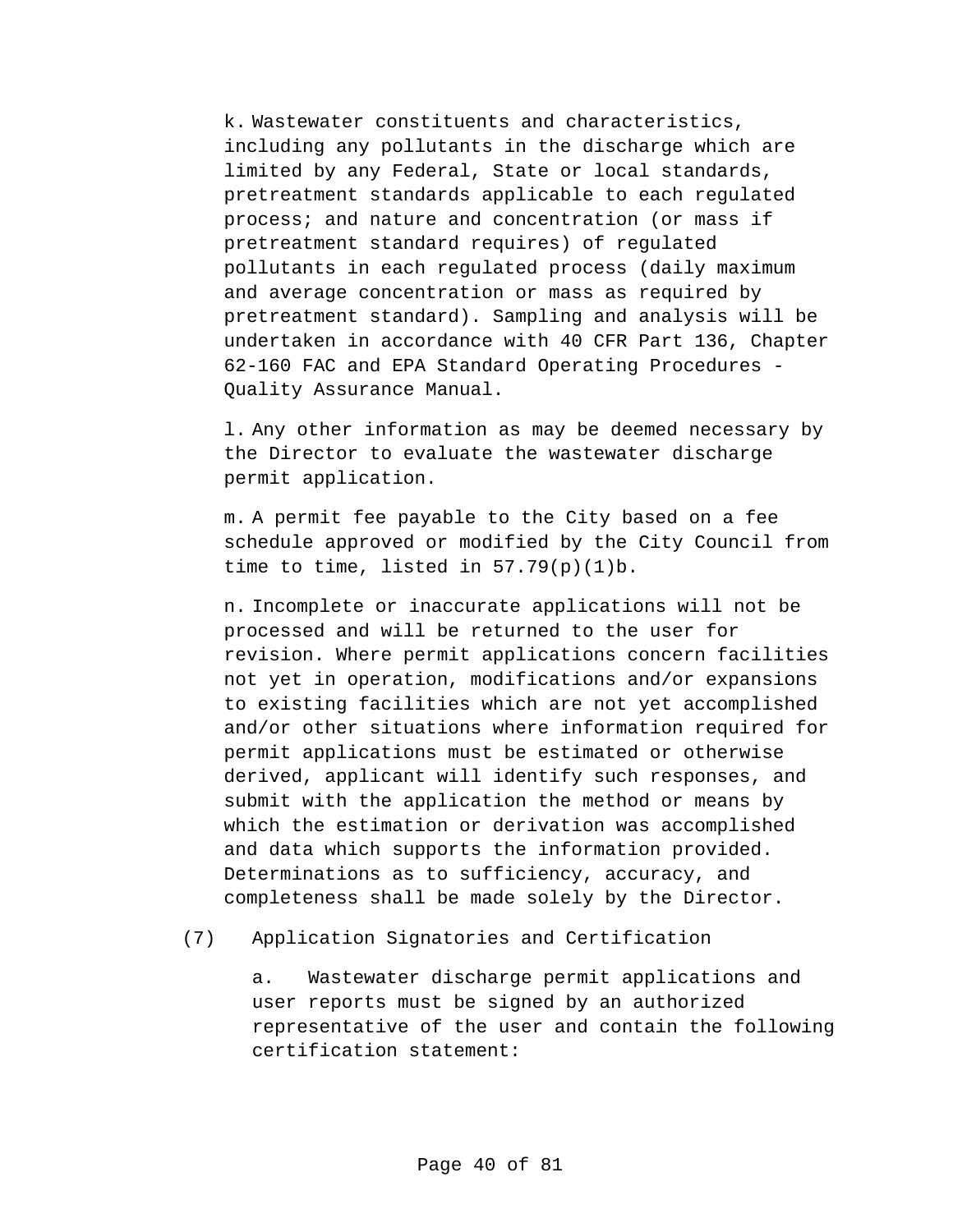"I certify under penalty of law that this document and all attachments were prepared under my direction or supervision in accordance with a system designed to assure that qualified personnel properly gather and evaluate the information submitted. Based on my inquiry of the person or persons who manage the system, or those persons directly responsible for gathering the information, the information submitted is, to the best of my knowledge and belief, true, accurate, and complete. I am aware that there are significant penalties for submitting false information, including the possibility of fine and imprisonment for knowing violations."

b. A facility determined to be a non-Significant Categorical Industrial User by the Director pursuant to (b)(45)c. must annually submit the signed certification statement in Section 57.79(g)(13)b.

(8) Wastewater Discharge Permit Decisions

The Director will evaluate data furnished by the user and may require additional information. Within forty-five (45) days of receipt of a completed wastewater discharge permit application, the Director will determine whether or not to issue a wastewater discharge permit. The Director may deny any application for a wastewater discharge permit.

*(f) Wastewater Discharge Permit Issuance Process*

(1) Wastewater Discharge Permit Duration

A wastewater discharge permit shall be issued for three (3) years, and extended at the discretion of the Director, not to exceed five (5) years from the original effective date of the permit. Applicable fees will be applied to extend a wastewater discharge permit. Each wastewater discharge permit will indicate a specific date upon which it will expire.

(2) Wastewater Discharge Permit Contents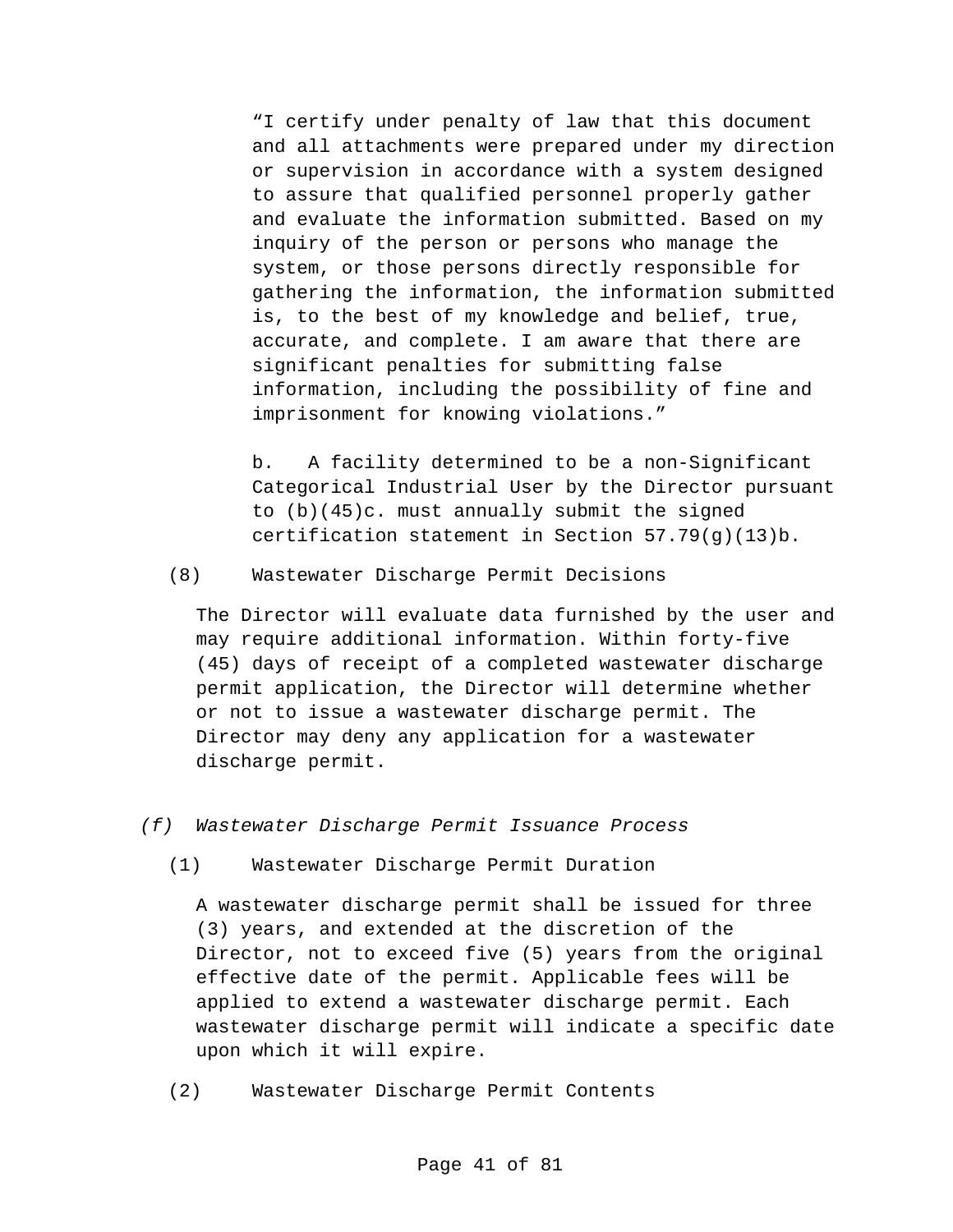A wastewater discharge permit shall include such conditions as are deemed reasonably necessary by the Director to prevent pass through or interference, protect the quality of the water body receiving the treatment system's effluent, protect worker health and safety, promote the reuse of reclaimed wastewater, facilitate sludge management and disposal, protect ambient air quality and protect against damage to the wastewater collection and treatment facility.

a. Wastewater discharge permits must contain:

1. A statement that indicates wastewater discharge permit duration, which in no event shall exceed five (5) years;

2. A statement that the wastewater discharge permit is nontransferable without prior notification to and approval by the City in accordance with Section  $(f)(4)$ of this Ordinance, and provisions for furnishing the new owner or operator with a copy of the existing wastewater discharge permit;

3. Effluent limits, including Best Management Practices, applied to the user based on applicable general pretreatment standards found in Chapter 62- 625, F.A.C., categorical pretreatment standards, local limits, and State and local law;

4. Self-monitoring, sampling, reporting, notification, and recordkeeping requirements. These requirements shall include an identification of pollutants to be monitored, sampling location, sampling frequency, and sample type based on Federal, State, and local law;

5. A statement of applicable civil and criminal penalties for violation of pretreatment standards and requirements, and any applicable compliance schedule. Such schedules shall not extend the compliance date beyond applicable State or Federal deadlines;

6. Requirements to control Slug Discharge, if determined by the Director to be necessary.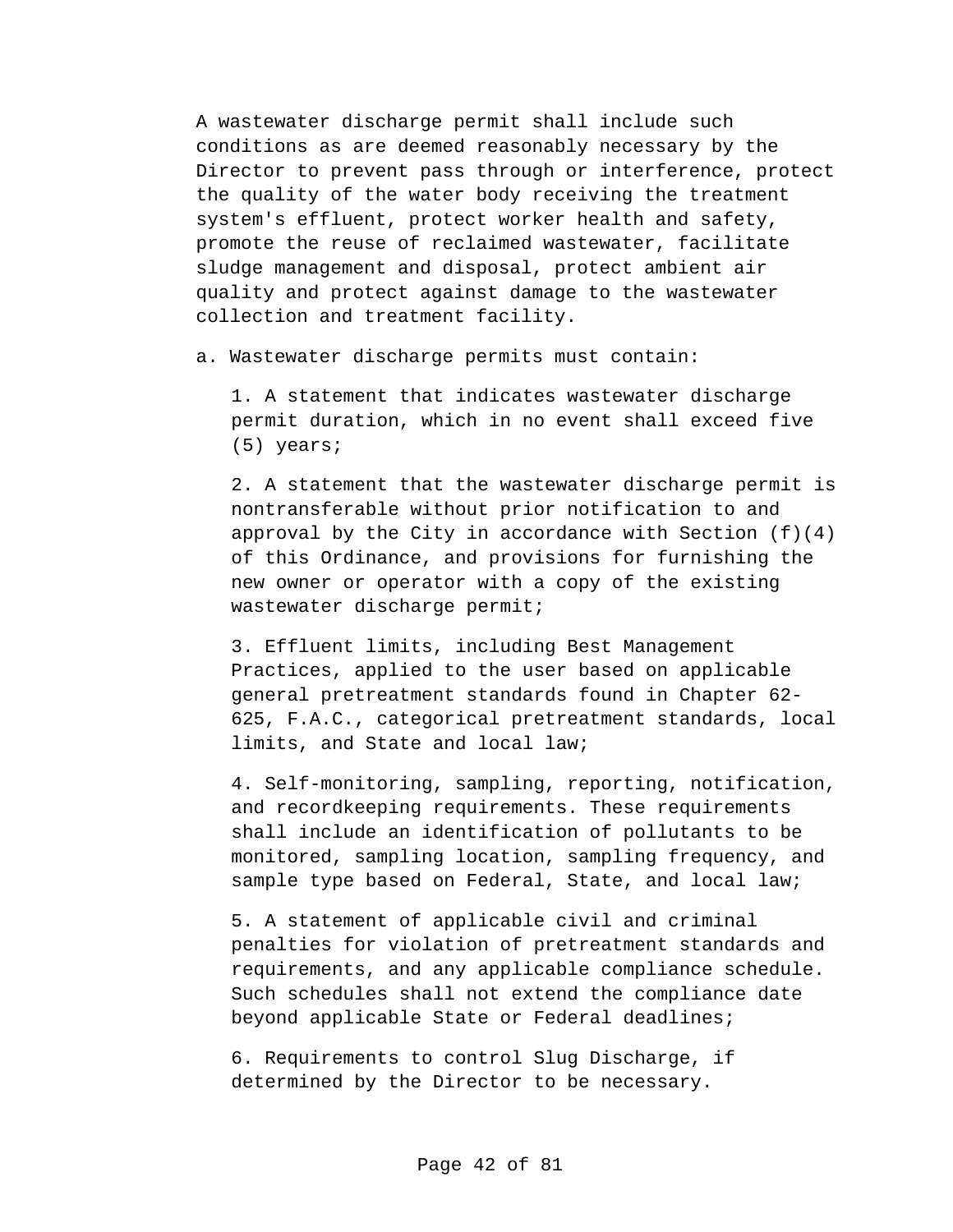- b. Permits may contain, but need not be limited to, the following conditions:
	- 1. Limits on the average and/or maximum rate of discharge, time of discharge, and/or flow regulation and equalization requirements;
	- 2. Instantaneous, daily and monthly average and/or maximum concentration, mass or other measure of identified wastewater pollutants or property limits;
	- 3. Requirements for installation of pretreatment technology, pollution control, or construction of appropriate containment devices, designed to reduce, eliminate, or prevent the introduction of pollutants into the treatment works;
	- 4. Requirements for development and implementation of spill control plans or other special conditions including management practices necessary to adequately prevent accidental, unanticipated, or non-routine discharges;
	- 5. Requirements for installation and maintenance of inspection and sampling facilities and equipment;
	- 6. Monitoring program specifications. These may include but not be limited to sampling locations, frequency of sampling, number, types and standards for tests and reporting schedule;
	- 7. Requirements for reporting non-compliance, within twenty-four (24) hours of knowledge of occurrence;
	- 8. Requirements for notification of any discharge which could cause pass through, pose a threat to the City's wastewater collection and treatment facility, City personnel, or receiving waters within twentyfour (24) hours of knowledge of occurrence;
	- 9. Requirements for automatic re-sampling and reporting, within 30 days of any violation identified during sampling events, both selfmonitoring and control authority; at cost to the facility.
	- 10.Submission of periodic self-monitoring or special notification reporting requirements;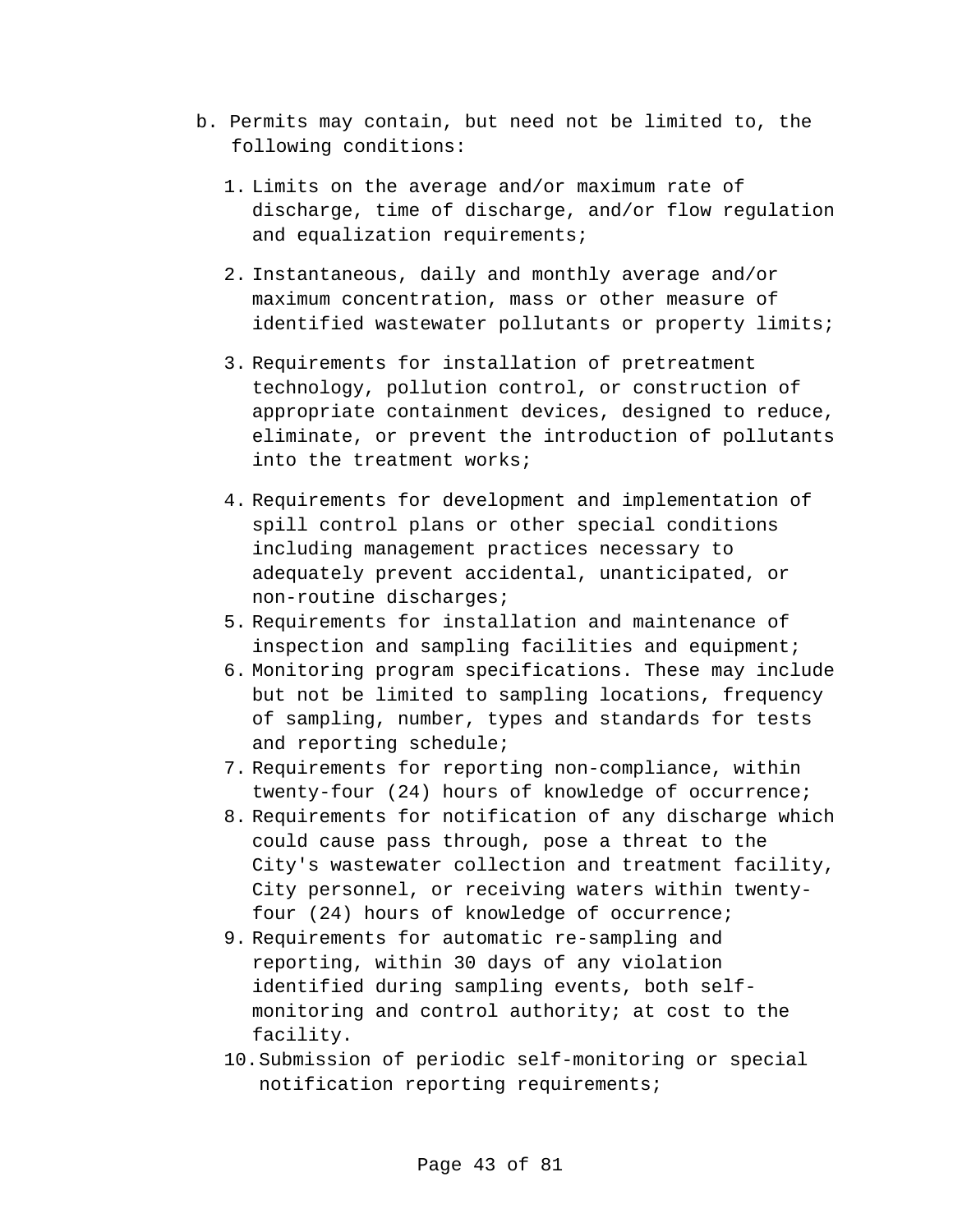- 11.Requirements for maintaining and retaining plant records of wastewater discharge as specified in Section 57.79(g)(13) of this Ordinance and affording the Director access thereto;
- 12.Requirements for prior notification of and approval by the Director for:
	- (a) Any new introduction of wastewater pollutants or of any significant change in the volume or character of the wastewater prior to introduction in the system.
	- (b) Any change in the manufacturing and/or pretreatment process used by the permittee.
- 13.Development and implementation of waste minimization plans to reduce the amount of pollutants discharged to the wastewater collection and treatment facility;
- 14.A unit charge or schedule of user charges and fees for the management of the wastewater discharged to the wastewater collection and treatment facility;
- 15.A statement that compliance with the wastewater discharge permit does not relieve the permittee of responsibility for compliance with all applicable Federal and State pretreatment standards, including those which become effective during the term of the wastewater discharge permit;
- 16.Specify certification and /or minimum qualifications for pretreatment works operators.
- 17.Other conditions as deemed appropriate by the Director to ensure compliance with this Ordinance, and State and Federal laws, rules, and regulations.
- (3) Wastewater Discharge Permit Modification

The Director may modify a wastewater discharge permit for good cause, including, but not limited to, the following reasons:

- a. To incorporate any new or revised Federal, State, or local pretreatment standards or requirements;
- b. To address significant alterations or additions to the user's operation, processes, or wastewater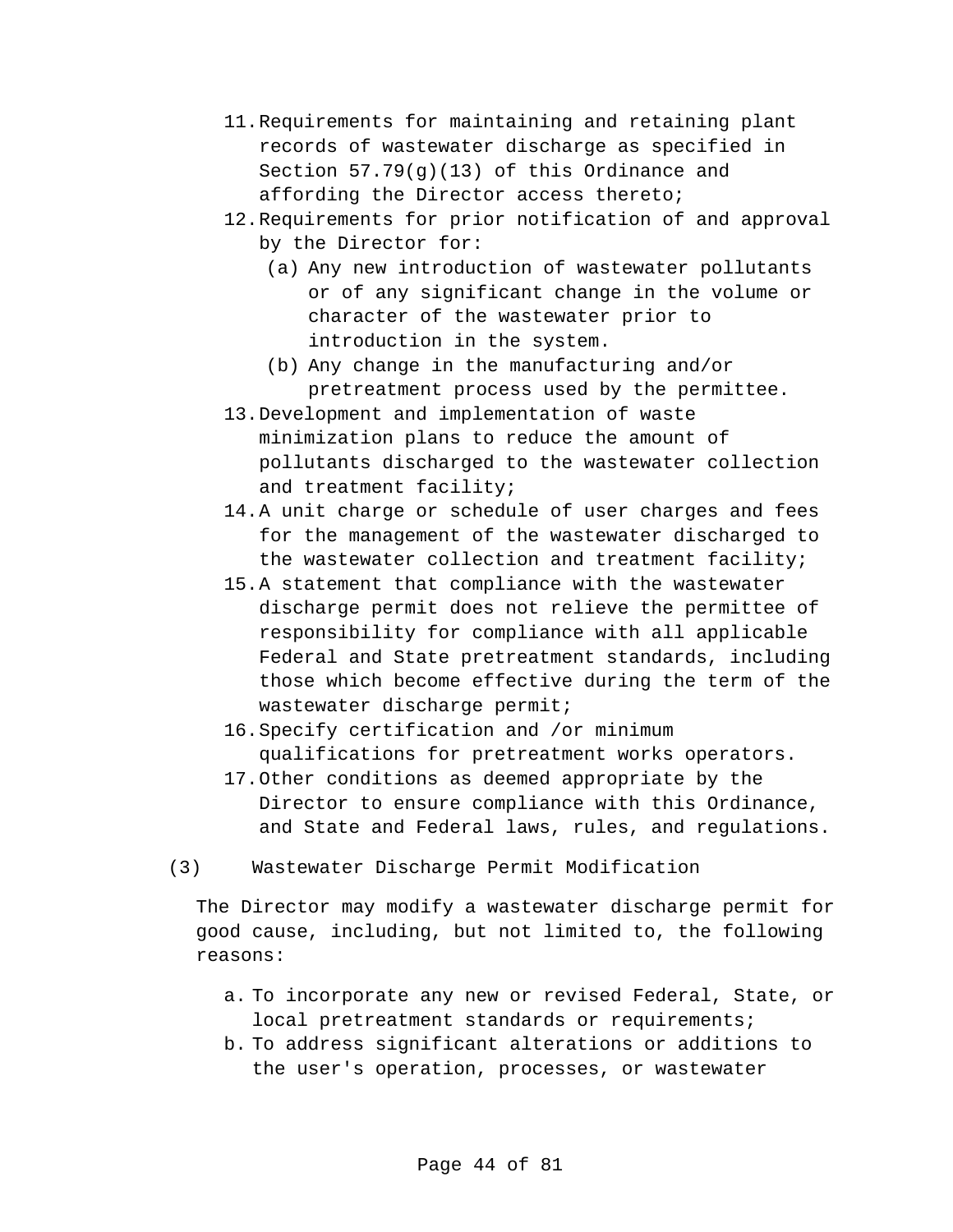volume or character since the time of wastewater discharge permit issuance;

- c. A change in the wastewater collection and treatment facility that requires either a temporary or permanent reduction or elimination of the authorized discharge;
- d. Information indicating that the permitted discharge poses a threat to the City's wastewater collection and treatment facility, City personnel, or the receiving waters;
- e. Violation of any terms or conditions of the wastewater discharge permit;
- f. Misrepresentations or failure to fully disclose all relevant facts in the permit application or in any required reporting;
- g. Revision of or a grant of variance from categorical pretreatment standards pursuant to 40 CFR 403.13 and Chapter 62-625.700, FAC;
- h. To correct typographical or other errors in the wastewater discharge permit; or
- i. To reflect a transfer of the facility ownership or operation to a new owner or operator.

Modification for this purpose may not be allowed unless the permit is transferable as provided in Section  $(f)(4)$ . The filing of a request by the user for permit modification does not stay any permit condition(s).

(4) Wastewater Discharge Permit Transfer

Wastewater discharge permits may be reassigned or transferred to a new owner or operator with prior approval of the Director only if the Permittee gives at least thirty (30) days advance notice to the Director and the Director approves the wastewater discharge permit transfer. The notice to the Director must include a written certification by the new owner or operator which:

a. States that the new owner and/or operator has no immediate intent to change the facility's operations and processes;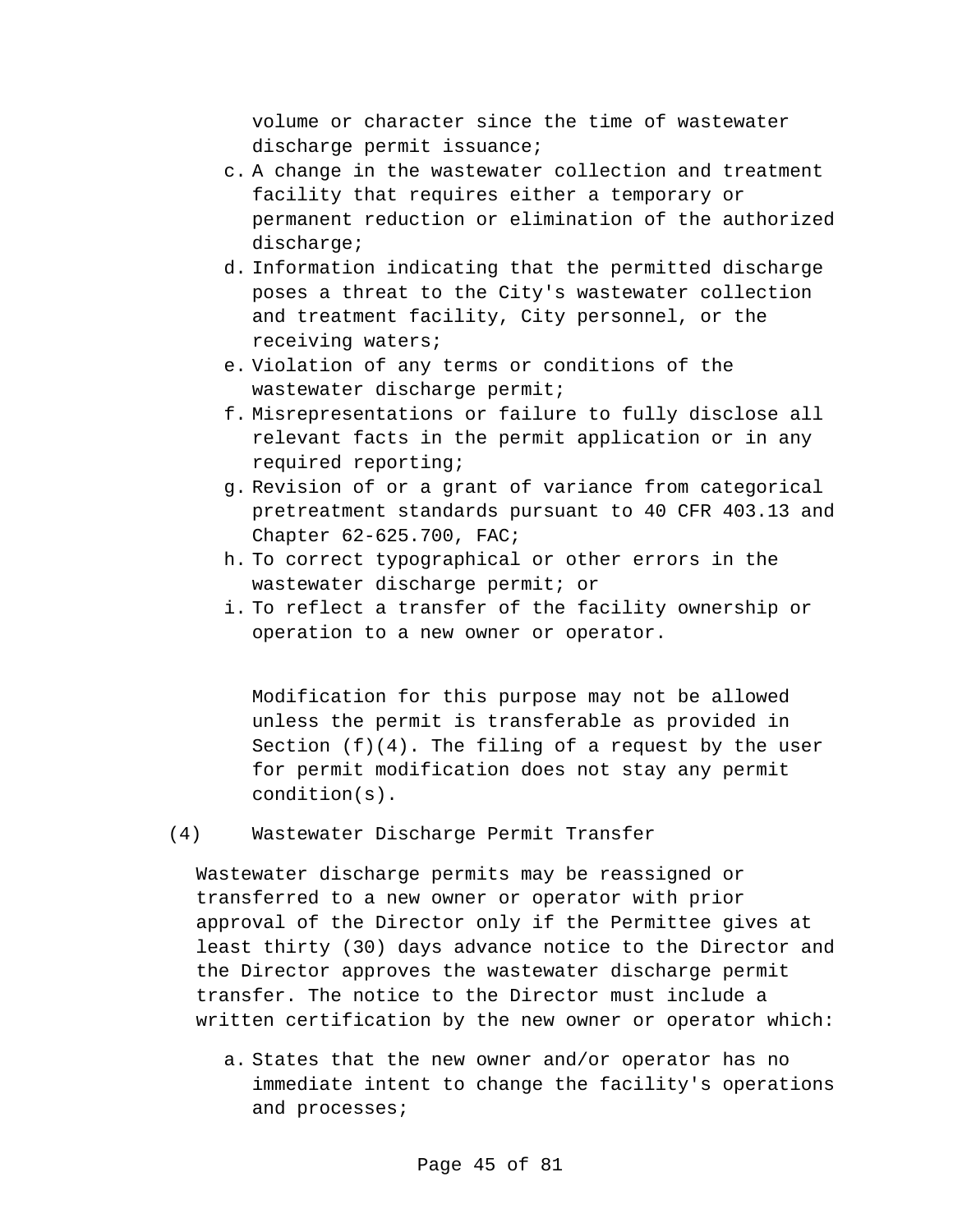- b. Identifies the specific date on which the transfer is to occur; and
- c. Acknowledges full responsibility for complying with the existing wastewater discharge permit.
	- (1) Such notice shall also include the payment of all fees, fines and/or other monies owed to the City or which may be required by Sections 57.79(o) and 57.79(p) of this Ordinance. Failure to provide advance notice of a transfer or include payment in full renders the wastewater discharge permit voidable on the date of facility transfer.
- (5) Wastewater Discharge Permit Revocation

Wastewater permits may be revoked for good cause, including, but not limited to, the following reasons:

- a. Failure to notify the City of significant changes to the wastewater prior to the changed discharge;
- b. Falsifying self-monitoring reports;
- c. Tampering with monitoring equipment;
- d. Failure to provide prior notification to the Director of changed conditions pursuant to Section 57.79(g)(5) of this Ordinance;
- e. Misrepresentation or failure to fully disclose all relevant facts in the wastewater discharge permit application;
- f. Refusing to allow the Director timely access to the facility premises and records;
- g. Failure to meet effluent limitations;
- h. Failure to pay fines;
- i. Failure to pay sewer charges;
- j. Failure to meet compliance schedules;
- k. Failure to complete a wastewater survey or the wastewater discharge permit application;
- l. Failure to provide advance notice of the transfer of business ownership of a permitted facility;
- m. Violation of any pretreatment standard or requirement, or any terms of the wastewater discharge permit or this Ordinance; or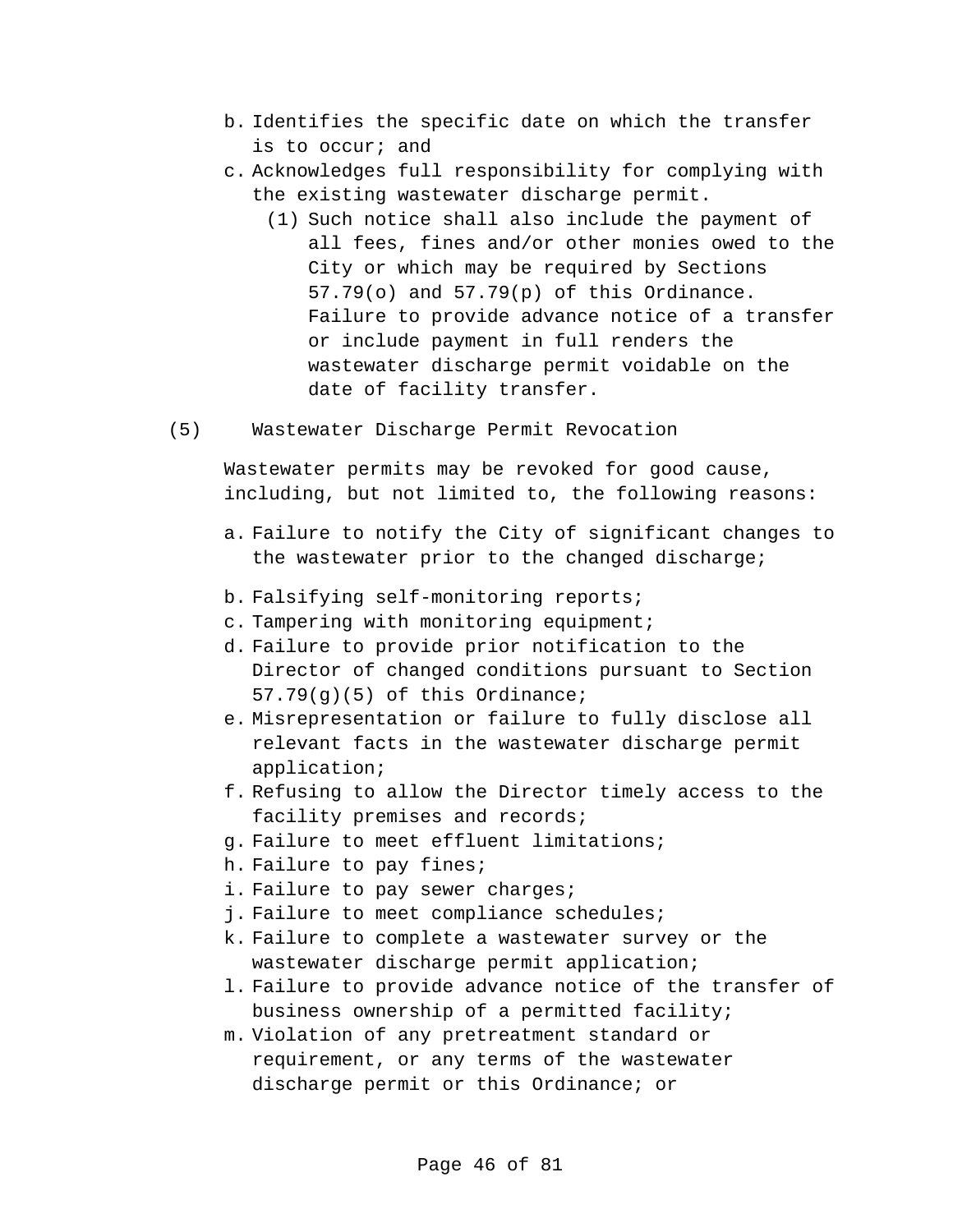- n. Wastewater discharge permits shall be voidable upon non-use or cessation of operations for more than one year or upon transfer of business ownership except as provided in Section  $(f)(4)$ . Existing wastewater discharge permits issued to a particular user are void upon the issuance of a new permit to that user.
- (6) Wastewater Discharge Permit Reissuance

A user with an expiring wastewater discharge permit shall apply for wastewater discharge permit reissuance by submitting a complete permit application, in accordance with Section 57.79(e) of this Ordinance, a minimum of ninety (90) days prior to the expiration of the user's existing wastewater discharge permit.

- a. A permit's effectiveness continues beyond its expiration date where the Permittee has filed a timely application for permit reissuance but the City, through no fault on the part of the user, has not issued the permit at the time of expiration.
- (7) Regulation of Waste Received from Other Jurisdictions
	- a. If another municipality or User located within another municipality contributes wastewater to the POTW, the Director shall enter into an interlocal agreement with the contributing municipality.
	- b. Prior to entering into an agreement required by paragraph A, above, the Director may request the following information from the contributing municipality:
		- 1. A description of the quality and volume of wastewater discharged to the POTW by the contributing municipality;
		- 2. An inventory of all Users located within the contributing municipality that are discharging to the POTW; and
		- 3. Such other information as the Director may deem necessary.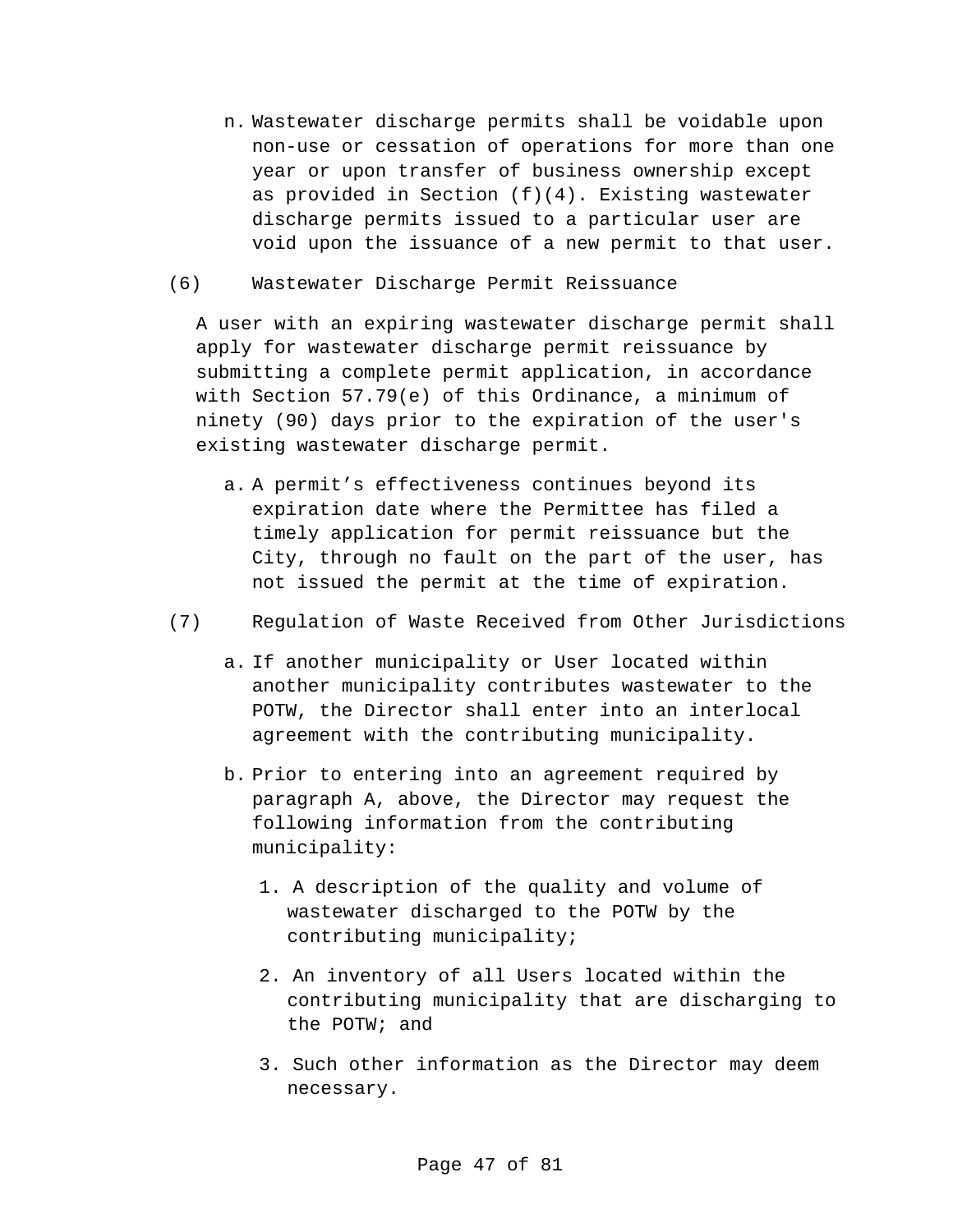- c. An interlocal agreement, as required by paragraph A, above, may contain the following conditions:
	- 1. A requirement for the contributing municipality to adopt a sewer use Ordinance which is at least as stringent as this Ordinance and Local Limits, including required Baseline Monitoring Reports (BMRs) which are at least as stringent as those set out in Section  $57.79(c)(4)$  of this Ordinance. The requirement shall specify that such Ordinance and limits must be revised as necessary to reflect changes made to the City's Ordinance or Local Limits;
	- 2. A requirement for the contributing municipality to submit a revised User inventory on at least an annual basis;
	- 3. A provision specifying which pretreatment implementation activities, including individual wastewater discharge permit issuance, inspection and sampling, and enforcement, will be conducted by the contributing municipality; which of these activities will be conducted by the Director; and which of these activities will be conducted jointly by the contributing municipality and the Director;
	- 4. A requirement for the contributing municipality to provide the Director with access to all information that the contributing municipality obtains as part of its pretreatment activities;
	- 5. Limits on the nature, quality, and volume of the contributing municipality's wastewater at the point where it discharges to the POTW;
	- 6. Requirements for monitoring the contributing municipality's discharge;
	- 7. A provision ensuring the Director access to the facilities of Users located within the contributing municipality's jurisdictional boundaries for the purpose of inspection,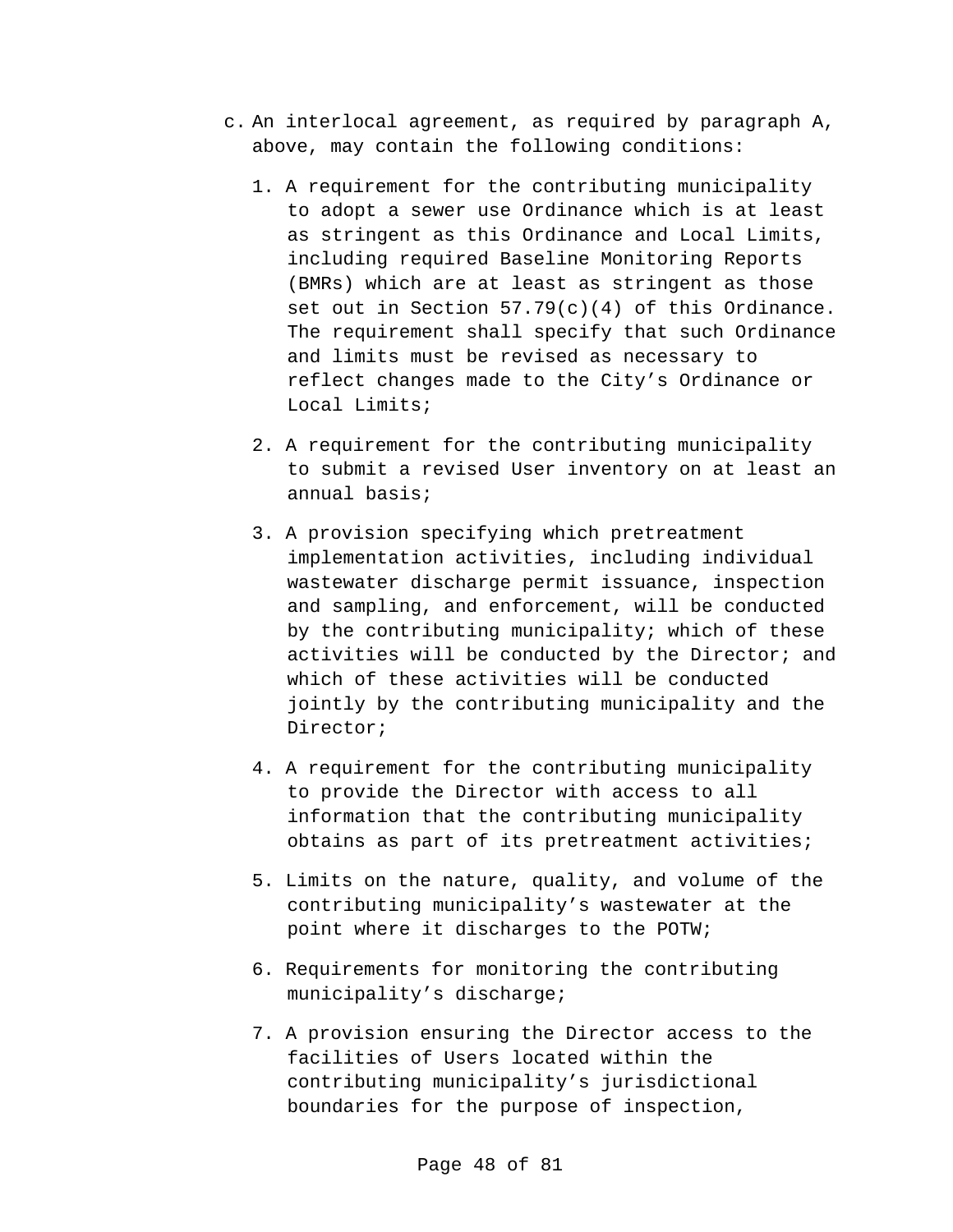sampling, and any other duties deemed necessary by the Director; and

- 8. A provision specifying remedies available for breach of the terms of the interlocal agreement.
- *(g) Reporting Requirements*
	- (1) Baseline Monitoring Reports
		- a. Within either one hundred eighty (180) days after the effective date of a categorical pretreatment standard, or the final administrative decision on a category determination under 40 CFR 403.6(a)(4), and Chapter  $62-625.410(2)(d)$ , FAC, whichever is later, existing Significant Industrial Users subject to such categorical pretreatment standards and currently discharging to or scheduled to discharge to the wastewater collection and treatment facility shall be required to submit to the Director a report which contains the information listed in paragraph B, below. At least ninety (90) days prior to commencement of their discharge, new sources, including existing users which have changed their operational discharges so as to become new sources, shall be required to submit to the Director a report that contains the information listed in paragraph B. A new source shall also be required to report the method of pretreatment it intends to use to meet applicable pretreatment standards, give estimates of its anticipated flow and quantity of pollutants discharged. Sources that become categorical users subsequent to the promulgation of an applicable categorical standard, shall submit to the Director a report which contains the information listed in paragraph B, below.
		- b. Users described above shall submit the information set forth below.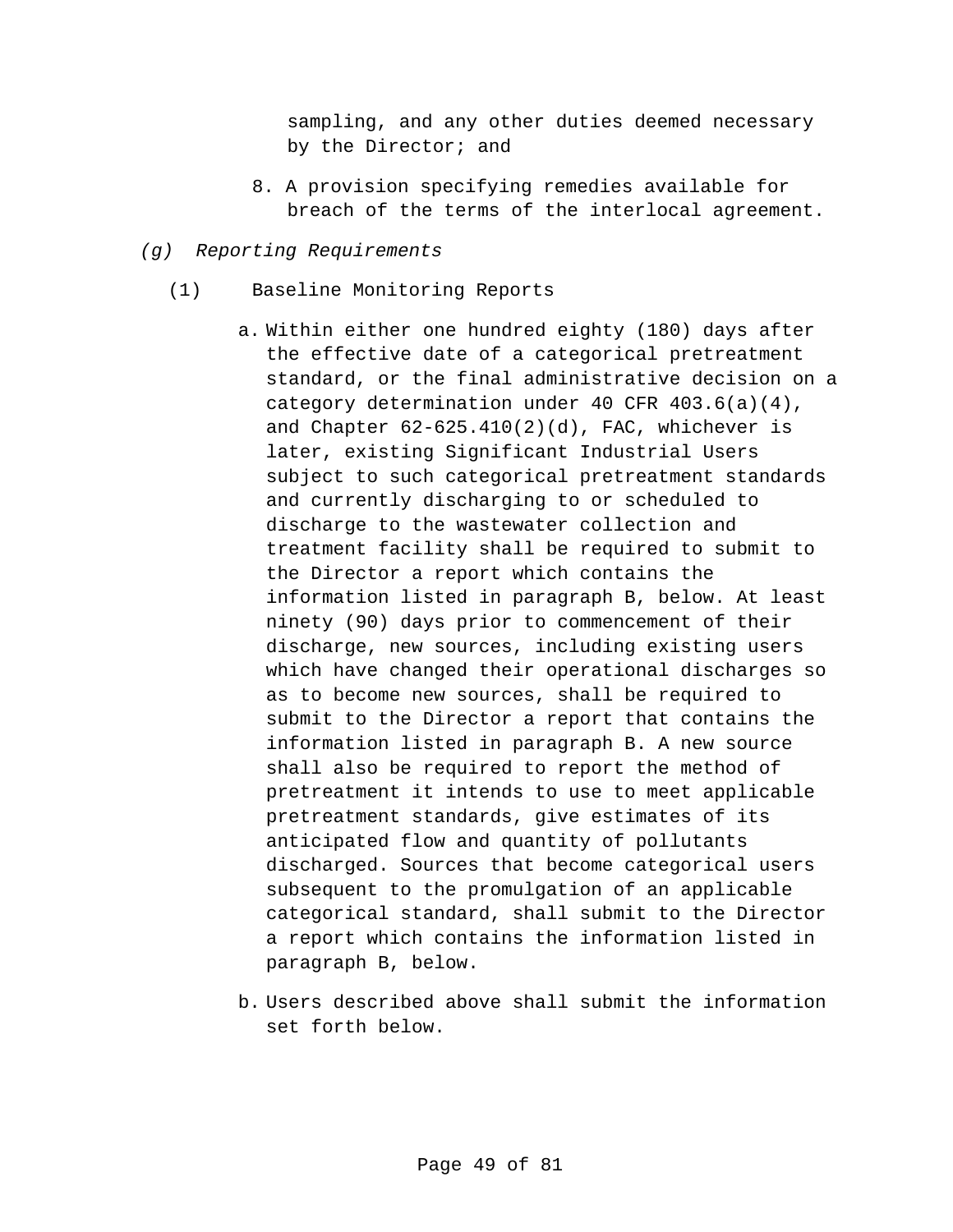1. Identifying Information. The name and address of the facility, including the name of the operator(s) and owner(s).

2. Environmental Permits. A list of any environmental control permits held by or for the facility.

3. Description of Operations. A brief description of the nature, average rate of production, and standard industrial classifications (SIC) of the operation(s) carried out by such user. This description should include a schematic process diagram which indicates points of discharge to the wastewater collection and treatment facility from the regulated processes

4. Flow Measurement. Information showing the measured average daily and maximum daily flow, in gallons per day, to the wastewater collection and treatment system from regulated process streams and other streams, as necessary, to allow use of the combined wastestream formula set out in 40 CFR 403.6(e) and Chapter 62-625.410(6), FAC.

5. Measurement of Pollutants.

- A. The categorical pretreatment standards applicable to each regulated process;
- B. The results of sampling and analysis identifying the nature and concentration, and/or mass, where required by the standard or by the Director, of regulated pollutants in the discharge from each regulated process. Instantaneous, daily maximum, and long-term average concentrations, or mass, where required, shall be reported. The sample shall be representative of daily operations and shall be analyzed in accordance with procedures set out in 40 CFR Part 136, EPA Standard Operating Procedures Quality Assurance Manual and Section (g)(11) of this Ordinance.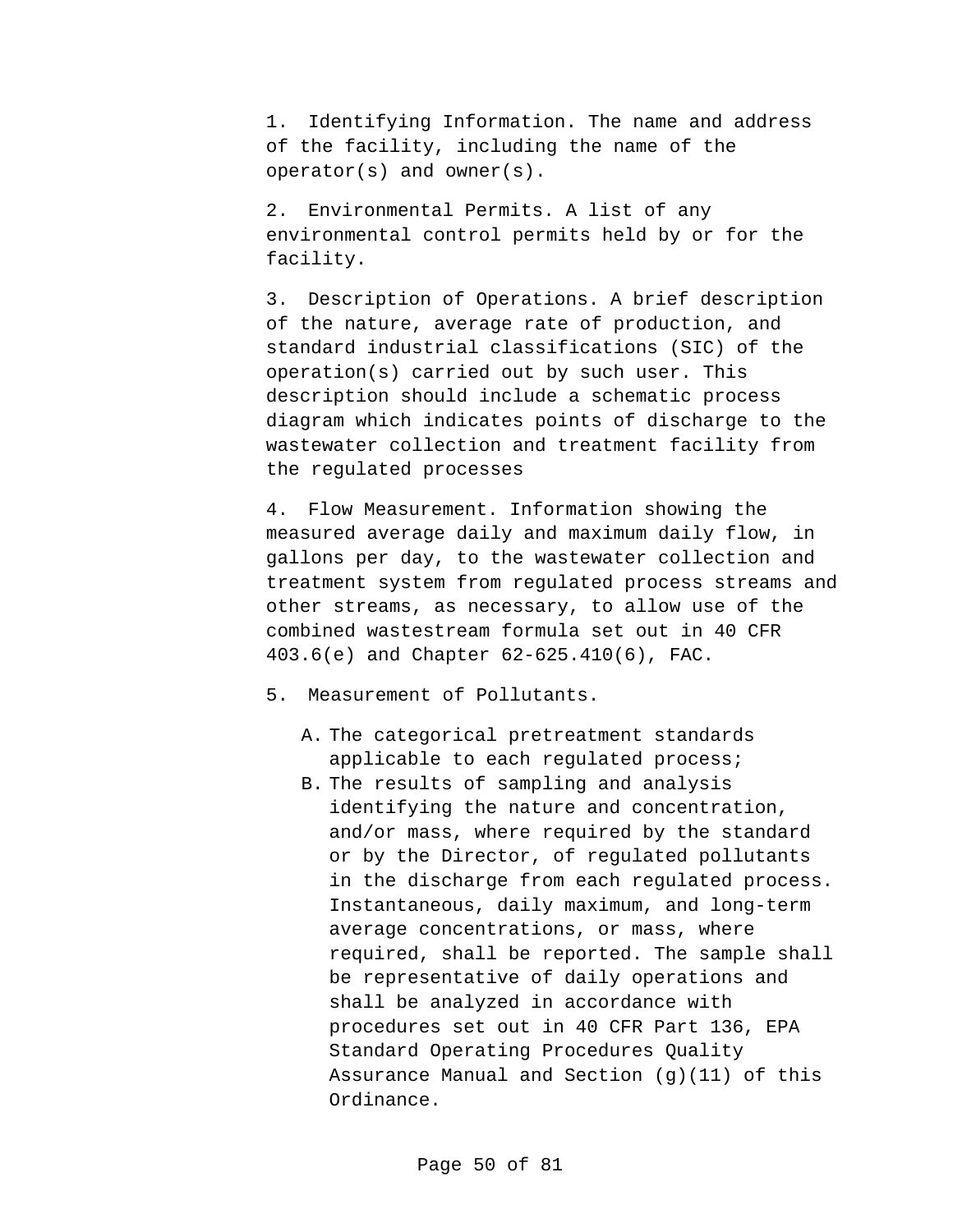- C. Grab samples must be used for pH, cyanide, total phenols oil and grease, sulfide and volatile organics. All other pollutants will be measured by composite samples obtained through flow proportional sampling techniques. If flow proportional composite sampling is infeasible, samples may be obtained through a time proportional sampling techniques or through four (4) grab samples. If grab sampling is conducted, the user must prove such a sample is representative of the discharge. Sampling must be performed in accordance with procedures set out in Section (g)(12) of this Ordinance;
- 6. Special Certification. A statement, reviewed by the user's authorized representative and certified by a qualified professional, indicating whether pretreatment standards are being met on a consistent basis, and, if not, whether additional operation and maintenance (O&M) and/or additional pretreatment is required to meet the pretreatment standards and requirements;
- 7. Compliance Schedule. If additional pretreatment and/or O&M will be required to meet the pretreatment standards, the shortest schedule by which the user will provide such additional pretreatment and/or O&M, should be included. The completion date in this schedule shall be no later than the compliance date established for the applicable pretreatment standard. A compliance schedule pursuant to this section must meet the requirements set out in Section (g)(2) of this Ordinance.
- 8. Signature and Certification. Baseline monitoring reports must be signed and certified in accordance with Section (e)(7) of this Ordinance.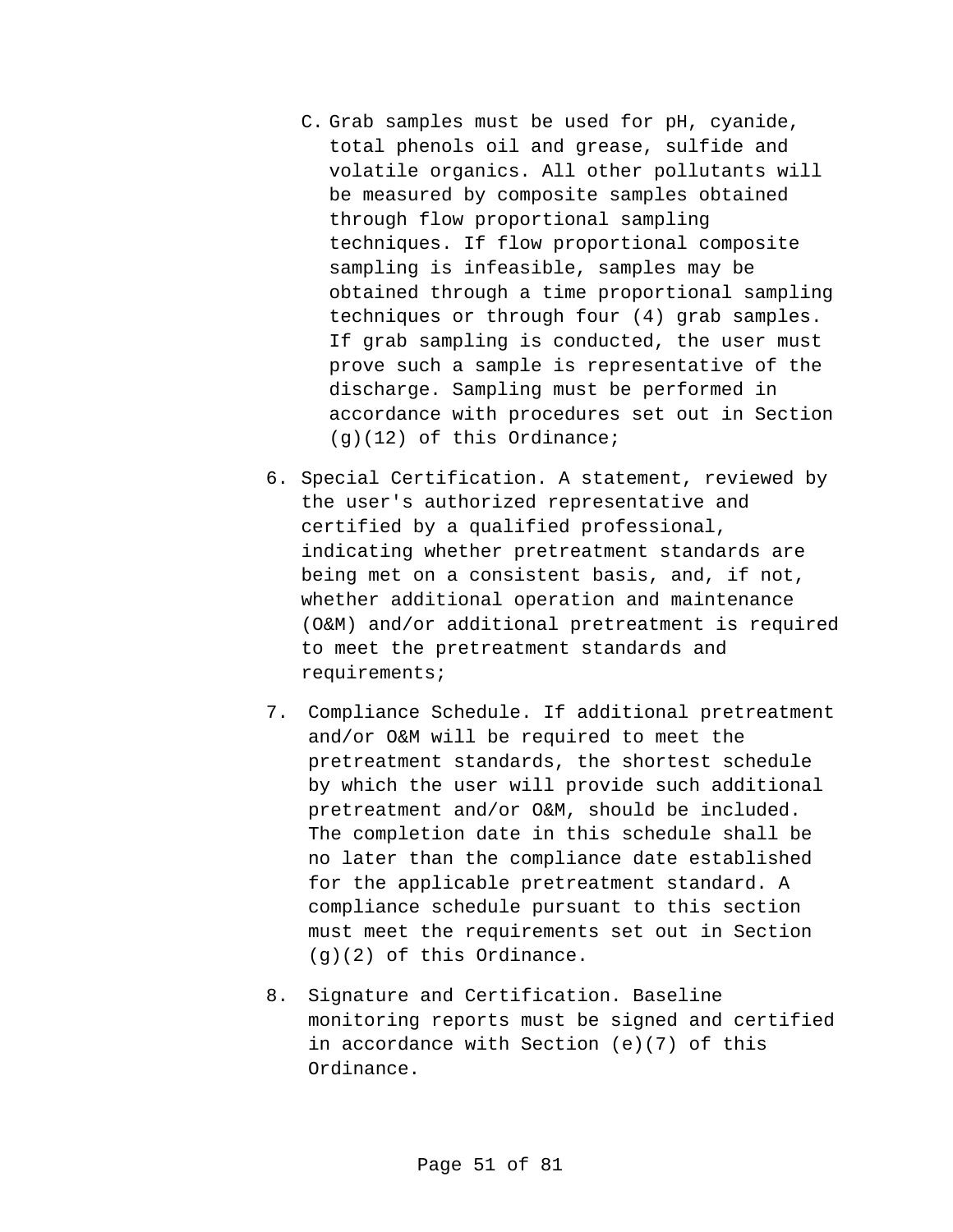#### (2) Compliance Schedule Progress Reports

The following conditions shall apply to the compliance schedule required by Section (g)(1)b.(8) of this Ordinance:

- a. The schedule shall contain progress increments in the form of dates for the commencement and completion of major events leading to the construction and operation of additional pretreatment required for the user to meet the applicable pretreatment standards (such events may include, but are not limited to, hiring an engineer, completing preliminary and final plans, executing contracts for major components, commencing and completing construction, and beginning and conducting routine operation);
- b. No increment referred to above shall exceed nine (9) months;
- c. The user shall submit a progress report to the Director no later than fourteen (14) days following each interim date in the schedule and the final date of compliance. Reports shall include, as a minimum, whether or not the user complied with the increment of progress, the reason for any delay, and, if appropriate, the steps being taken by the user to return to the established schedule; and
- d. In no event shall more than nine (9) months elapse between such progress reports to the Director.
- e. The Director may require, at his or her discretion, reporting intervals shorter than those defined by compliance schedule increments.

(3) Final Report on Compliance with Categorical Pretreatment Standard Deadline.

a. Within ninety (90) days following the date for final compliance with applicable categorical pretreatment standards, or in the case of a new source following commencement of the introduction of wastewater into the wastewater collection and treatment facility, an user subject to such pretreatment standards and requirements shall submit to the Director a report containing the information described in Section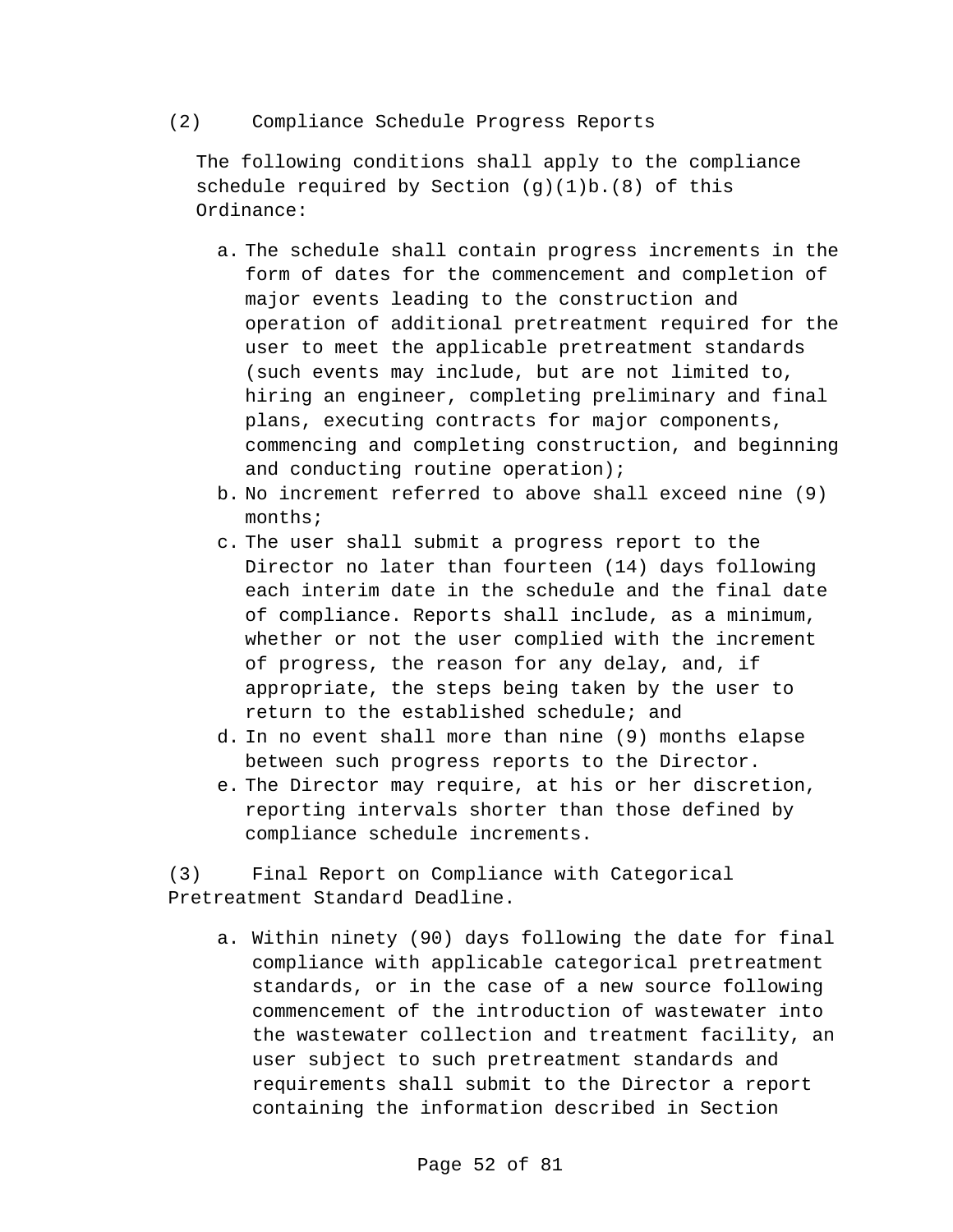(g)(1)b.4-6 of this Ordinance. For users subject to equivalent mass or concentration limits established in accordance with the procedures in 40 CFR 403.6(c) and Chapter 62-625.410(4), FAC, this report shall contain a reasonable measure of the user's long-term production rate. For other users subject to pretreatment standards expressed in terms of allowable pollutant discharge per unit of production (or other measure of operation), this report shall include the user's actual production during the appropriate sampling period.

b. Compliance reports must be signed and certified in accordance with Section (e)(7) of this Ordinance.

(4) Periodic Compliance Reports; also Self-Monitoring Reports

- a. For Significant Industrial Users
	- (1) Any Significant Industrial user shall, at a frequency determined by the Director, but in no case less than twice per year (on dates specified), submit a report indicating the nature and concentration of pollutants in the discharge which are limited by Pretreatment Standards and the measured or estimated average or maximum daily flows for the reporting period. In cases where the Pretreatment Standard requires compliance with a Best Management Practice (BMP) or pollution prevention alternative, the User must submit documentation required by the Director or the Pretreatment Standard necessary to determine the compliance status of the User.
	- (2) Periodic compliance reports must be signed and certified in accordance with Section (e)(7). All Significant Industrial Users, including those that meet discharge limits without pretreatment, are required to monitor and report unless the city performs the monitoring in lieu of the SIU. Reports shall not be required for users other than SIUs who use no pretreatment device other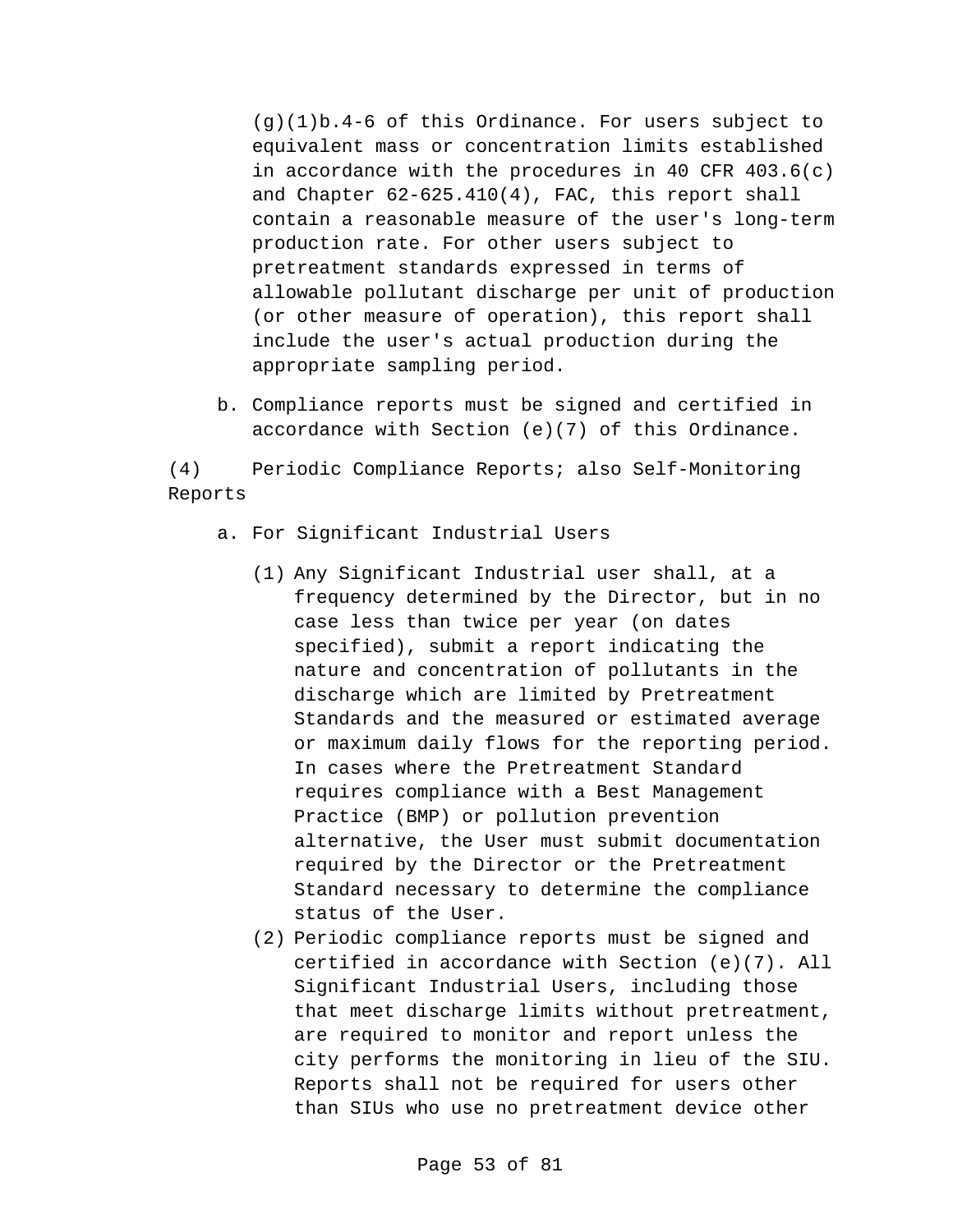than a grease trap, sand separator, lint trap and/or flow equalization device.

- (3) Wastewater samples must be representative of the user's discharge.
- (4) If a user subject to the reporting requirement in this section monitors any pollutant more frequently than required by the Director, using the procedures prescribed in Section (g)(12) of this Ordinance, the results of this monitoring shall be included in the report.
- b. For Categorical Industrial Users
	- 1. Any CIU, except an NSCIU, after the compliance date of such pretreatment standard, or, in the case of a new source, after the commencement of the discharge into the treatment works, shall submit to the Director during the months of June and December, unless required more frequently in the pretreatment permit, a report indicating the nature and concentration of pollutants in the effluent which are limited by such categorical pretreatment standards. In addition, this report shall include a record of measured or estimated average and maximum daily flows for the reporting period.

A. In cases where the pretreatment standard requires compliance with a BMP or pollution prevention alternative, the IU shall submit documentation required by the Director or the pretreatment standard necessary to determine the compliance status of the IU.

B. The IU may request submission of this report in months other than June and December, if based on such factors as local high or low flow rates, holidays, or budget cycles, the alternate dates more accurately represent actual operating conditions.

2. CIU's must notify the Director immediately of any changes at its facility causing it to no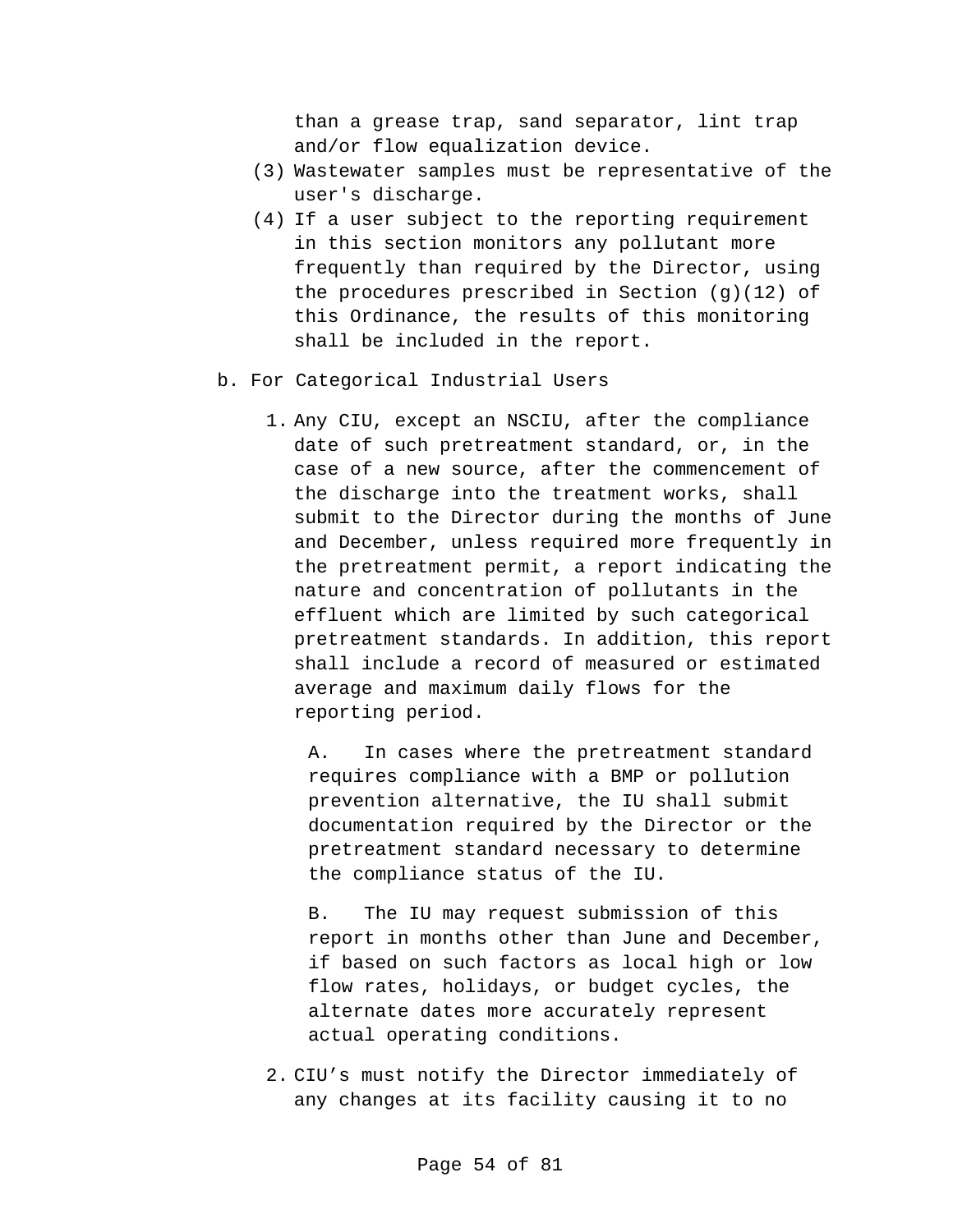longer meet the conditions of section (4)b.1. above. Upon notification, the CIU must immediately begin complying with the minimum reporting required in section (4)b.1.A of this Ordinance.

- 3. All periodic compliance reports must be certified in accordance with section (g)(13) of this Ordinance and signed by an authorized representative of the user as defined in section 57.79(c)(3).
- 4. Sampling and analysis shall be performed in accordance with sections  $(q)(11)$  and  $(q)(12)$  of this Ordinance.
- 5. For this report, the IU will be required to collect the number of grab samples necessary to assess and assure compliance by with applicable pretreatment standards and requirements.
- 6. If an IU subject to the reporting requirement in this section monitors any regulated pollutant at the appropriate sampling location more frequently than required by the Director, using the procedures prescribed in section (g)(12) of this Ordinance, the results of this monitoring shall be included in the report.

## (5) Reports of Changed Conditions

Each user is required to notify the Director of any planned changes to the user's operations or pretreatment system(s) which might alter the nature, quality, or volume of its wastewater at least ninety (90) days before the change. The Director may require the user to submit such information as necessary to evaluate the changed condition, including the submission of a wastewater discharge permit application under Section (e) of this Ordinance.

a. The Director may issue a wastewater discharge permit under Section 57.79(e)(8) of this Ordinance or modify an existing wastewater discharge permit under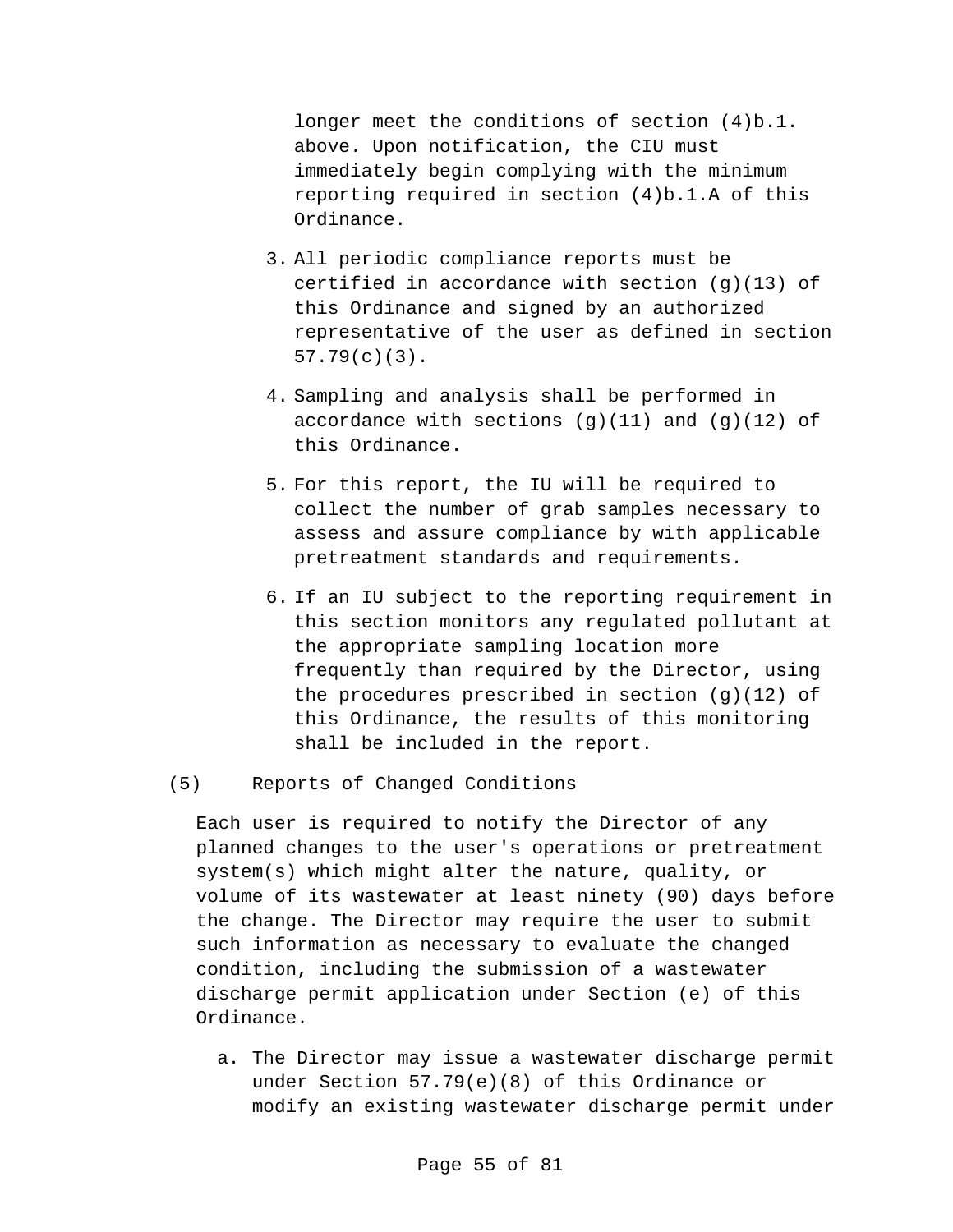Section 57.79(f)(3) of this Ordinance in response to changed conditions or anticipated changed conditions.

- b. No user shall implement the planned changed condition(s) until and unless the Director has responded to the user's notice.
- c. For purposes of this requirement, significant changed conditions are defined as, but not limited to:
	- 1. Increase of ten percent (10%) in the annual average daily flow stated herein;
	- 2. Increase of twenty percent (20%) in the monthly average daily flows;
	- 3. Increase of twenty-five percent (25%) in the average annual pollutant loadings;
	- 4. Batch discharges;
	- 5. Presence of any previously unreported pollutants in the process wastewater;
	- 6. New pretreatment processes or facilities; or
	- 7. Increase of twenty-five percent (25%) in production capacity or the addition of different production capabilities.
- (6) Reports of Potential Problems

Each user shall immediately report accidental or intentional discharges of prohibited materials or other substances regulated by this policy to the City. Prevention of prohibited material(s) discharge through maintenance and/or equipment shall be provided at the user's own cost and expense.

a. In the case of an accidental or other discharge, including, but not limited to, accidental discharges, discharges of a non-routine, episodic nature, a non-customary batch discharge, or a slug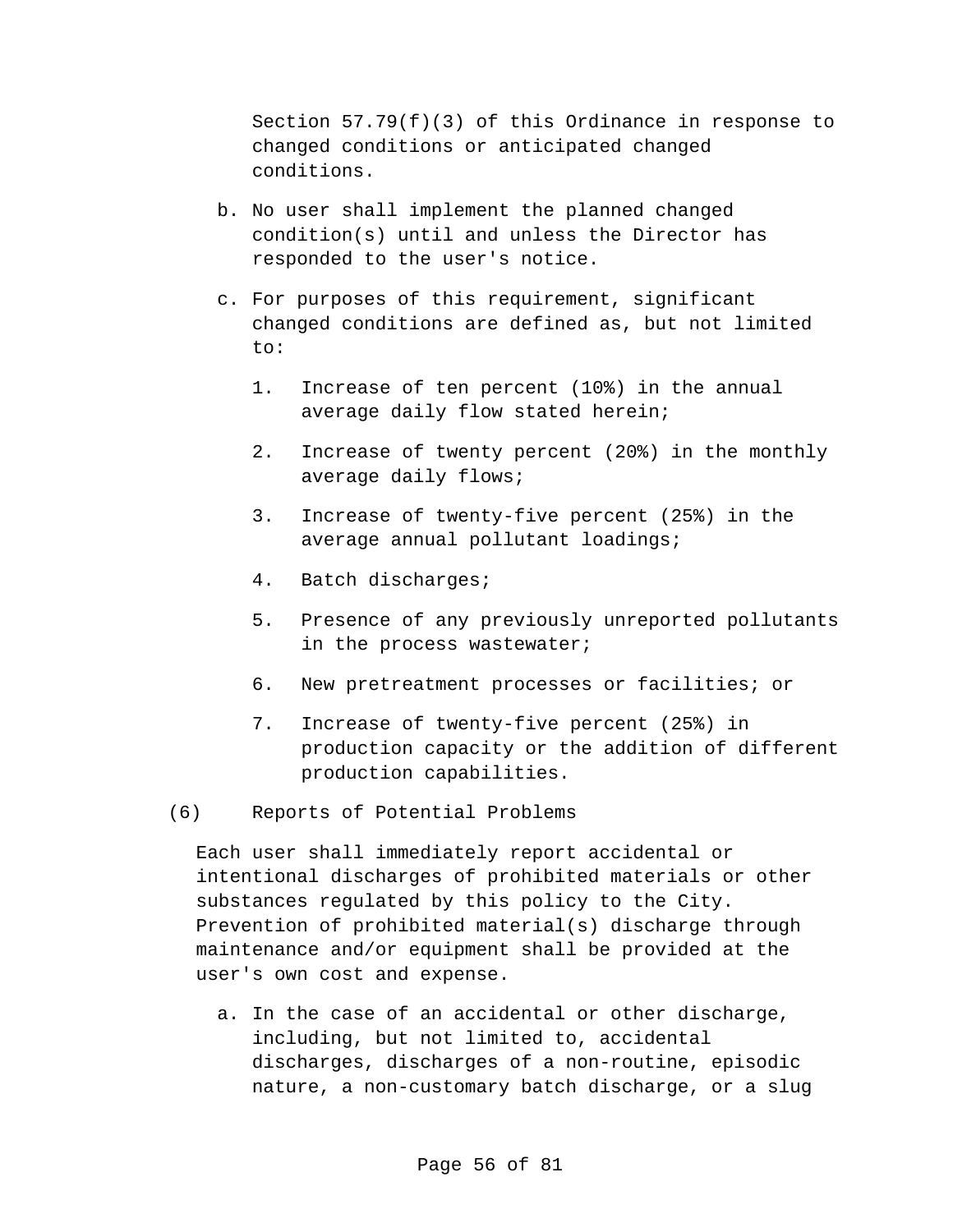load, that may cause potential problems for the wastewater collection and treatment system, it is the responsibility of the user to notify the City (Director) of the incident immediately. This notification shall include the location of the discharge, type of waste, concentration and volume, if known, and corrective actions taken by the user.

- b. Unless waived by the Director, within five (5) days following such discharge, the user shall submit a detailed written report describing the cause(s) of the discharge and the measures to be taken by the user to prevent similar future occurrences. Such notification shall not relieve the user of any expense, loss, damage, or other liability which may be incurred as a result of damage to the wastewater collection and treatment facility, natural resources, or any other damage to person or property; nor shall such notification relieve the user of any fines, penalties, or other liability which may be imposed pursuant to this Ordinance.
- c. Failure to notify the City of potential problem discharges shall be deemed a separate violation of this policy.
- d. A notice shall be permanently posted on the user's bulletin board or other prominent place advising employees whom to call in the event of a discharge described in paragraph A, above. Employers shall ensure that employees, who may cause or suffer such a discharge are advised of the emergency notification procedure.
- e. Significant Industrial Users are required to notify the Director immediately of any changes at its facility affecting the potential for a Slug Discharge.
- (7) Reports from Unpermitted Industrial Users

Users not subject to categorical pretreatment standards and not required to obtain a wastewater discharge permit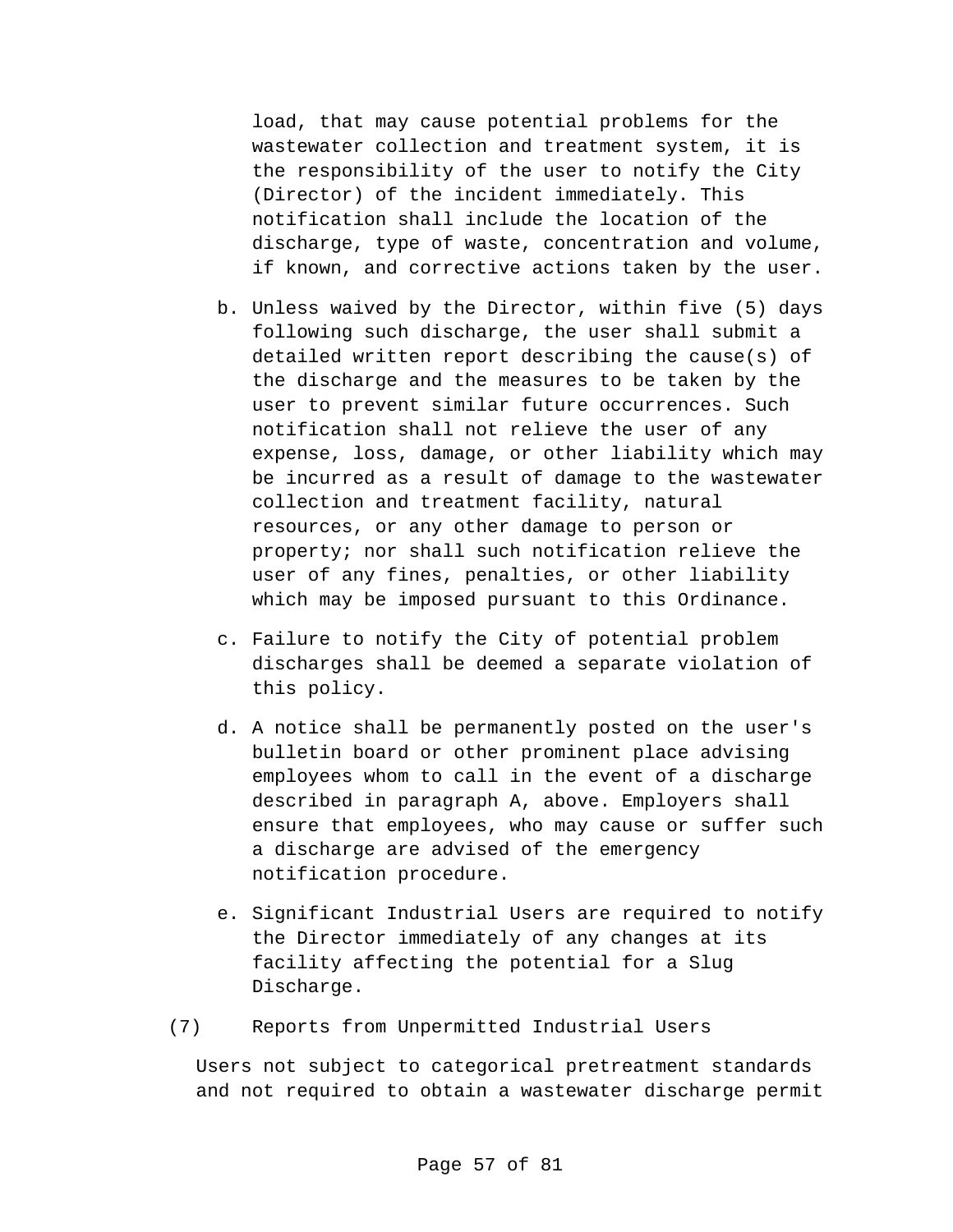shall provide appropriate reports to the Director as the Director may require.

(8) Timing

Written reports will be deemed to have been transmitted upon receipt by the Director.

(9) Notice of Violation/Repeat Sampling and Reporting

If sampling performed by a user indicates a violation, the user must notify the Director within twenty-four (24) hours of becoming aware of a violation. Within thirty (30) days, the user shall repeat sampling and analysis and submit the results of the repeat analysis to the Director. The user is not required to re-sample if, at a minimum, discharge from the facility is monitored by the City monthly, or if the City samples between the user's initial sampling and when the user receives the results of this sampling, and such sampling by the City indicates no violations, provided however that the City has no obligation or duty to resample.

(10) Strict Prohibition of the Discharge of Hazardous Waste

The discharge of hazardous waste, as defined in 40 CFR Part 261 and Rule 62-730, Florida Administrative Code (FAC), is strictly prohibited. Such discharge, if detected by sampling, shall be reported as indicated in Section  $(q)(9)$ . If such discharge occurs accidentally, intentionally, or is suspected to have occurred, it shall be reported in accordance with Section (g)(6).

(11) Analytical Requirements

Pollutant method analysis and sampling techniques, to be submitted as part of a wastewater discharge permit application or report, shall be performed in accordance with the techniques prescribed in Chapter 62-160 FAC, unless otherwise specified in an applicable categorical pretreatment standard. If Chapter 62-160 FAC does not contain sampling or analytical techniques for the pollutant in question, sampling and analyses must be performed in accordance with procedures approved by EPA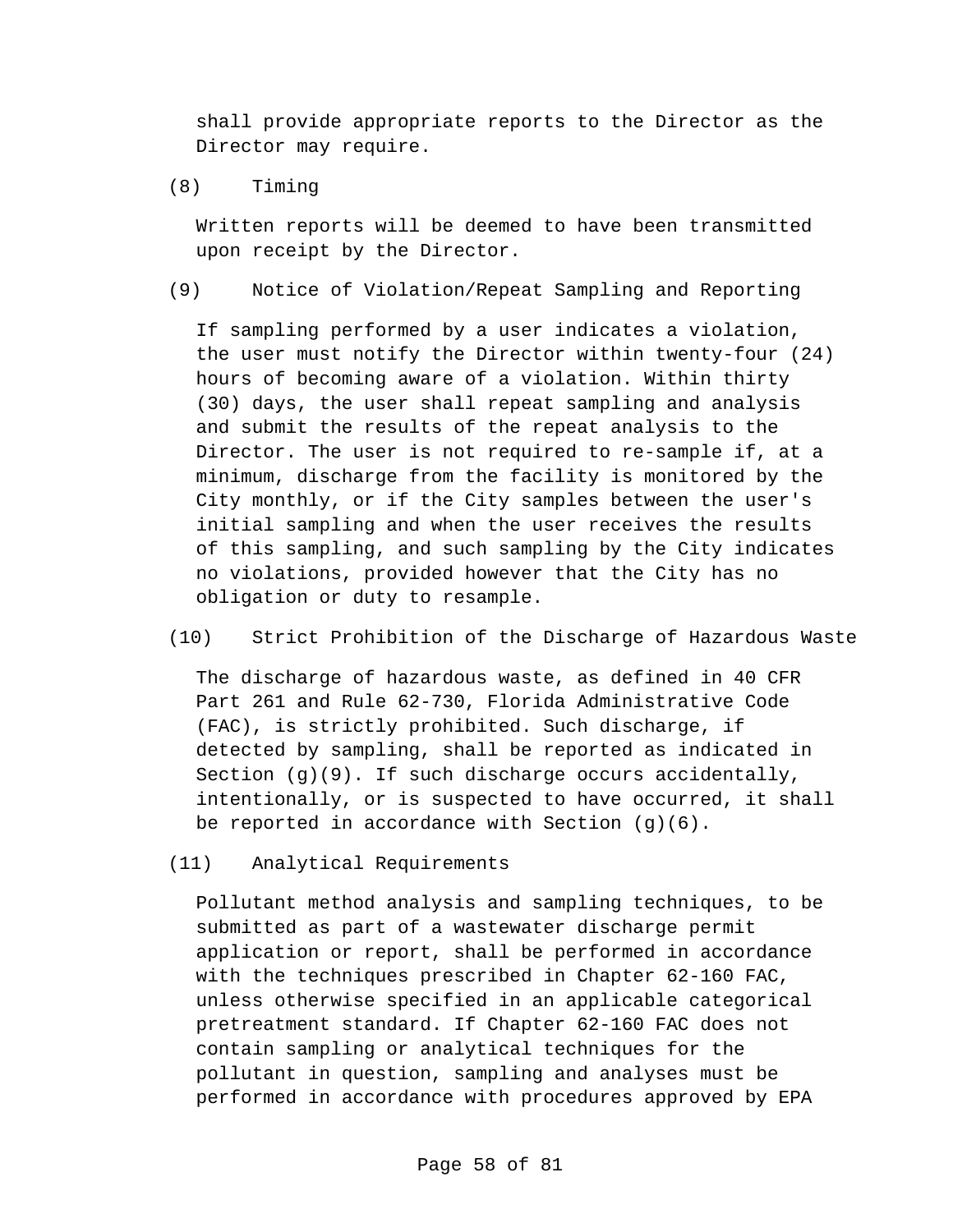and/or FDEP. Analyses shall be performed by a laboratory certified by the Florida Department of Health and signed by an authorized representative of that laboratory.

- (12) Sample Collection
	- a. Except as indicated in Sections B and C below, the User must collect wastewater samples using 24-hour flow-proportional composite sampling techniques unless time-proportional composite sampling or grab sampling is authorized by the Director. Where timeproportional composite sampling or grab sampling is authorized by the City, the samples must be representative of the discharge. Using protocols (including appropriate preservation) specified in 40 CFR Part 136 and appropriate EPA guidance, multiple grab samples collected during a 24-hour period may be composited prior to the analysis as follows: for cyanide, total phenols, and sulfides the samples may be composited in the laboratory or in the field; for volatile organics and oil and grease, the samples may be composited in the laboratory. Composite samples for other parameters unaffected by the compositing procedures as documented in approved EPA methodologies may be authorized by the City, as appropriate. In addition, grab samples may be required to show compliance with instantaneous Limits.
	- b. Samples for oil and grease, temperature, pH, cyanide, phenols, sulfides, volatile organic compounds, dissolved oxygen, chlorine residual, unionized ammonia, microbiology, specific conductance, and dissolved constituents must be obtained using grab collection techniques.
	- c. For sampling required in support of baseline monitoring and 90-day compliance reports required in Section  $(q)(1)$ .b and  $(q)(3)$ ; [40 CFR 403.12(b) and (d)], a minimum of four (4) grab samples must be used for pH, cyanide, total phenols, oil and grease, sulfide and volatile organic compounds for facilities for which historical sampling data do not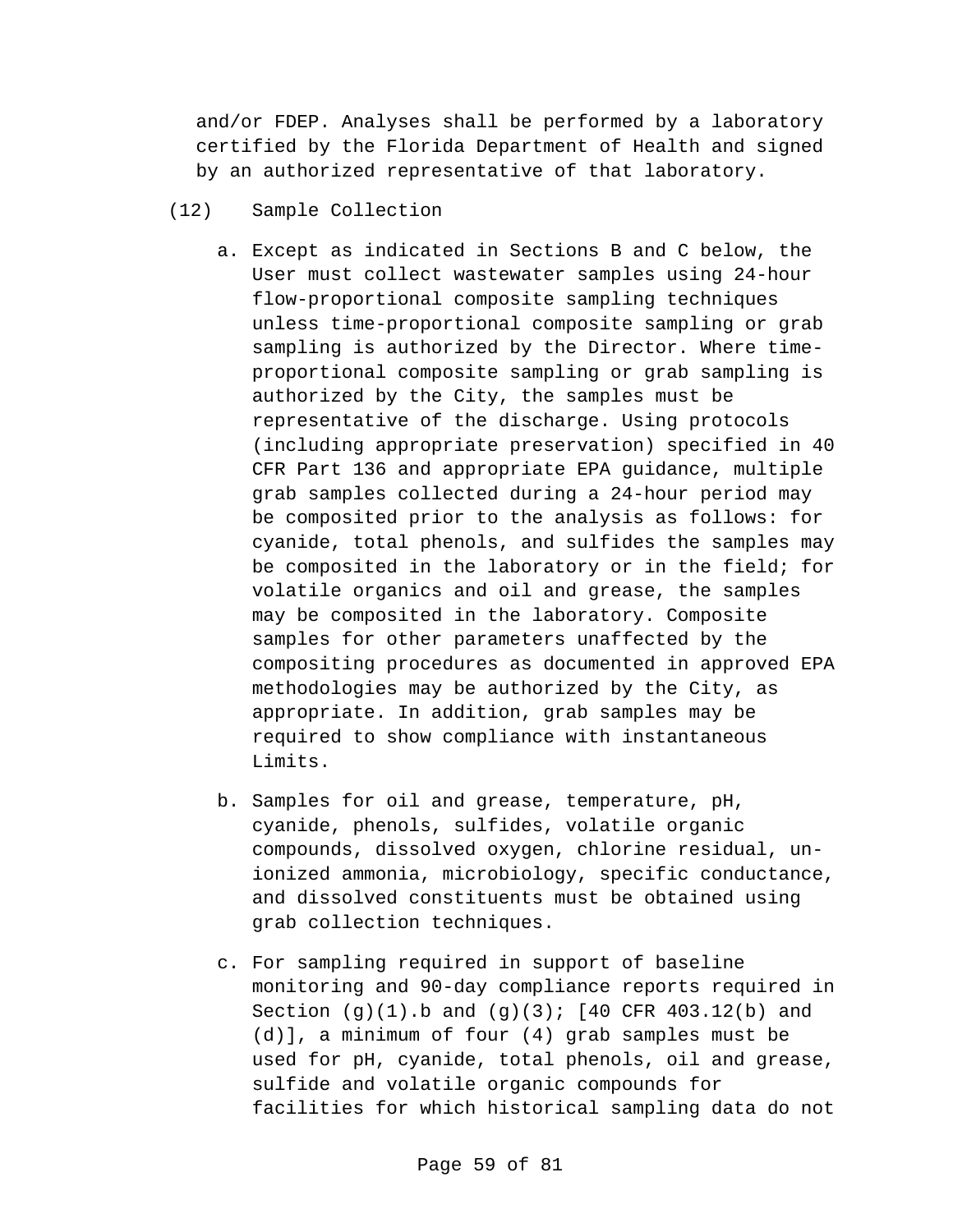exist; for facilities for which historical sampling data are available, the Director may authorize a lower minimum. For the reports required by paragraphs Section  $(g)(4)$  [40 CFR 403.12(e) and 403.12(h)], the Industrial User is required to collect the number of grab samples necessary to assess and assure compliance with applicable Pretreatment Standards and Requirements.

- d. At least forty-eight (48) hours prior to sampling, the user is required to notify the Director of its sampling schedule. Upon request by the Director, the user may be required to split collected samples for independent analyses.
- (13) Record Keeping
	- a. Users subject to the reporting requirements of this Ordinance shall retain, and make available for inspection and copying, all records of information obtained pursuant to any monitoring activities required by this Ordinance and any additional records of information obtained pursuant to monitoring activities undertaken by the user independent of such requirements and documentation associated with Best Management Practices established under Section 20.3. Records shall include the date, exact place, method, and time of sampling, and the name of the person(s) taking the samples; the dates analyses were performed; who performed the analyses; the analytical techniques or methods used; and the results of such analyses. These records shall remain available for a period of at least three (3) years or as required by Florida law. This period shall be automatically extended for the duration of any litigation concerning the user or the City, or where the user has been specifically notified of a longer retention period by the Director. The City shall have the right to remove records for the purpose of copying, if copying facilities are not available on the premises.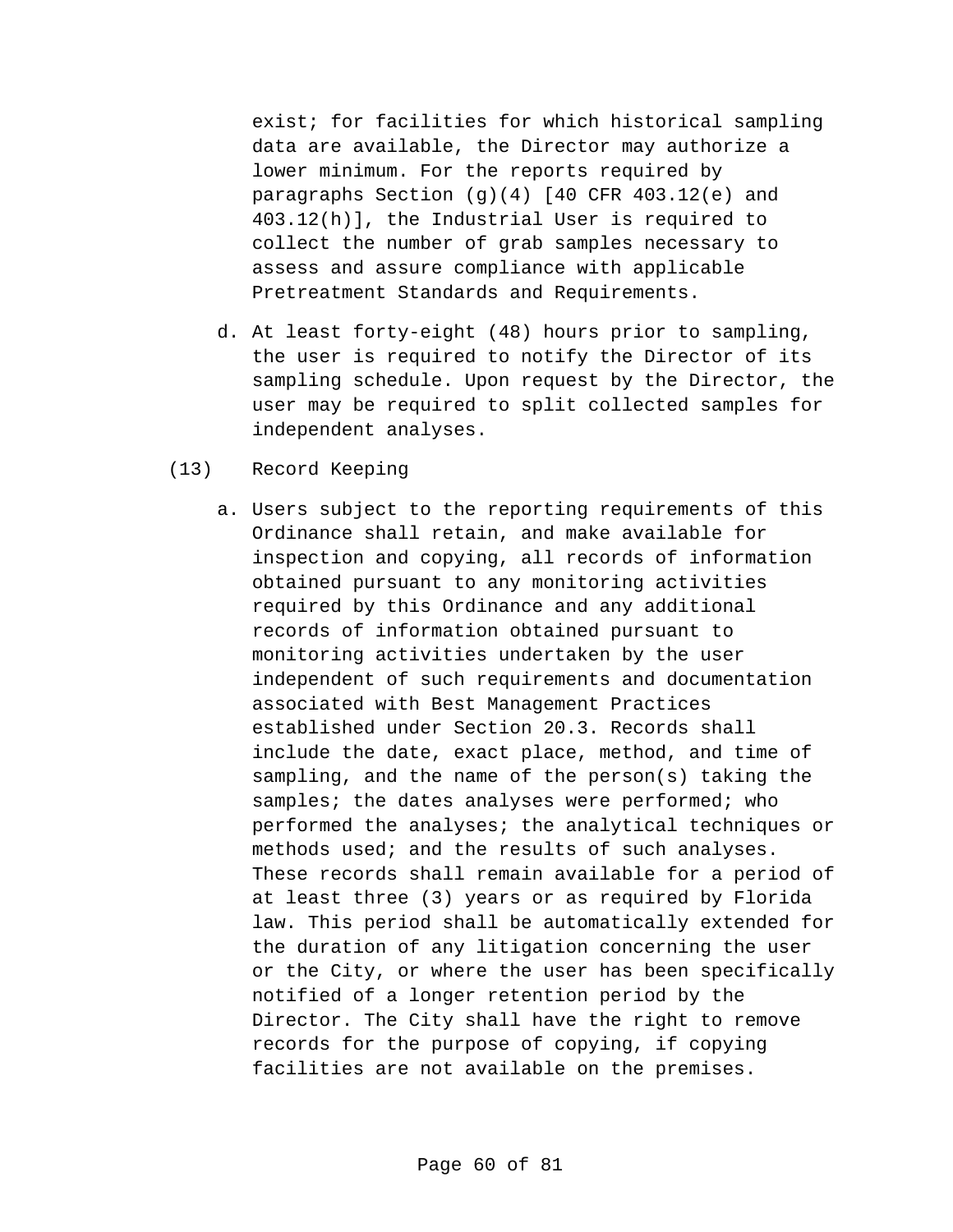b. Annual Certification for Non-Significant Categorical Industrial Users. A facility determined to be a Non-Significant Categorical Industrial User by the Director pursuant to  $(b)(38)$  and  $57.79(e)(7)b$  [Note: See 40 CFR  $403.3(v)(2)$  must annually submit the following certification statement signed in accordance with the signatory requirements in (b)(3); [Note: See 40 CFR 403.12(b)(6)]. This certification must accompany an alternative report required by the Director:

> *Based on my inquiry of the person or persons directly responsible for managing compliance with the categorical Pretreatment Standards under 40 CFR \_\_\_\_\_, I certify that, to the best of my knowledge and belief that during the period from*

> > *\_\_\_\_\_\_\_\_\_\_, \_\_\_\_\_\_\_ to \_\_\_\_\_\_\_\_\_\_, \_\_\_\_\_\_\_*

*[months, days, year]:*

- *(a) The facility described as \_\_\_\_\_\_\_\_\_\_\_\_\_\_\_\_\_\_\_\_\_\_\_\_\_ [facility name] met the definition of a NonSignificant Categorical Industrial User as described in (b)(45)b.3.; [Note: See 40 CFR 403.3(v)(2)]*
- *(b) The facility complied with all applicable Pretreatment Standards and requirements during this reporting period; and*
- *(c) The facility never discharged more than 100 gallons of total categorical wastewater on any given day during this reporting period.*
- *(d) This compliance certification is based on the following information.*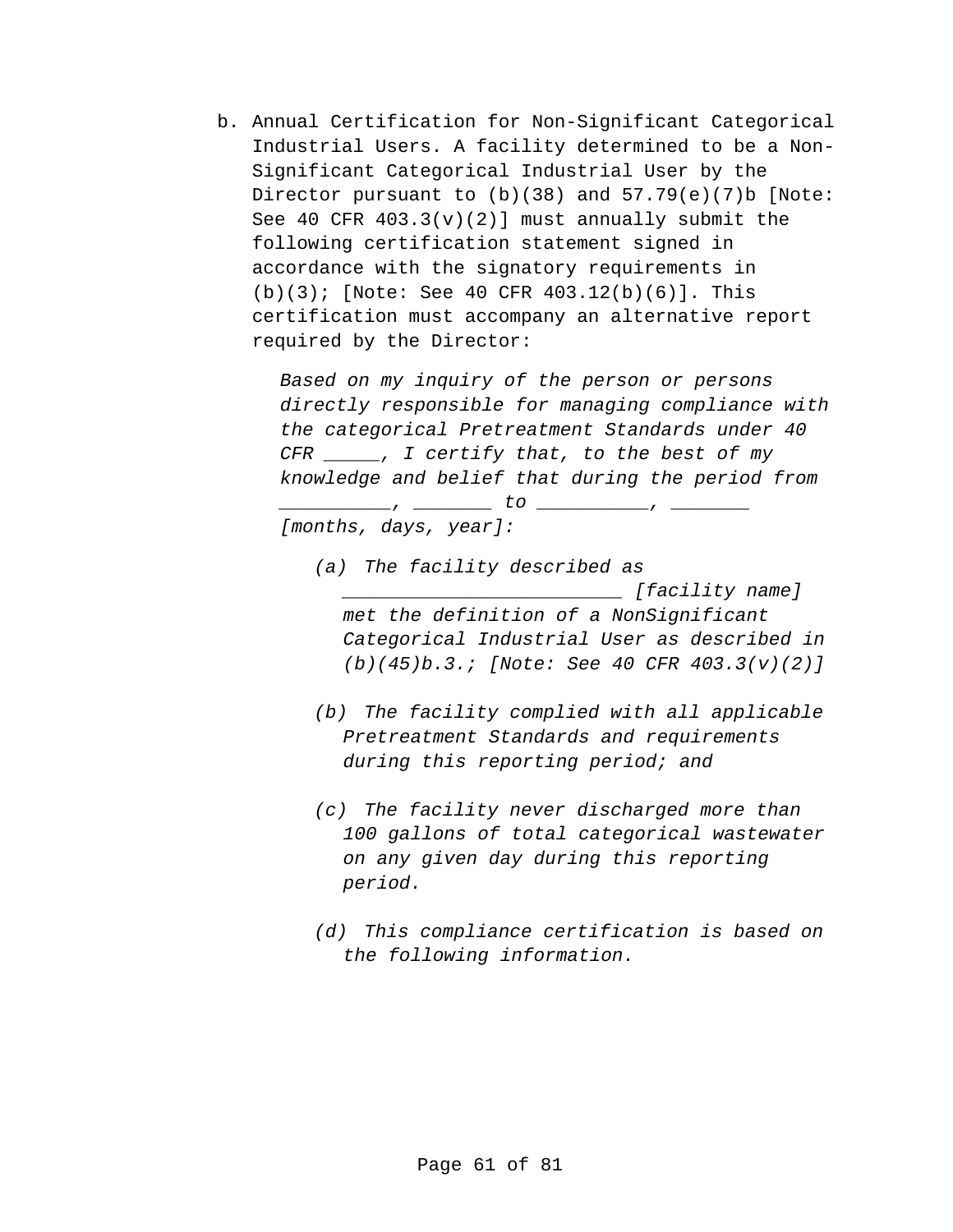#### *(h) Compliance Monitoring:*

(1) Right of Entry: Inspection and Sampling

The Director or his or her authorized agent shall have the right to carry out all inspections, surveillance and monitoring procedures necessary to determine, independent of information supplied by the IU, compliance or noncompliance with applicable pretreatment standards. The Director is authorized to enter any premises of any IU in which a discharge source or treatment system is located or in which records are kept under subsection 62- 625.600(14), F.A.C. to assure compliance with pretreatment standards, all requirements of this Ordinance, and any individual wastewater discharge permit [or general permit] or order issued hereunder. IUs shall allow the Director ready access to all parts of the premises for the purposes of inspection, sampling, records examination and copying, and the performance of any additional duties.

- a. Where a user has security measures which require proper identification and/or clearance prior to entry, the user shall make necessary arrangements so that, upon presentation of suitable identification, the Director, personnel from the City, the State and/or EPA will be permitted to enter without delay for the purposes of performing specific responsibilities.
- b. The City, State and EPA shall have the right to set up, or require installation of, such devices as are necessary to conduct sampling and/or metering of the user's operations on the user's property. This shall include the right to add tracers to the user's wastestream for purposes for determining their destination.
- c. The Director may require the user to install monitoring recording equipment as necessary. The City may also require that provision be made on these monitors for the installation of City-owned recorders and transmitters. The facility's sampling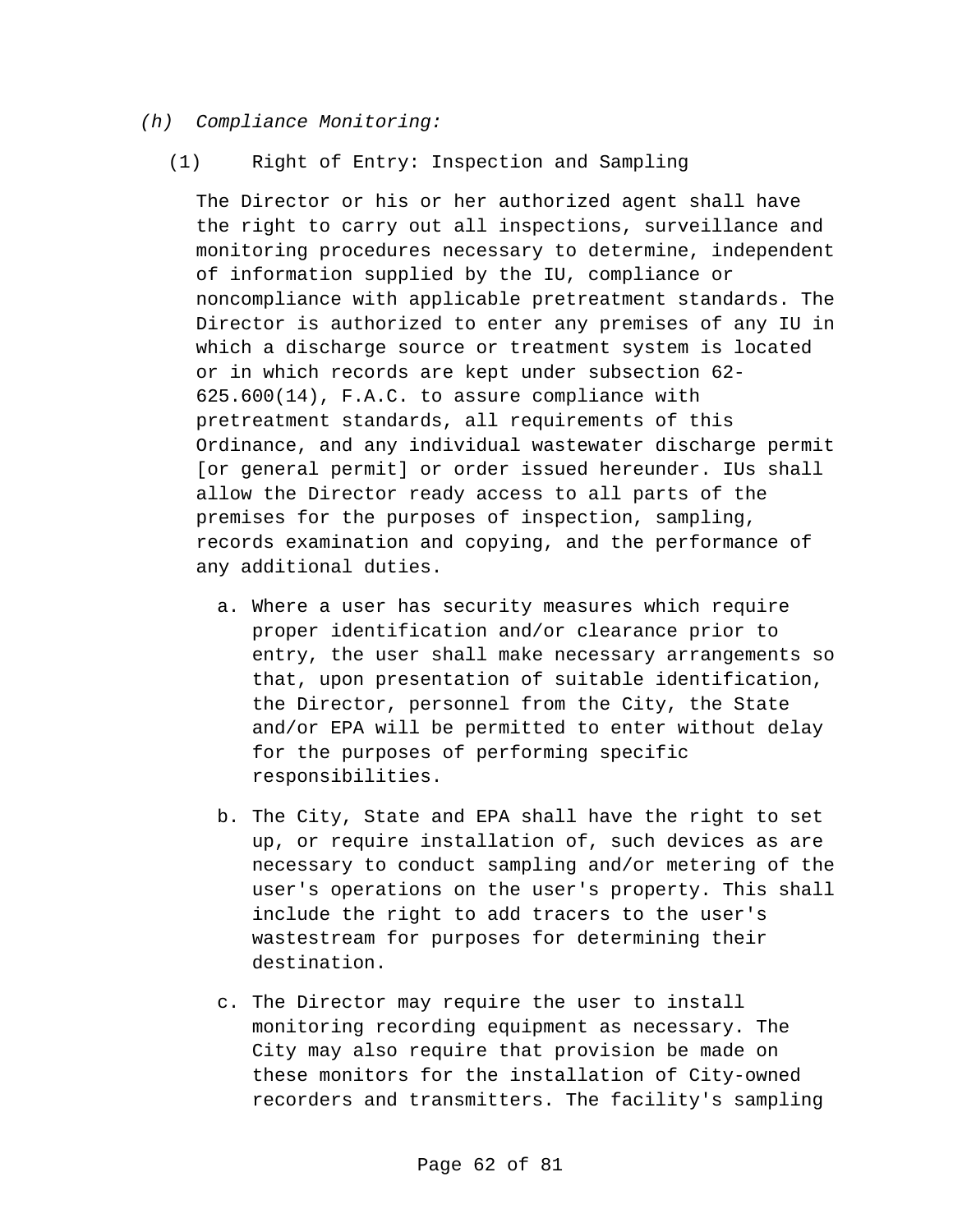and monitoring equipment shall be maintained at all times in a safe and proper operating condition by the user at its own expense. Any City-owned equipment operating at a user's facility will be maintained at the user's expense.

- 1. To ensure accuracy, equipment used to measure wastewater flow and quality shall be verified annually, or calibrated as indicated by the equipment manufacturer. Documentation of verification or calibration will be provided upon request.
- d. The City shall be given the opportunity to interview user employees regarding facilities operation, pretreatment and spills.
- e. Any temporary or permanent obstruction to safe and easy access to the facility shall be promptly removed by the user at the written or verbal request of the Director and shall not be replaced. The costs of clearing such access shall be borne by the user.
- f. Unreasonable delay as determined by the Director in allowing City personnel access to the user's premises shall be a significant violation of this Ordinance, and shall constitute grounds for termination of service and permit revocation under section  $(k)(8)$  of this Ordinance.

### (2) Search Warrants

If the Director or his or her authorized agent has been refused access to a building, structure, or property, or any part thereof, and is able to demonstrate probable cause to believe that there may be a violation of this Ordinance, or that there is a need to inspect and/or sample as part of a routine inspection and sampling program of the City of Rockledge designed to verify compliance with this Ordinance or any permit or order issued hereunder, or to protect the overall public health, safety and welfare of the community, then the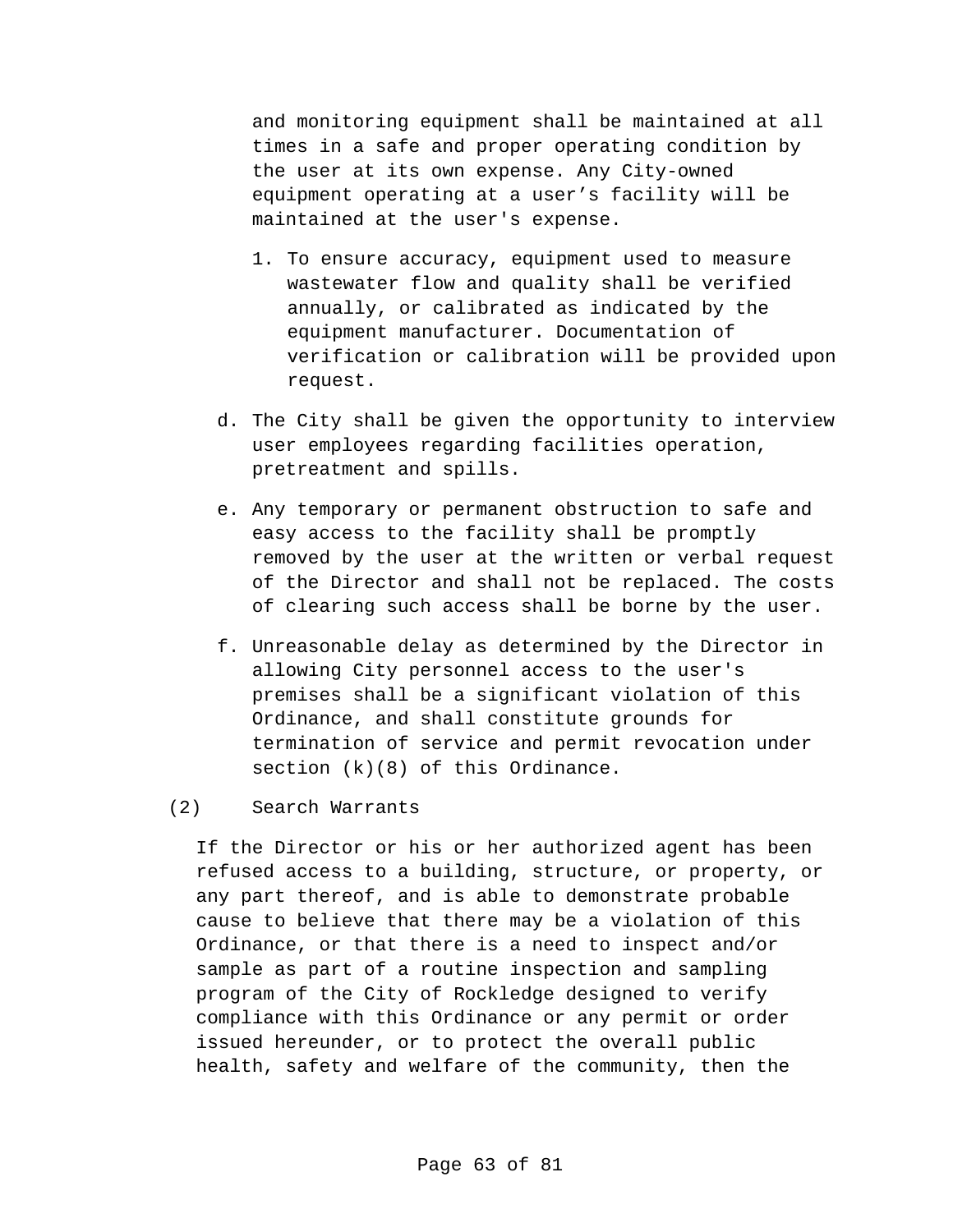Director may seek issuance of a search warrant from the Circuit Court of Brevard County, Florida.

### *(i) Confidential Information*

Information and data obtained from reports, questionnaires, surveys, wastewater discharge permit applications, wastewater discharge permits, and monitoring programs, and from City inspection and sampling activities, shall be available to the public without restriction, unless the user specifically requests, and is able to demonstrate to the satisfaction of the Director, that the release of such information would divulge information, processes, or methods of production entitled to protection as trade secrets under Chapter 119, Florida Statutes. Any such request must be asserted at the time of submission of the information or data. When requested and demonstrated by the user furnishing a report that such information should be held confidential, the portions of a report which might disclose trade secrets or secret processes shall not be made available for inspection by the public, but shall be made available immediately upon request to governmental agencies for uses related to the NPDES program or pretreatment program, and in enforcement proceedings involving the person furnishing the report.

Wastewater constituents and characteristics and other "effluent data" as defined by 40 CFR 2.302 and material safety data sheets will not be recognized as confidential information and will be available to the public without restriction.

The general nature and transmittal of this information shall be clearly indicated in the report. Each item, page, exhibit or portion of the report for which confidentiality is requested will be stamped "Confidential" by the user.

- *(j) Recognition and Publication of Users*
	- (1) RECOGNITION OF OUTSTANDING USERS

The City may annually award a Certificate of Recognition and Appreciation to the user that has operated most effectively, made the most important improvement or made the greatest contribution to pretreatment, or to waste minimization.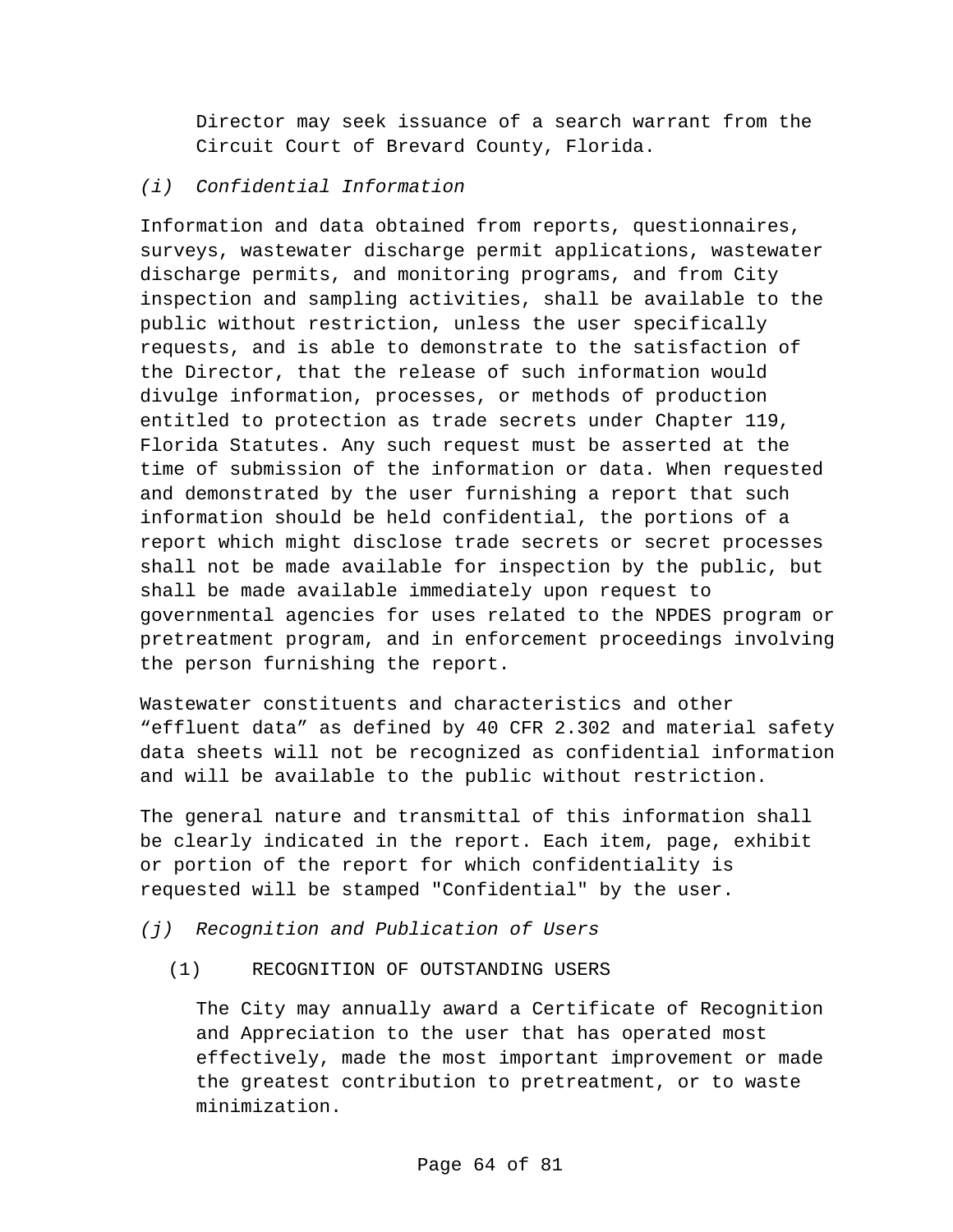### (2) PUBLICATION OF USERS IN SIGNIFICANT NON-COMPLIANCE

The City shall publish annually, notification of IUs which were in Significant Non-Compliance (SNC) with applicable pretreatment requirements at any time during the previous twelve (12) months. Public notification shall be included in a newspaper(s) of general circulation within Brevard County, Florida. For the purpose of this Ordinance, an IU is in SNC if its violation meets one or more of the following criteria:

- a. Chronic violations of wastewater discharge limits defined here as those in which sixty six percent (66%) or more of all the measurements taken during a six (6) month period exceed (by any magnitude), a numeric pretreatment standard or requirement, including instantaneous limits;
- b. Technical Review Criteria (TRC) violations defined here as those in which thirty three percent (33%) or more of all the measurements taken during a six (6) month period equal or exceed the product of the numeric pretreatment standard or requirement including instantaneous limits, multiplied by the applicable TRC (TRC = 1.4 for BOD, TSS, total oil and grease, and 1.2 for all other pollutants except pH);
- c. Any other violation of a pretreatment standard or requirement (daily maximum, long-term average, instantaneous limit, or narrative standard) that the Director determines has caused, alone or in combination with other discharges, interference or pass through (including endangering the health of treatment works personnel or the general public);
- d. Any discharge that has resulted in the Director's exercise of its emergency authority under section (k)(7) of this Ordinance, to halt or prevent such a discharge;
- e. Failure to meet, within ninety (90) days after the schedule date, a compliance schedule milestone contained in an individual wastewater discharge permit or enforcement order for starting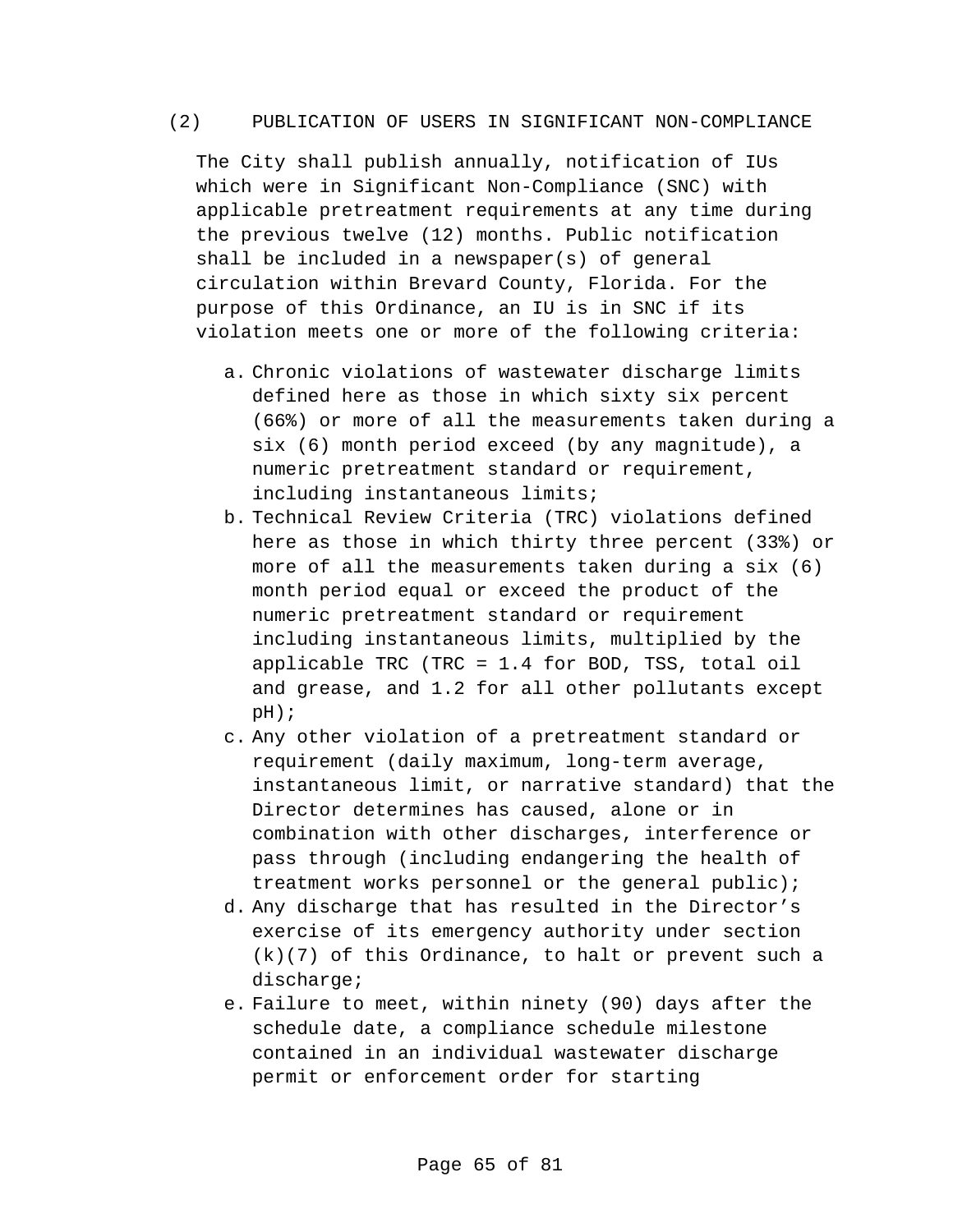construction, completing construction, or attaining final compliance;

- f. Failure to provide, within forty-five (45) days after the due date, any required reports such as BMRs, reports on compliance with categorical pretreatment standard deadlines, periodic selfmonitoring reports, and reports on compliance with compliance schedules;
- g. Failure to accurately report noncompliance; and
- h. Any other violation or group of violations, including a violation of BMPs, which the Director determines will adversely affect the operation or implementation of the pretreatment program.

# *(k) Administrative Enforcement Remedies*

The Director shall notify users of violations, enter into consent orders, order show cause hearings, issue compliance orders of cease and desist orders, make emergency suspensions or termination of service, require performance bond and levy assessments as is necessary to enforce this policy. Guidelines for determining appropriate action are provided in Appendix C, Enforcement Response Plan.

(1) Notification of Violation

When the Director finds that a user has violated, or continues to violate, any provision of this Ordinance, a wastewater discharge permit or order issued hereunder, or any other pretreatment standard or requirement, the Director may serve upon that user a written Notice of Violation (NOV). Within thirty (30) days of the receipt of this notice, an explanation of the violation and a plan for the satisfactory correction and prevention thereof, to include specific required actions, shall be submitted by the user to the Director. Submission of this plan in no way relieves the user of liability for any violations occurring before or after receipt of the Notice of Violation. Nothing in this section shall limit the authority of the Director to take any action, including emergency actions or any other enforcement action, without first issuing a Notice of Violation.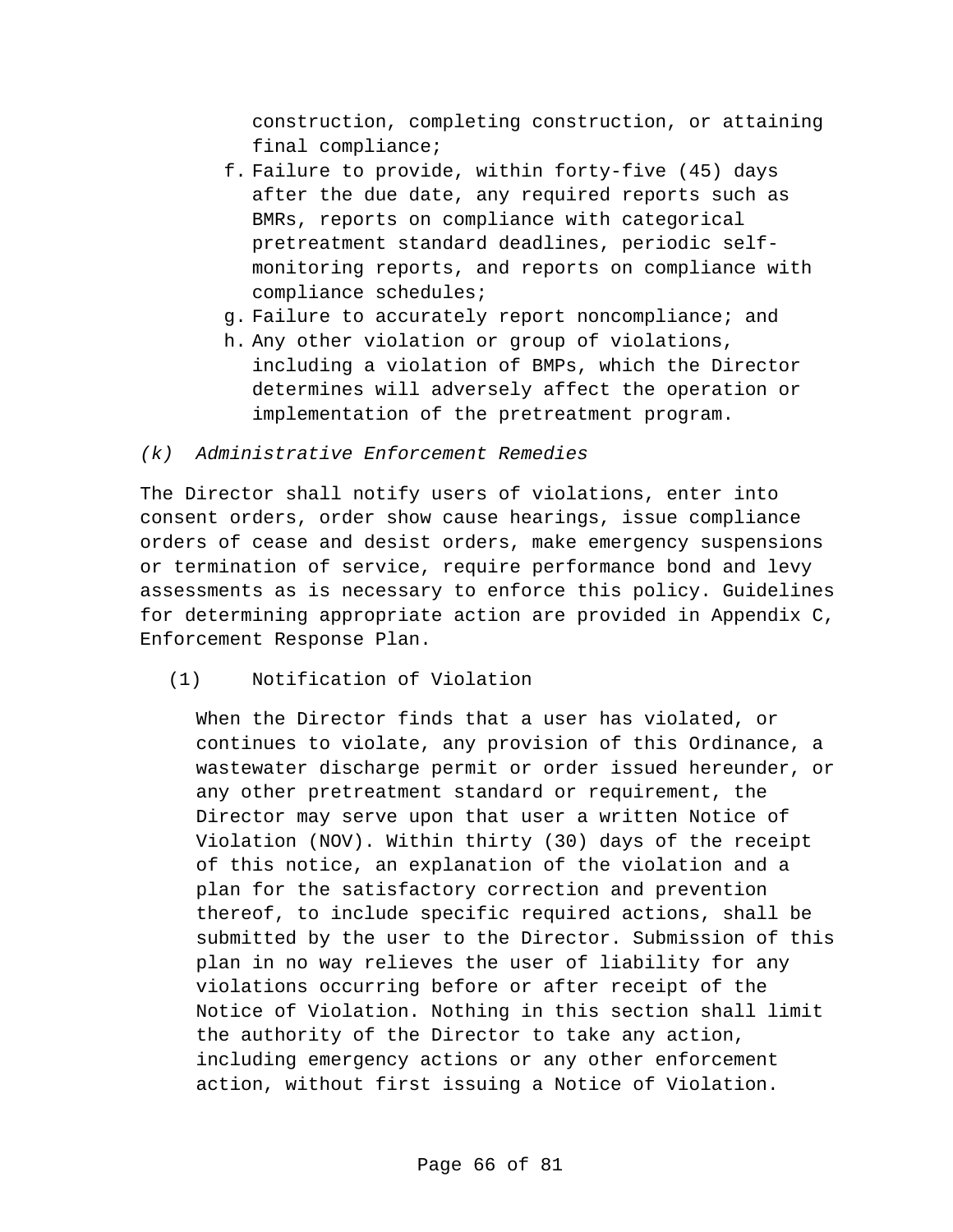#### (2) Consent Orders

The Director may enter into consent orders, assurances of voluntary compliance, or other similar documents establishing an agreement with any user responsible for non-compliance. Such orders or documents will include specific action to be taken by the user to correct the non-compliance within a time period specified by the document. Mitigation projects may be accepted in lieu of payment of administrative penalties as provided in Section  $(k)(6)e$ .. Such documents shall have the same force and effect as the administrative orders issued pursuant to Sections  $(k)(4)$  and  $(k)(5)$  of this Ordinance and shall be judicially enforceable.

#### (3) Show Cause Hearing

The Director may order any user which has violated, or continues to violate, any provision of this Ordinance, a wastewater discharge permit or order issued hereunder, or any other pretreatment standard or requirement, to appear before the Director and show cause why the proposed enforcement action should not be taken. Notice shall be served on the user specifying the time and place for the meeting, the proposed enforcement action, the reasons for such action, and a request that the user show cause why the proposed enforcement action should not be taken. The notice of the meeting shall be served personally or by registered or certified mail (return receipt requested) at least fourteen (14) days prior to the hearing. Such notice may be served on any authorized representative of the user. Whether or not the user appears as noticed, immediate enforcement action may be pursued following the hearing date. A show cause hearing shall not be a bar against, or prerequisite for, taking any other action against the user.

# (4) Compliance Orders

When the Director finds that a user has violated, or continues to violate, any provision of this Ordinance, a wastewater discharge permit or order issued hereunder, or any other pretreatment standard or requirement, the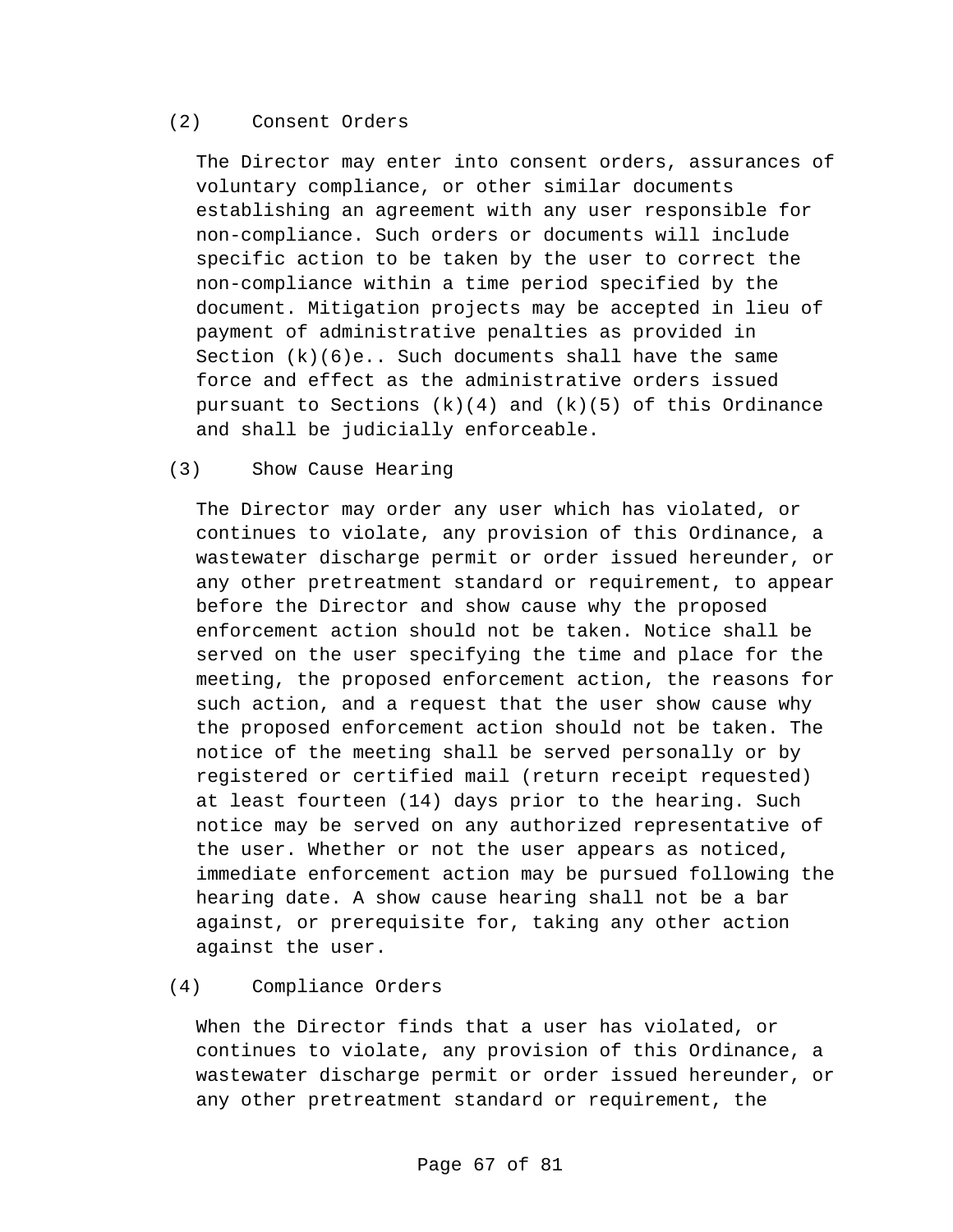Director may issue an order to the user responsible for the discharge directing that, following a specified time period if the user does not come into compliance, sewer service shall be discontinued unless adequate treatment facilities, devices or other related appurtenances are installed and properly operated. Compliance orders also may contain other requirements to address the noncompliance, including additional self-monitoring and management practices designed to minimize the amount of pollutants discharged to the sewer. Furthermore the Director may continue to require such additional selfmonitoring for at least ninety (90) days after consistent compliance has been achieved. After ninety (90) days of consistent compliance, self-monitoring conditions in the discharge permit shall supersede the compliance order. A compliance order may not extend the deadline for compliance established for a pretreatment standard or requirement, nor does a compliance order relieve the user of liability for any violation, including any continuing violation. Issuance of a compliance order shall not be a bar against, or a prerequisite for, taking any other action against the user.

#### (5) Cease and Desist Orders

When the Director finds that a user has violated, or continues to violate, any provision of this Ordinance, a wastewater discharge permit or order issued hereunder, or any other pretreatment standard or requirement, or that the user's past violations are likely to recur, the Director may issue an order to the user directing it to cease and desist all such violations and directing the user to:

- a. Immediately comply with all requirements; and
- b. Take such appropriate remedial or preventive action as needed to properly address a continuing or threatened violation, including halting operations and/or terminating the discharge. Issuance of a cease and desist order shall not be a bar against, or a prerequisite for, taking any other action against the user.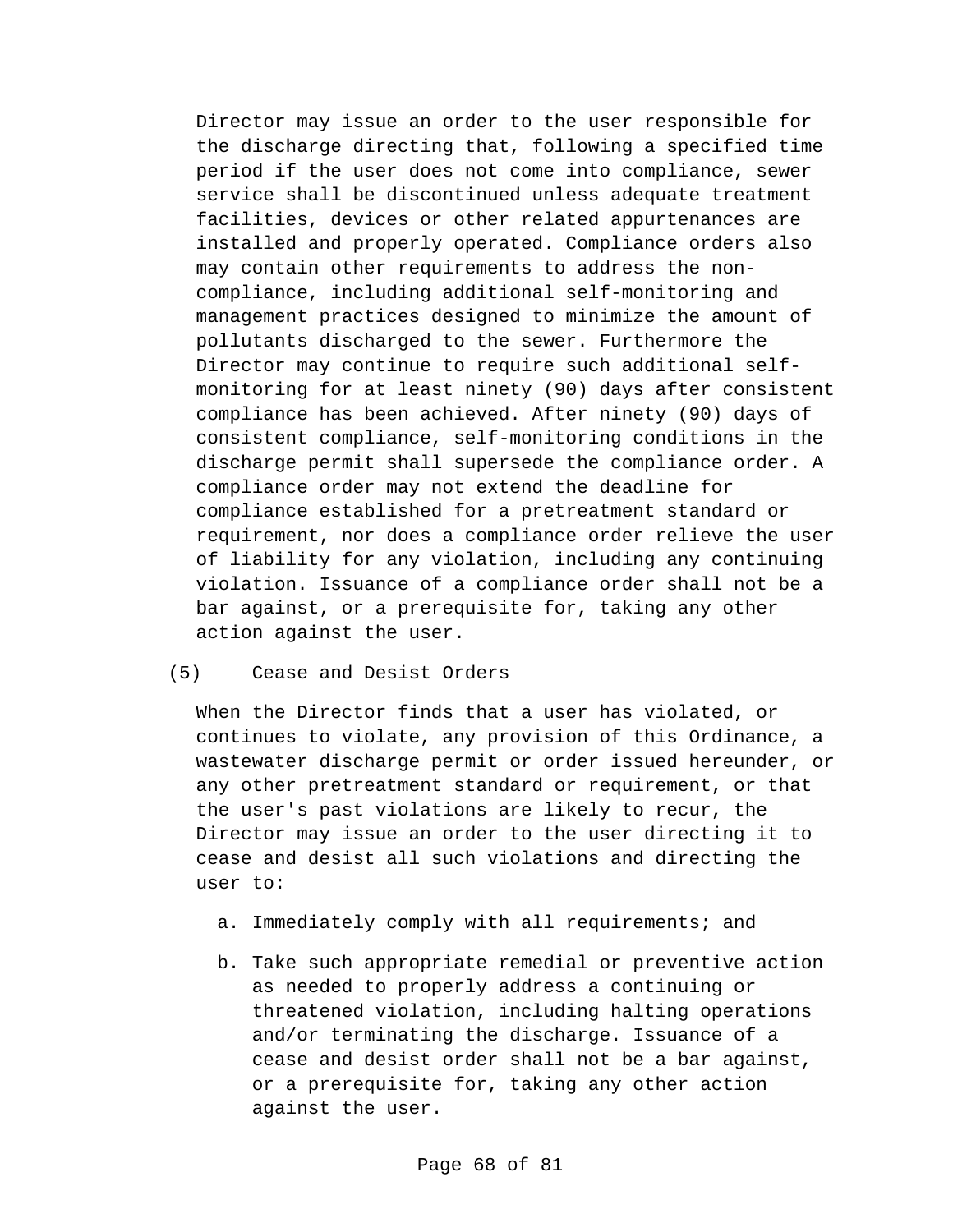- (6) Administrative Fines
	- a. Any user which has violated, or continues to violate, any provision of this Ordinance, a wastewater discharge permit or order issued hereunder, or any other pretreatment standard or requirement, shall be liable to the City for a civil penalty of at least \$1,000.00 per day per violation. Guidelines for determining the penalty are provided in Appendix C. Such fines shall be assessed on a per violation, per day basis. In the case of monthly or other long term average discharge limits, fines shall be assessed for each day during the period of violation  $[62-625.500(2)(a)5.a$ , FAC]. The user shall also be responsible for any other costs incurred by the City as a result of the violation.
	- b. Unpaid charges, fines, and penalties shall, after thirty (30) calendar days, be assessed an additional penalty of eight percent (8%) of the unpaid balance, and interest shall accrue thereafter at a rate of .067% per month. Users will be notified by the Director of any penalties. Payment of penalties shall be through (added to) the user's utility account. The person responsible for the utility account shall be responsible for any penalty regardless of any rental or lease agreement. A lien against the user's property will be sought for unpaid charges, fines, and penalties.
	- c. Users desiring to dispute such penalties must file a written request for the Director to reconsider the penalty within fourteen (14) days of being notified of the penalty. Where a request has merit, the Director may convene a hearing on the matter within 21 days of receipt of the request from the user. In the event the user's appeal is successful, the user's utility account shall be so adjusted. The Director may add the costs of preparing administrative enforcement actions, such as notices and orders, to the penalty.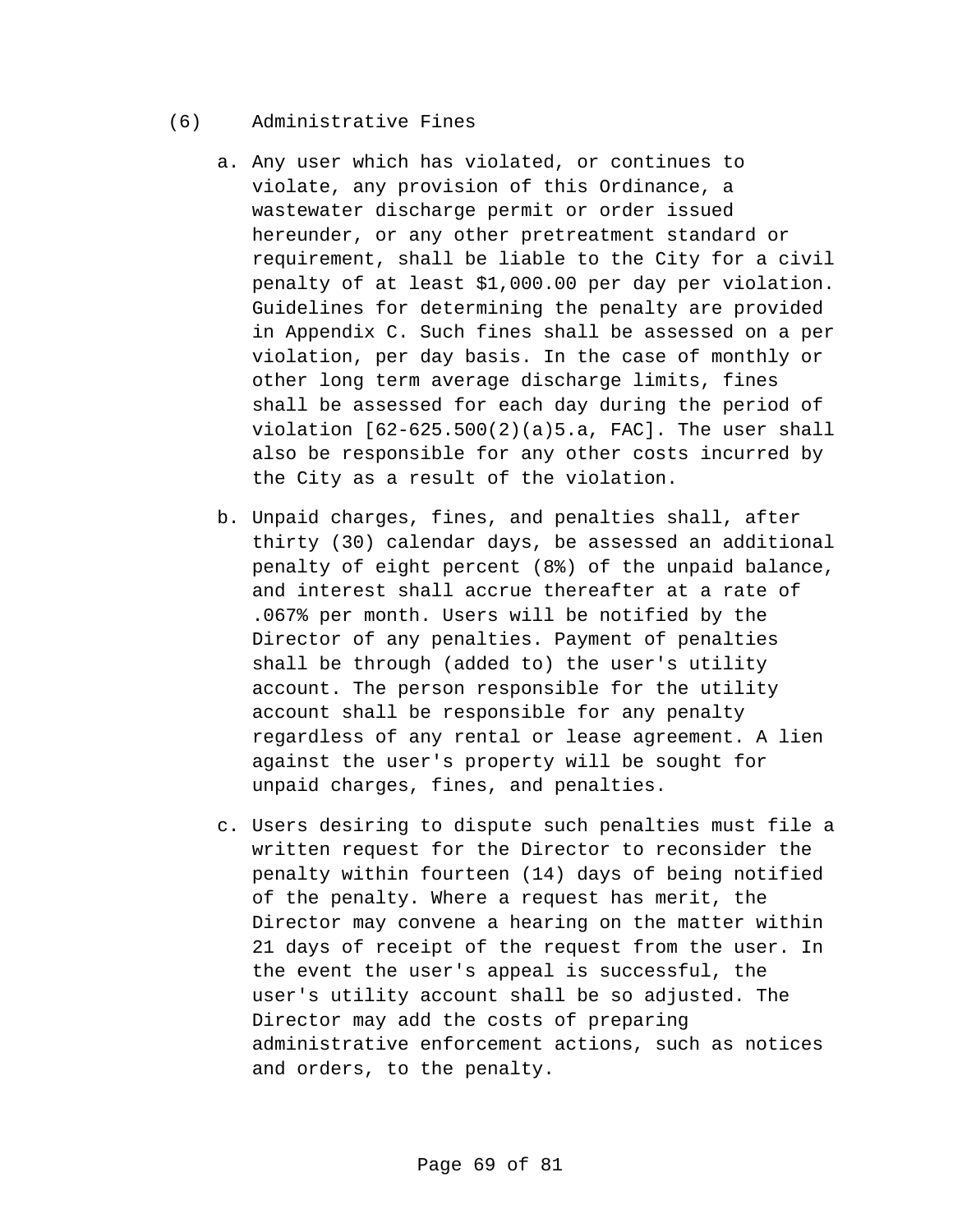- d. Any user aggrieved by a decision of the Director shall have right of appeal to the City's Code Enforcement Board, whose decision is final; subject, however, to such legal remedy as an aggrieved party might have.
- e. As a part of a Consent Order, the Director may accept mitigation projects in lieu of the payment of administrative penalties where the project provides a valuable service to the City and the user's expense in undertaking the project is at least one hundred and fifty percent (150%) of the administrative penalty.
- f. Issuance of an administrative fine shall not be a bar against, or a prerequisite for, taking any other action against the user.

## (7) Emergency Suspensions

The Director may immediately suspend the discharge of a user, after informal notice to the user, whenever such suspension is necessary to stop an actual or threatened discharge which reasonably appears to present or cause an imminent or substantial endangerment to the health or welfare of persons. The Director may also immediately suspend a user's discharge, after notice and opportunity to respond, that threatens to interfere with the operation of the wastewater collection and treatment facility, or which presents, or may present, an endangerment to the environment.

a. Any user notified of a suspension of its discharge shall immediately stop or eliminate its contribution. In the event of a user's failure to immediately comply voluntarily with the suspension order, the Director shall take such steps as deemed necessary, including immediate severance of the sewer or water connection, to prevent or minimize damage to the wastewater collection and treatment facility, its receiving stream, or endangerment to any individuals. The Director may allow the user to recommence its discharge when the user has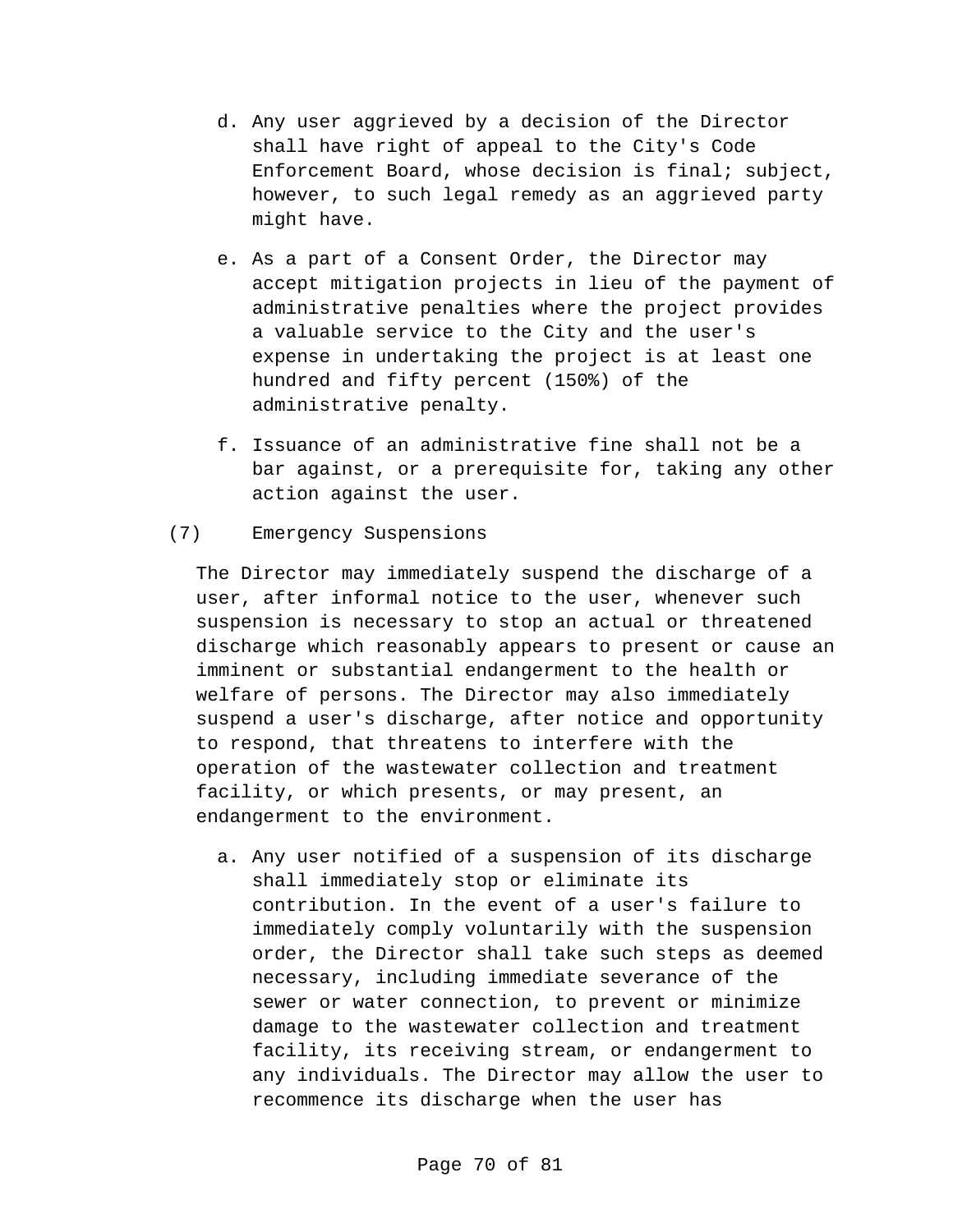demonstrated to the satisfaction of the Director that the period of endangerment has passed, unless the termination proceedings in Section (k)(8) of this Ordinance are initiated against the user.

b. A user responsible, in whole or in part, for any discharge presenting imminent endangerment shall submit a detailed written statement, describing the causes of the harmful contribution and the measures taken to prevent any future occurrence, to the Director prior to the date of any show cause or termination hearing under Sections  $(k)(3)$  or  $(k)(8)$ of this Ordinance.

Nothing in this section shall be interpreted as requiring a hearing prior to any emergency suspension under this section.

#### (8) Termination of Discharge

In addition to the provisions in Section (f)(5) of this Ordinance, any user, required to maintain a wastewater permit, who violates the following conditions of this Ordinance, wastewater permits, or orders issued hereunder is subject to discharge termination:

- a. Violation of wastewater discharge permit conditions;
- b. Failure to accurately report the wastewater constituents and characteristics of its discharge;
- c. Failure to report significant changes in operations or wastewater volume, constituents, and characteristics prior to discharge;
- d. Refusal of reasonable access to the user's premises for the purpose of inspection, monitoring, or sampling; or
- e. Violation of the pretreatment standards in Section 57.79(c) of this Ordinance.

Noncomplying user(s) will be notified of the proposed termination of its discharge and be offered an opportunity to show cause under Section  $(k)(3)$  of this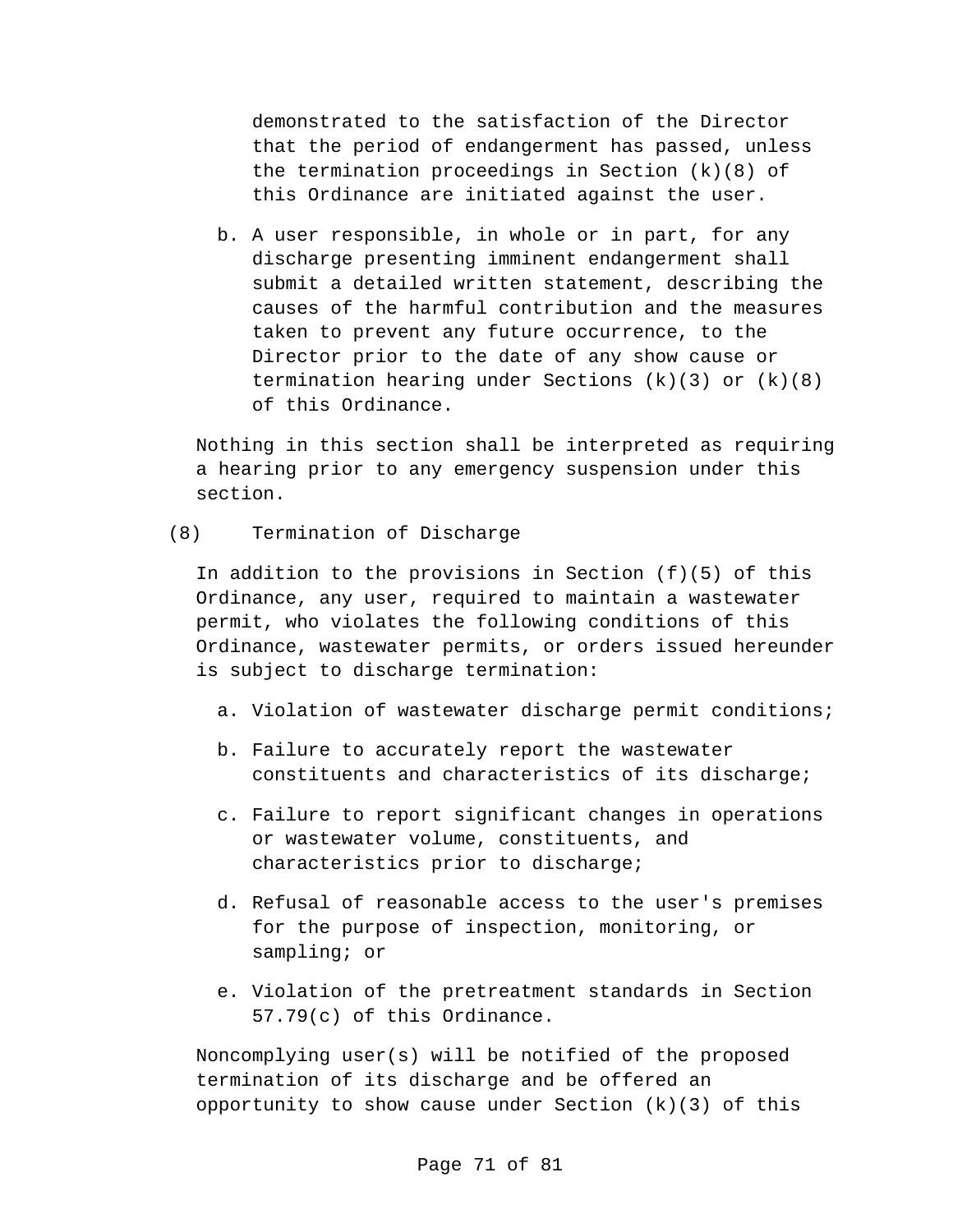Ordinance why the proposed action should not be taken. Exercise of this option by the Director shall not be a bar to, or a prerequisite for, taking any other action against the user.

## *(l) Judicial Enforcement Remedies*

(1) Injunctive Relief

When a user has violated, or continues to violate, any provision of this Ordinance, a wastewater discharge permit, or order issued hereunder, or any other pretreatment standard or requirement, the Director may petition the Court of appropriate jurisdiction through the City's Attorney for the issuance of a temporary or permanent injunction, as appropriate, which restrains or compels the specific performance of the wastewater discharge permit, order, or other requirement imposed by this Ordinance on activities of the user. The Director may also seek such other action as is appropriate for legal and/or equitable relief, including a requirement for the user to conduct environmental remediation. A petition for injunctive relief shall not be a bar against, or a prerequisite for, taking any other action against a user.

- (2) Civil Penalties
	- a. Any user who has violated, or continues to violate, any provision of this Ordinance, a wastewater discharge permit, or order issued hereunder, or any other pretreatment standard or requirement shall be liable to the City for a minimum civil penalty of [\$1,000] per violation, per day. In the case of a monthly or other long-term average discharge limit, penalties shall accrue for each day during the period of the violation.
	- b. The City may recover reasonable attorneys' fees, court costs, and other expenses associated with enforcement activities, including sampling and monitoring expenses, administrative costs, costs of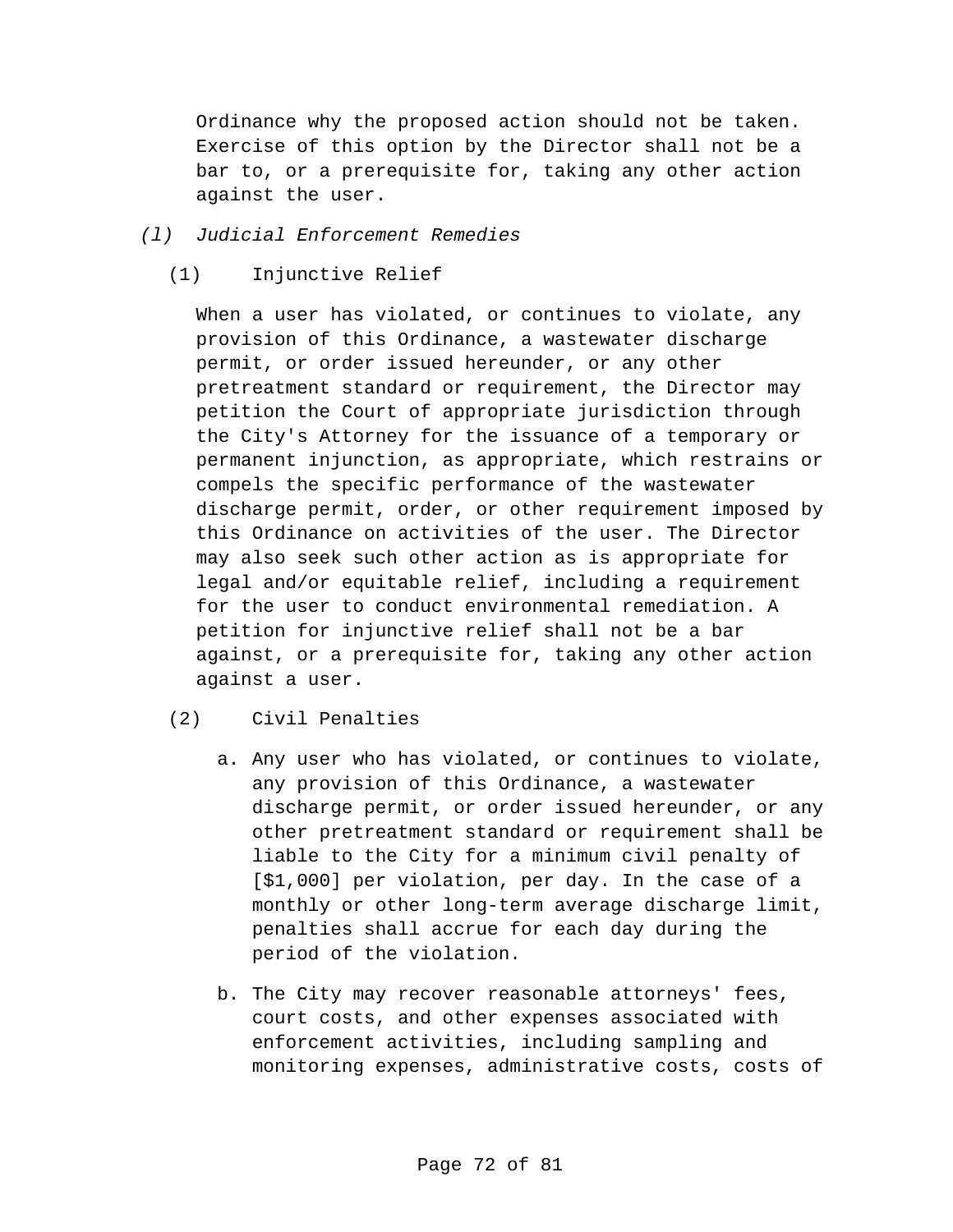consultation and expert testimony and the cost of any actual damages incurred by the City.

- c. In determining the amount of civil liability, the Court shall take into account guidelines established in Appendix C and all relevant circumstances, including, but not limited to, the extent of harm caused by the violation, the magnitude and duration of the violation, any economic benefit gained through the user's violation, corrective actions by the user, the compliance history of the user, and any other factor as justice requires.
- d. Filing a suit for civil penalties shall not be a bar against, or a prerequisite for, taking any other action against a user.
- (3) Criminal Prosecution
	- a. A user who willfully or negligently violates any provision of this Ordinance, a wastewater discharge permit, or order issued hereunder, or any other pretreatment standard or requirement shall, upon conviction, be guilty of a misdemeanor and be subject to a penalty of at least One Thousand Dollars (\$1,000.00) per violation, per day, or imprisonment for not more than sixty (60) days, or both.
	- b. A user who willfully or negligently introduces any substance into the wastewater collection and treatment facility which causes personal injury or property damage shall, upon conviction, be guilty of a misdemeanor and be subject to a penalty of at least One Thousand Dollars (\$1,000.00), or be subject to imprisonment for not more than sixty (60) days, or both. This penalty shall be in addition to any other cause of action for personal injury or property damage available under State law.
	- c. A user who knowingly makes any false statements, representations, or certifications in any application, record, report, plan, or other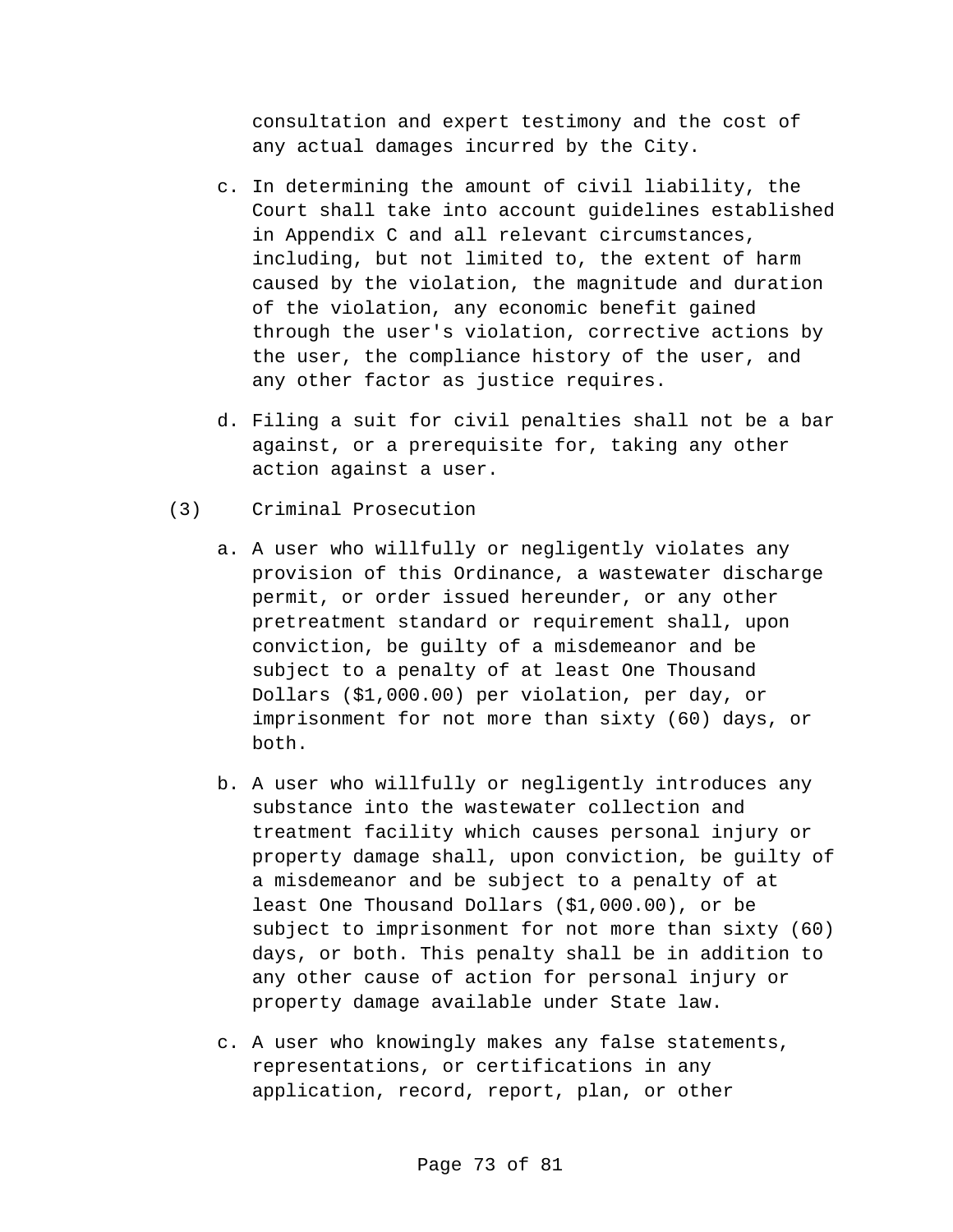documentation filed, or required to be maintained, pursuant to this Ordinance, wastewater discharge permit, or order issued hereunder, or who falsifies, tampers with, or knowingly renders inaccurate any monitoring device or method required under this Ordinance shall, upon conviction, be punished by a fine of at least One Thousand Dollars (\$1,000.00) per violation, per day, or imprisonment for not more than sixty (60) days, or both.

(4) Remedies Nonexclusive

The remedies provided for in this Ordinance are not exclusive. The Director may take any, all, or any combination of these actions against a non-compliant user. Enforcement of pretreatment violations will generally be in accordance with the City's enforcement response plan. However, the Director may take other action against any user when the circumstances warrant. Further, the Director may take more than one enforcement action against any non-compliant user.

(5) Enforcement Guidelines

Guidelines in Appendix C shall be used to determine City response to a violation of this Ordinance. The Director shall determine the appropriate response and assessment, as authorized by this Ordinance. Should a violation not be specifically addressed within the text of the Ordinance, the Director shall determine appropriate response and assessment.

- *(m) Supplemental Enforcement Action*
	- (1) Performance Bonds

The Director may decline to issue or reissue a wastewater discharge permit to any user who has failed to comply with any provision of this Ordinance, a previous wastewater discharge permit, or order issued hereunder, or any other pretreatment standard or requirement, unless such user first files a satisfactory bond, payable to the City, in a sum not to exceed a value determined by the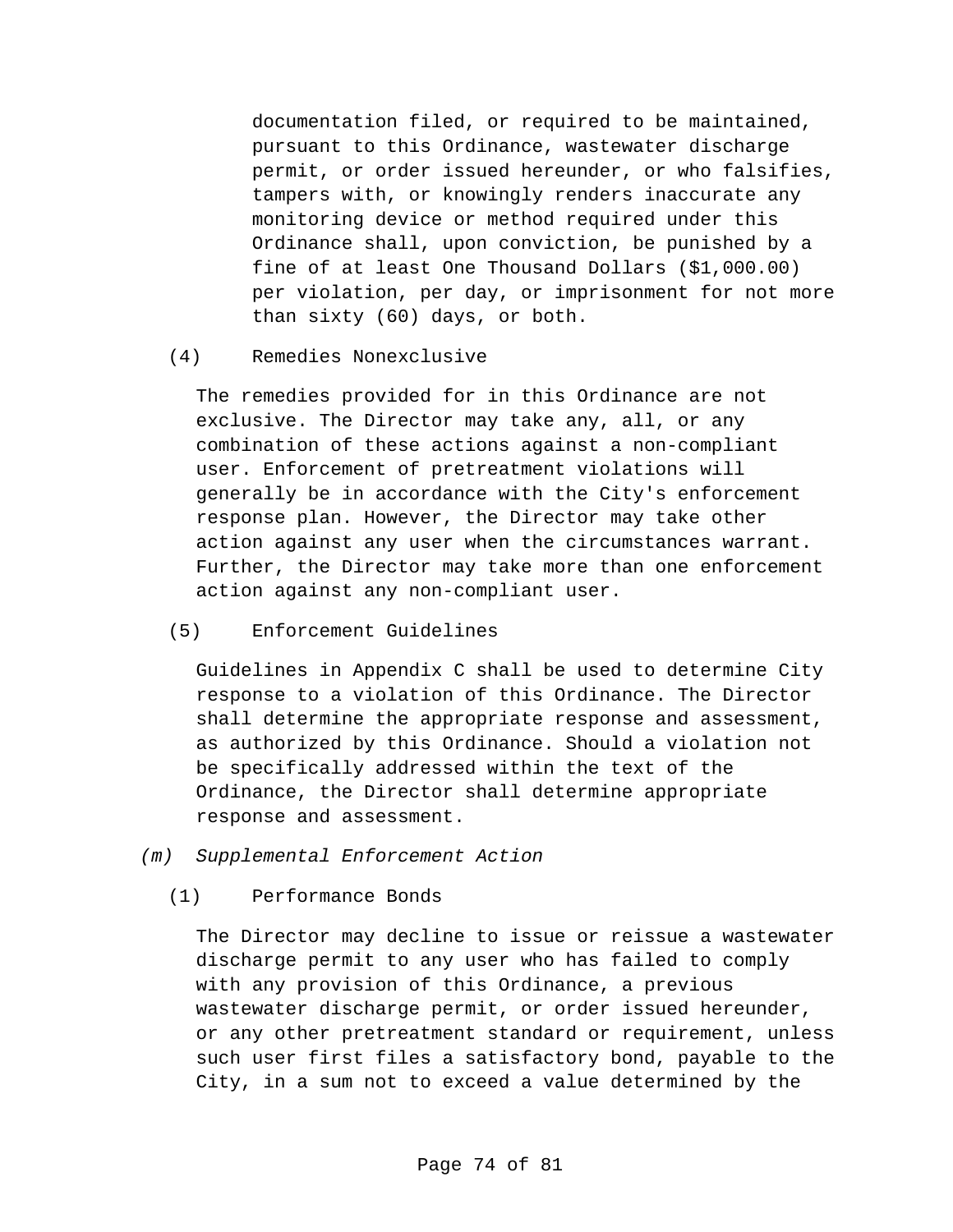Director to be necessary to achieve consistent compliance.

(2) Liability Insurance

The Director may decline to issue or reissue a wastewater discharge permit to any user who has failed to comply with any provision of this Ordinance, a previous wastewater discharge permit, or order issued hereunder, or any other pretreatment standard or requirement, unless the user first submits proof that it has obtained financial assurances sufficient to restore or repair damage to the wastewater collection and treatment facility caused by its discharge.

- *(n) Affirmative Defenses to Discharge Violations*
	- (1) Upset
		- a. For the purposes of this section, "upset" means an incident in which there is unintentional and temporary non-compliance with categorical pretreatment standards due to factors beyond the reasonable control of the user. An upset does not include non-compliance to the extent caused by operational error, improperly designed treatment facilities, inadequate treatment facilities, lack of preventive maintenance, or careless or improper operation.
		- b. An upset shall constitute an affirmative defense to an action brought for non-compliance with categorical pretreatment standards if the requirements of paragraph (c.), below, are met.
		- c. A user who wishes to establish the affirmative defense of upset shall demonstrate, through properly signed, contemporaneous operating logs, or other relevant evidence that:

1. An upset occurred and the user can identify the cause(s) of the upset;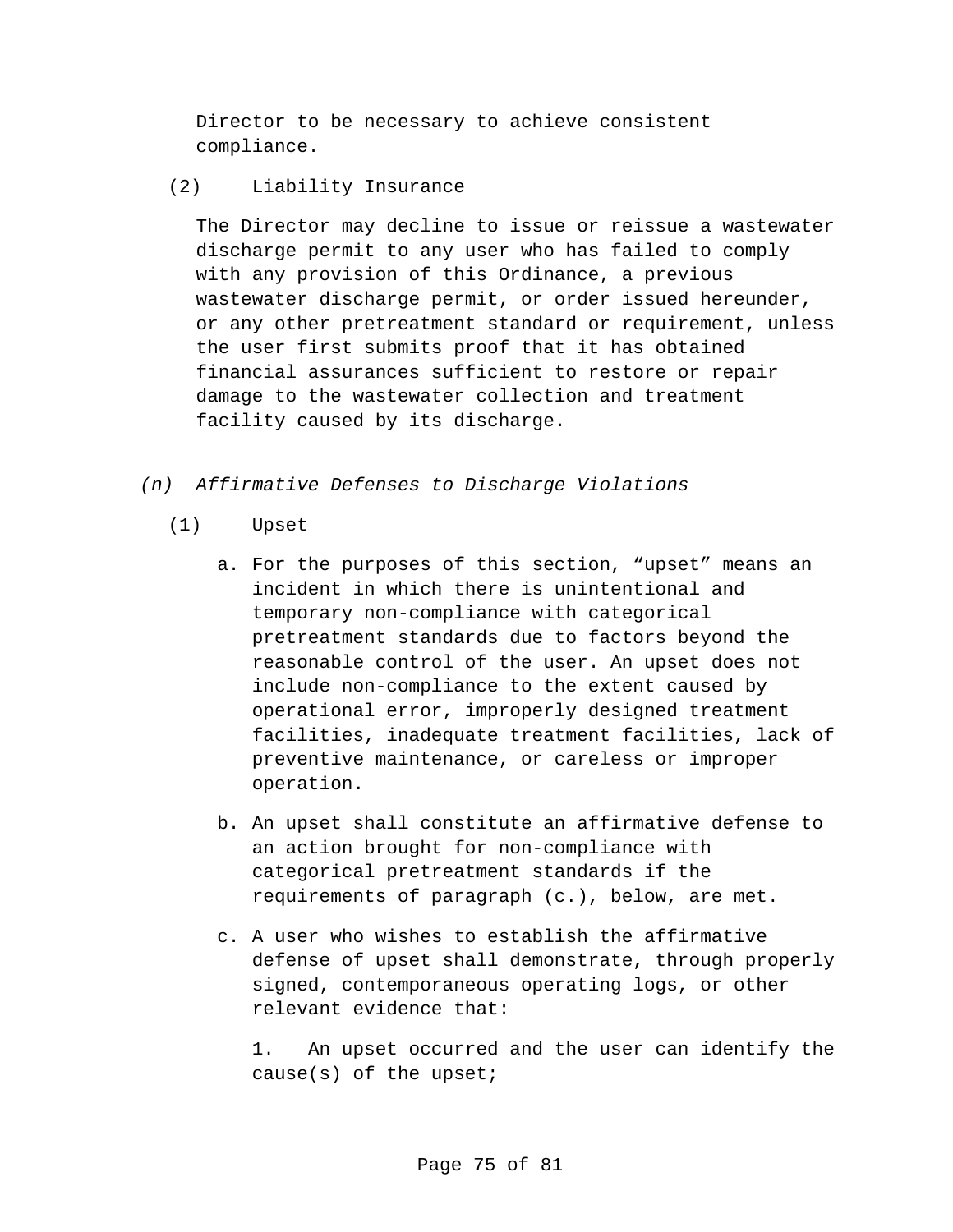2. The facility was at the time being operated in a prudent and workman-like manner and in compliance with applicable operation and maintenance procedures; and

3. The user has submitted the following information to the Director within twenty-four (24) hours of becoming aware of the upset if this information is provided orally, a written submission must be provided within five (5) days:

- A. A description of the indirect discharge and cause of noncompliance;
- B. The period of non-compliance, including exact dates and times or, if not corrected, the anticipated time the noncompliance is expected to continue; and
- C. Steps being taken and/or planned to reduce, eliminate, and prevent recurrence of the noncompliance.
- d. In any enforcement proceeding, the IU seeking to establish the occurrence of an upset shall have the burden of proof.
- e. IUs shall have the opportunity for a judicial determination on any claim of upset only in an enforcement action brought for noncompliance with categorical pretreatment standards.
- f. IUs shall control production of all discharges to the extent necessary to maintain compliance with categorical pretreatment standards upon reduction, loss, or failure of its treatment facility until the facility is restored or an alternative method of treatment is provided. This requirement applies in the situation where, among other things, the primary source of power of the treatment facility is reduced, lost or fails.
- (2) Discharge Standards

A user shall have an affirmative defense to an enforcement action brought against it for noncompliance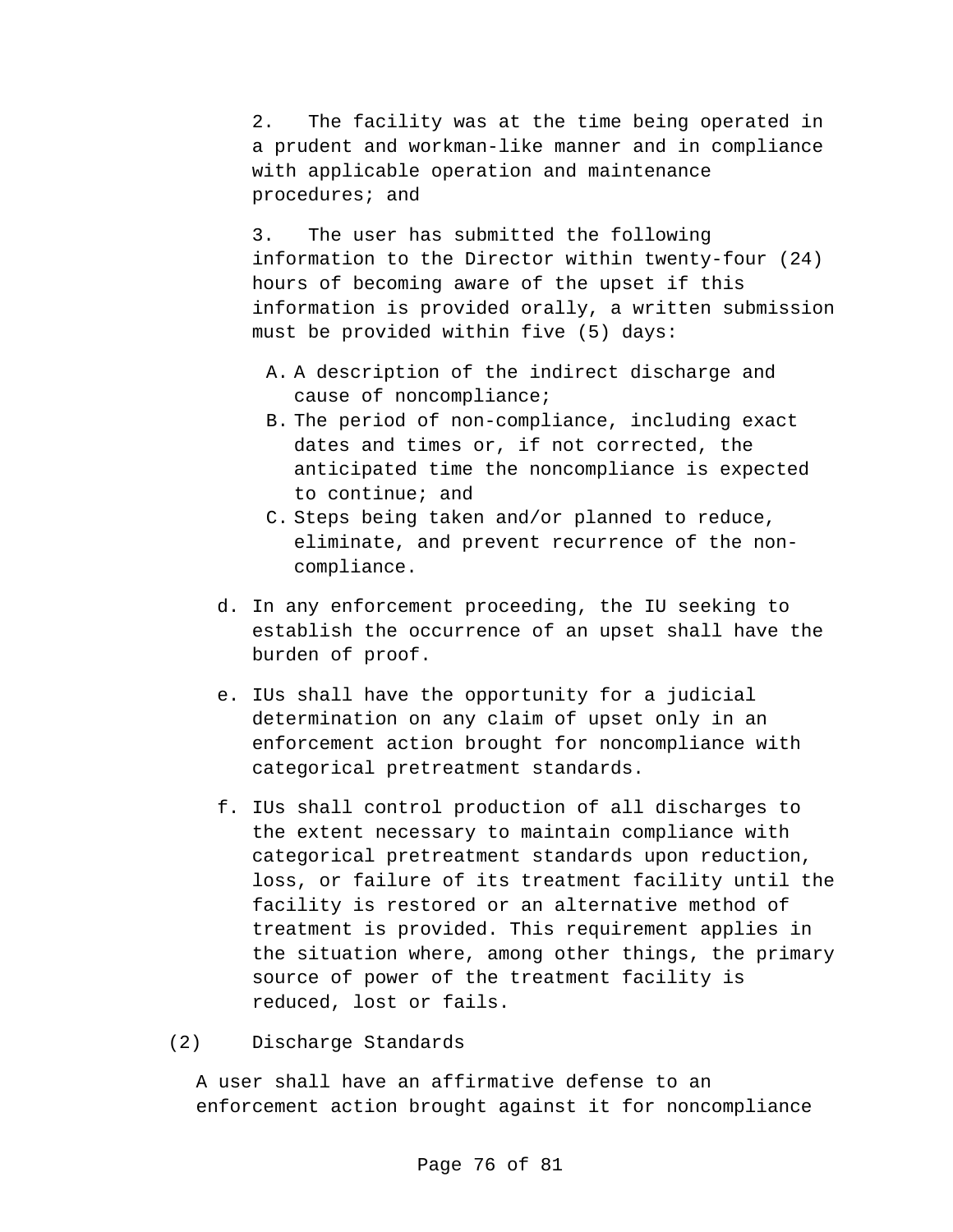with the general prohibitions in Section  $(c)(1)$  of this Ordinance or the specific prohibitions in Sections  $(c)(1)(a)$  through  $(c)(1)(r)$  of this Ordinance if it can prove that it did not know, or have reason to know, that its discharge, alone or in conjunction with discharges from other sources, would cause pass through or interference and that either:

- a. A local limit exists for each pollutant discharged and the user was in compliance with each limit directly prior to, and during, the pass through or interference; or
- b. No local limit exists, but the discharge did not change substantially in nature or constituents from the user's prior discharge when the City of Rockledge was regularly in compliance with its NPDES permit, and in the case of interference, was in compliance with applicable sludge use or disposal requirements.
- (3) Bypass
	- a. For the purposes of this section:

1. "Bypass" means the intentional diversion of wastestreams from any portion of a user's treatment facility.

2. "Severe property damage" means substantial physical damage to property, damage to the treatment facilities which causes them to become inoperable, or substantial and permanent loss of natural resources which can reasonably be expected to occur in the absence of a bypass. Severe property damage does not mean economic loss caused by delays in production.

b. A user may allow any bypass to occur which does not cause pretreatment standards or requirements to be violated, but only if it also is for essential maintenance to assure efficient operation. These bypasses are not subject to the provision of paragraphs (C) and (D) of this section.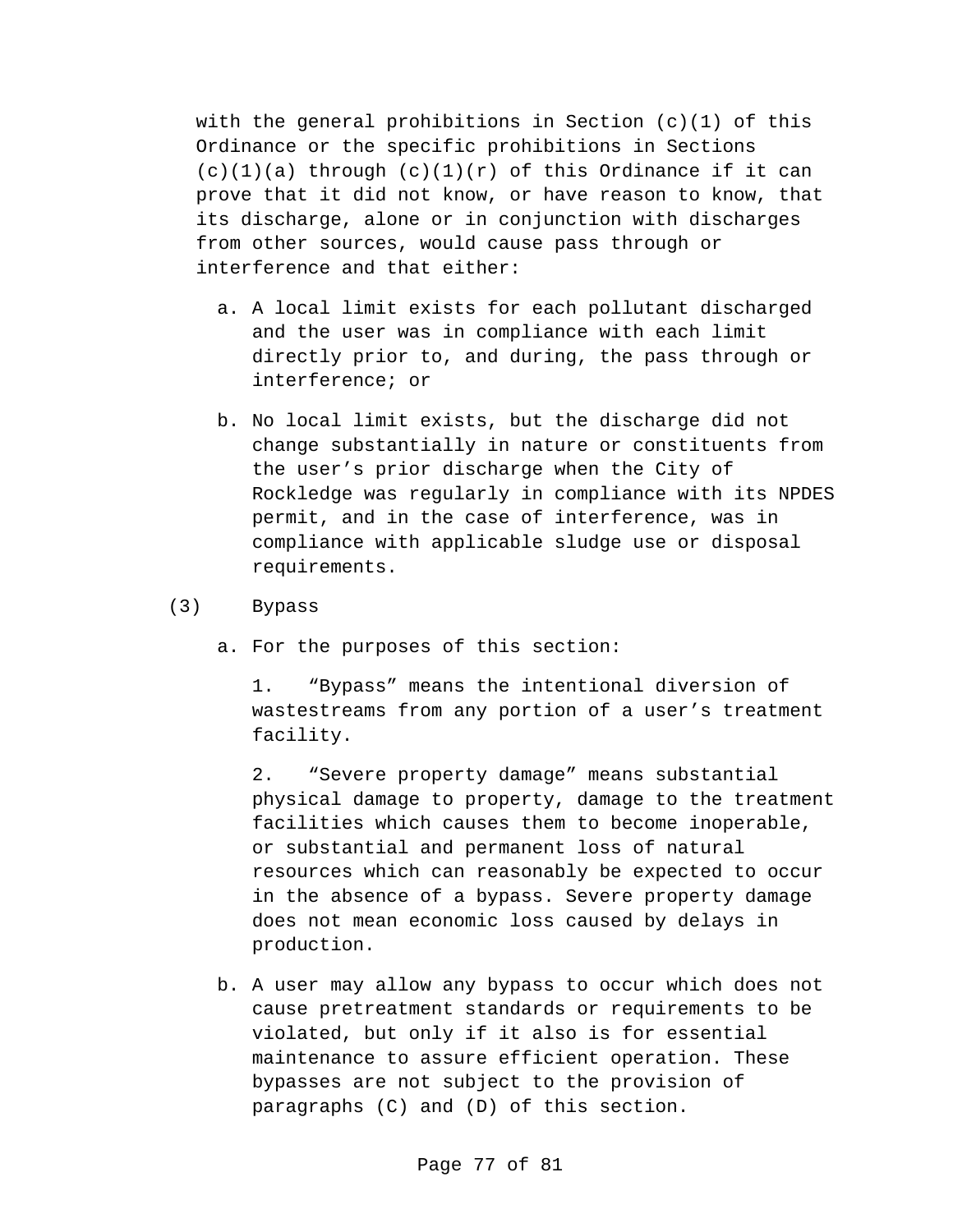## c. Bypass Notifications

1. If a user knows in advance of the need for a bypass, it shall submit prior notice to the Director, at least ten (10) days before the date of the bypass.

2. A user shall submit oral notice to the Director of an unanticipated bypass that exceeds applicable pretreatment standards within twenty-four (24) hours from the time of the bypass. A written submission shall also be provided within five (5) days of the time the user becomes aware of the bypass. The written submission shall contain a description of the bypass and its cause; the duration of the bypass, including exact dates and times, and, if the bypass has not been corrected, the anticipated time it is expected to continue; and steps taken or planned to reduce, eliminate, and prevent reoccurrence of the bypass. The Director may waive the written report on a case-by-case basis if the oral report has been received within twenty-four (24) hours.

## d. Bypass Defense

1. Bypass is prohibited, and the Director may take an enforcement action against a user for a bypass, unless:

- (a) Bypass was unavoidable to prevent loss of life, personal injury, or severe property damage;
- (b) There were no feasible alternatives to the bypass, such as the use of auxiliary treatment facilities, retention of untreated wastes, or maintenance during normal periods of equipment downtime. This condition is not satisfied if adequate back-up equipment should have been installed in the exercise of reasonable engineering judgment to prevent a bypass which occurred during normal periods of equipment downtime or preventive maintenance; and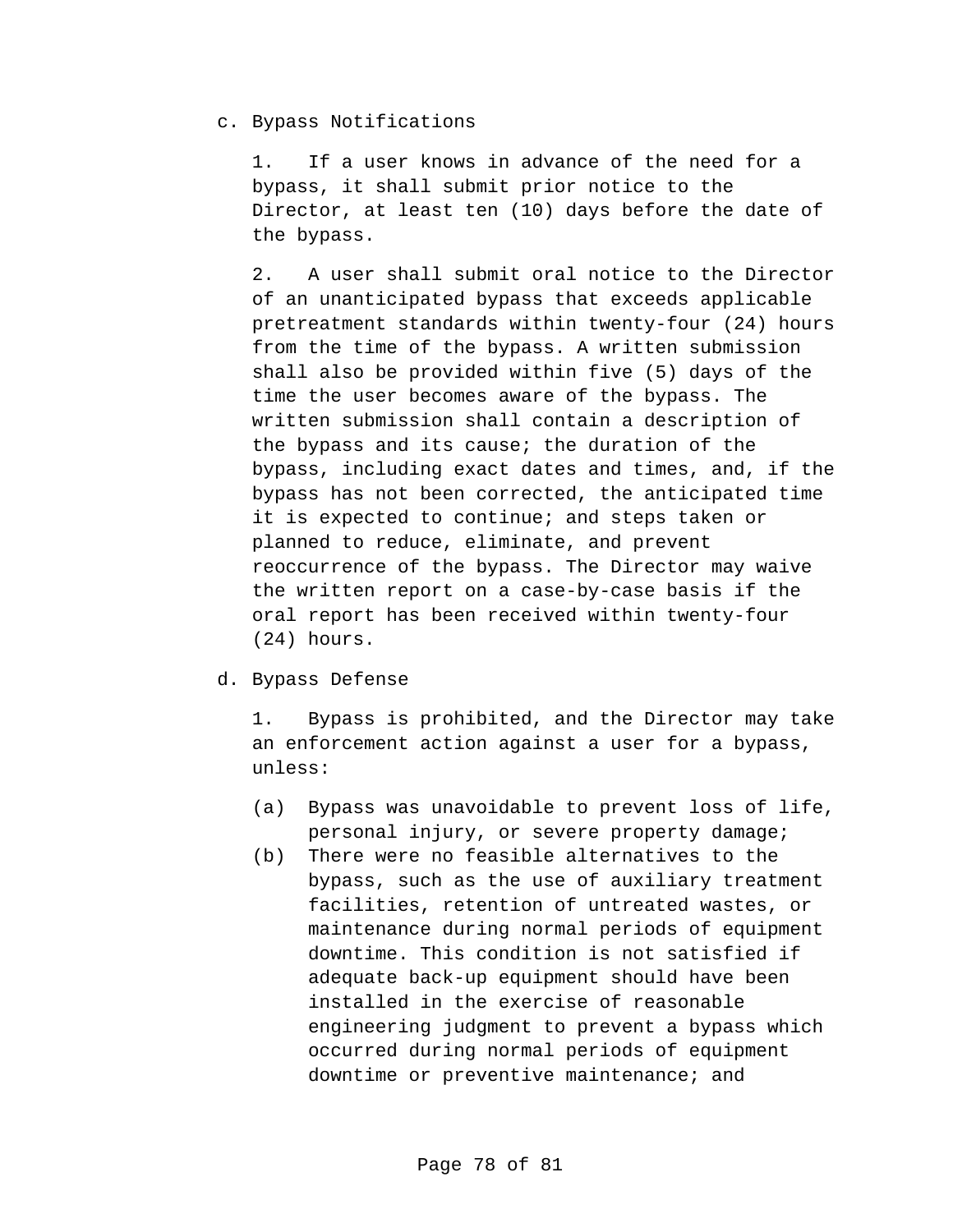(c) The user submitted notices as required under paragraph (C) of this section.

2. The Director may approve an anticipated bypass, after considering its adverse effects, if the Director determines that it will meet the three conditions listed in paragraph (D)(1) of this section.

*(o) Wastewater Treatment Rates*

Proposed rates are as follows: [RESERVED]

- *(p) Miscellaneous Provisions*
	- (1) Pretreatment Charges and Fees
		- a. The City shall collect reasonable fees for reimbursement of costs of setting up and operating the City's Pretreatment Program which may include:

1. Fees for wastewater discharge permit applications including the cost of processing such applications;

2. Fees for monitoring, inspection, and surveillance procedures including the cost of collection and analyzing a user's discharge, and reviewing monitoring reports submitted by users;

3. Fees for reviewing and responding to accidental discharge procedures and construction;

4. Fees for filing appeals; and

5. Other fees as the City may deem necessary to carry out the requirements contained herein. These fees relate solely to the matters covered by this Ordinance and are separate from all other fees, fines, and penalties chargeable by the City.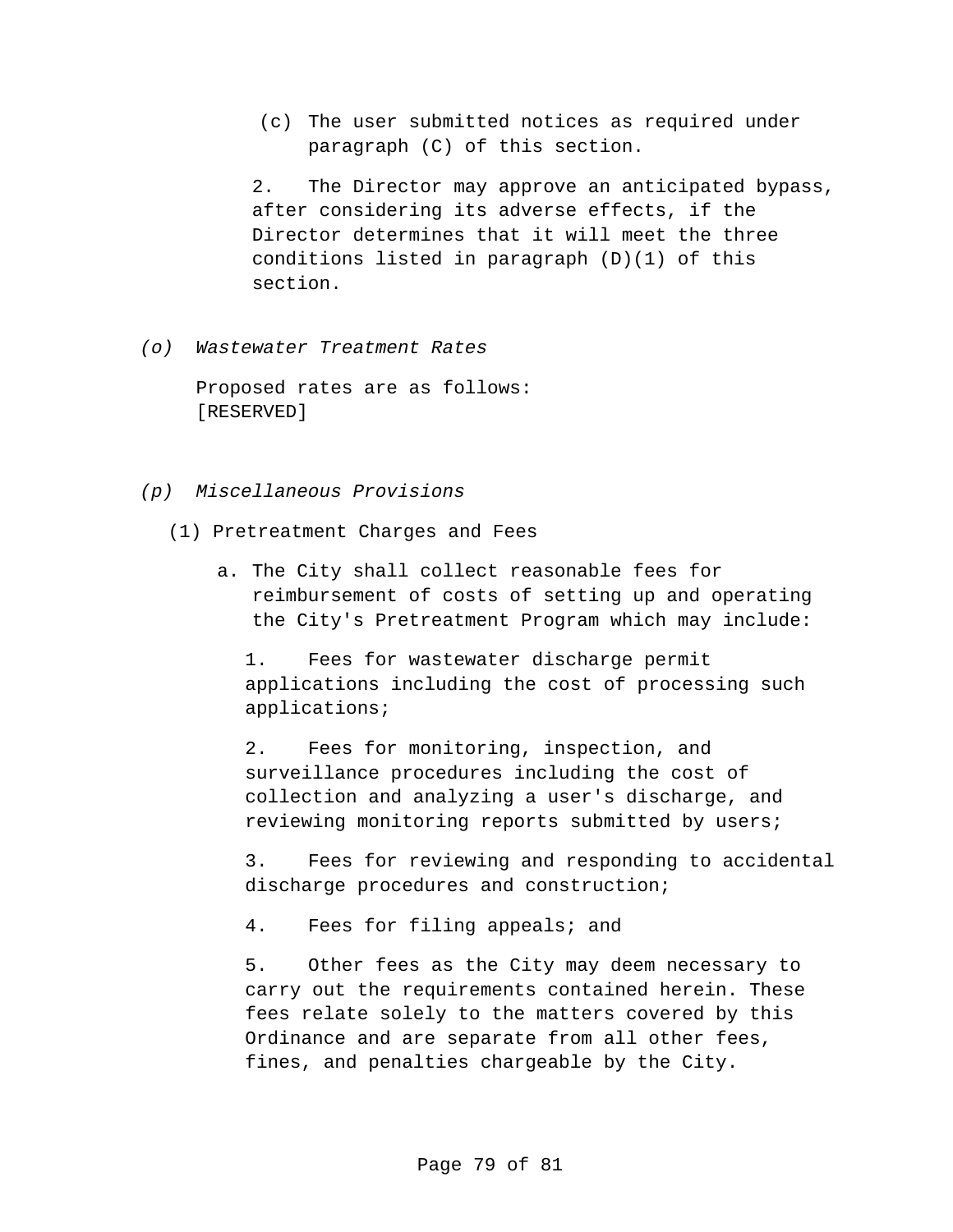b. The following fee structure will be followed for all applicable commercial users:

1. Significant Industrial User, Categorical Industrial Users will be charged a permit fee to accompany the Wastewater discharge application in the amount of \$3,000.00. This is a three (3) year permit.

> A. One-year permit extensions may be granted, at a cost of \$1,000.00. The Wastewater Discharge Permit cannot be extended beyond five (5) years from the original permit date.

> B. Non-Discharging CIU will be charged a permit fee to accompany the Wastewater permit application in the amount of \$750.00. This is a three (3) year permit.

> > 1. One-year permit extensions may be granted, at a cost of \$250.00. The Wastewater Non-Discharge Permit cannot be extended beyond five (5) years from the original permit date.

2. Best Management Program, Minor Industrial Users, issued a permit; will be charged a program fee to accompany the Wastewater discharge application in the amount of \$750.00. This is a three (3) year permit.

3. Commercial Users required to operate Grease Interceptors or Petroleum Oil/Water Separators, as listed in Section  $(d)(2)$ ; will be assessed an annual fee of \$240.00.

4. Commercial Users required to operate Private Lift Stations, as listed in Section (d)(9); will be assessed an annual fee of \$120.00.

C. Individual residential customers are not subject to the above-listed fees.